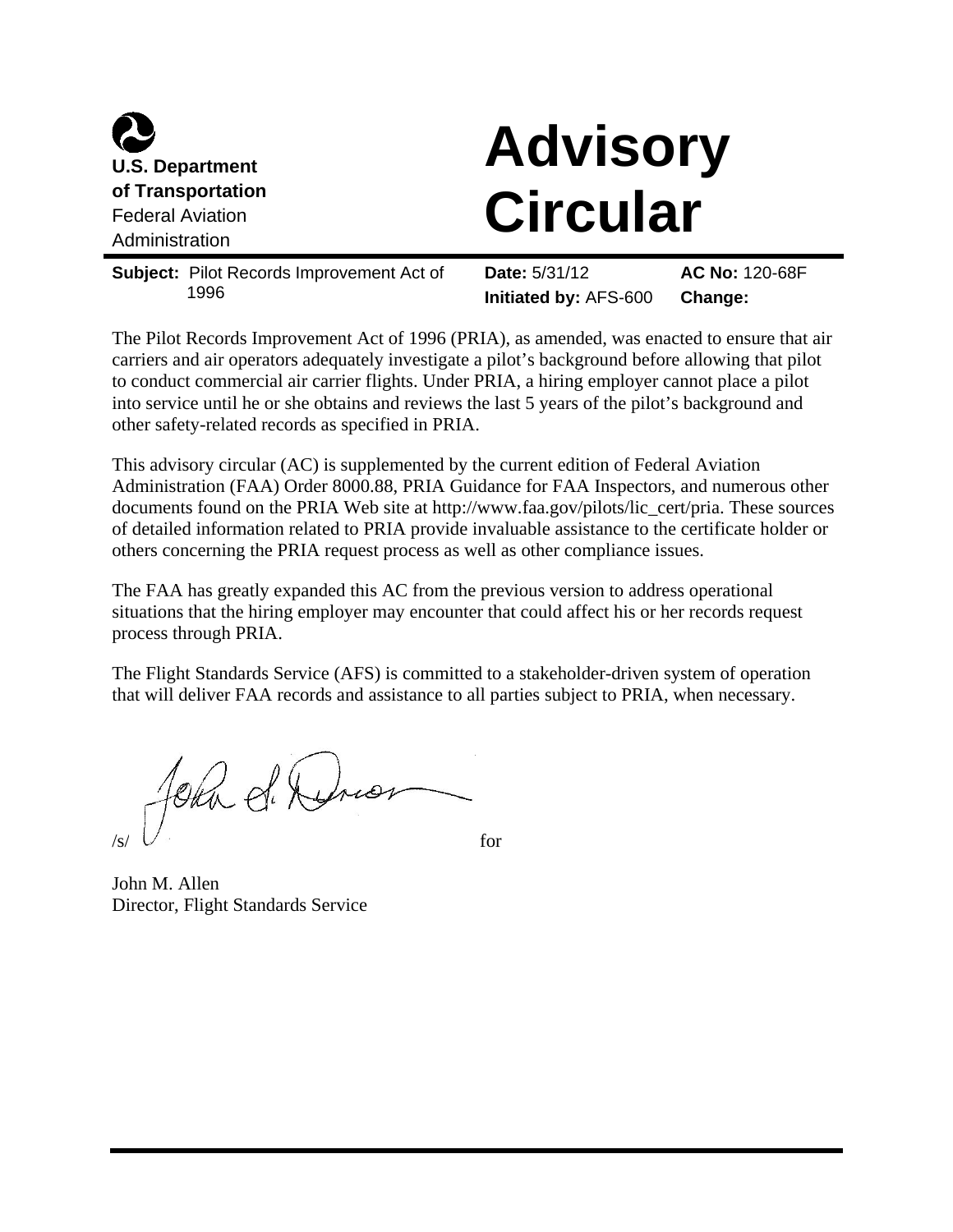# **CONTENTS**

|        | CHAPTER 3. INFORMATION FOR THE HIRING EMPLOYER ON                             |  |
|--------|-------------------------------------------------------------------------------|--|
|        |                                                                               |  |
|        |                                                                               |  |
|        |                                                                               |  |
|        |                                                                               |  |
|        |                                                                               |  |
|        |                                                                               |  |
|        |                                                                               |  |
|        |                                                                               |  |
|        |                                                                               |  |
|        |                                                                               |  |
|        | CHAPTER 4. INFORMATION FOR PREVIOUS EMPLOYERS RESPONDING TO PRIA              |  |
|        |                                                                               |  |
|        | 4-1. Role of Former Employers Responding to a PRIA Records Request 17         |  |
|        |                                                                               |  |
|        |                                                                               |  |
|        |                                                                               |  |
| $4-5.$ |                                                                               |  |
| $4-6.$ |                                                                               |  |
|        | 4-7. Request the Pilot/Applicant to Sign a Limitation on Liability Release 19 |  |
|        |                                                                               |  |
|        | 4-9. Records You Must Furnish if You are a 14 CFR Part 121 Air Carrier 19     |  |
|        |                                                                               |  |
|        | 4-11. Records You Must Furnish if You are a 14 CFR Part 135 Air Carrier 20    |  |
|        |                                                                               |  |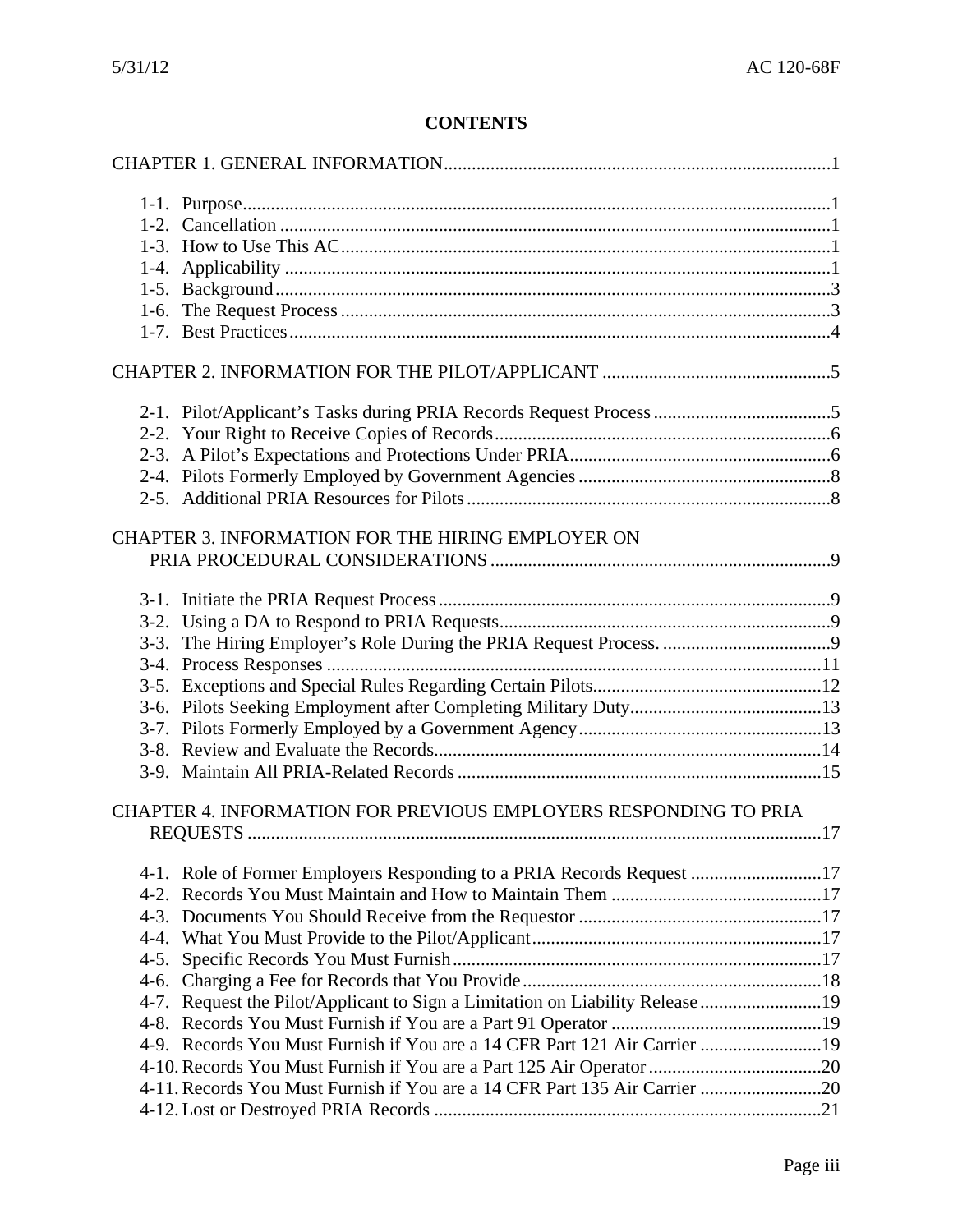|  | CHAPTER 5. PRIA OPERATIONAL CONSIDERATIONS FOR THE HIRING                          |  |  |  |
|--|------------------------------------------------------------------------------------|--|--|--|
|  |                                                                                    |  |  |  |
|  |                                                                                    |  |  |  |
|  |                                                                                    |  |  |  |
|  |                                                                                    |  |  |  |
|  | 5-4. Actions to Take if a Former Employer Reports Lost or Destroyed PRIA Records24 |  |  |  |
|  |                                                                                    |  |  |  |
|  |                                                                                    |  |  |  |
|  |                                                                                    |  |  |  |
|  |                                                                                    |  |  |  |
|  |                                                                                    |  |  |  |
|  |                                                                                    |  |  |  |
|  |                                                                                    |  |  |  |
|  |                                                                                    |  |  |  |
|  |                                                                                    |  |  |  |
|  |                                                                                    |  |  |  |
|  |                                                                                    |  |  |  |
|  | APPENDIX 1. PILOT RECORD IMPROVEMENT ACT OF 1996 (7 Pages) 1                       |  |  |  |
|  |                                                                                    |  |  |  |
|  |                                                                                    |  |  |  |
|  | APPENDIX 4. OVERVIEW AND USE OF FAA FORM 8060 10A (2 Pages) 1                      |  |  |  |
|  |                                                                                    |  |  |  |
|  |                                                                                    |  |  |  |
|  |                                                                                    |  |  |  |
|  |                                                                                    |  |  |  |
|  |                                                                                    |  |  |  |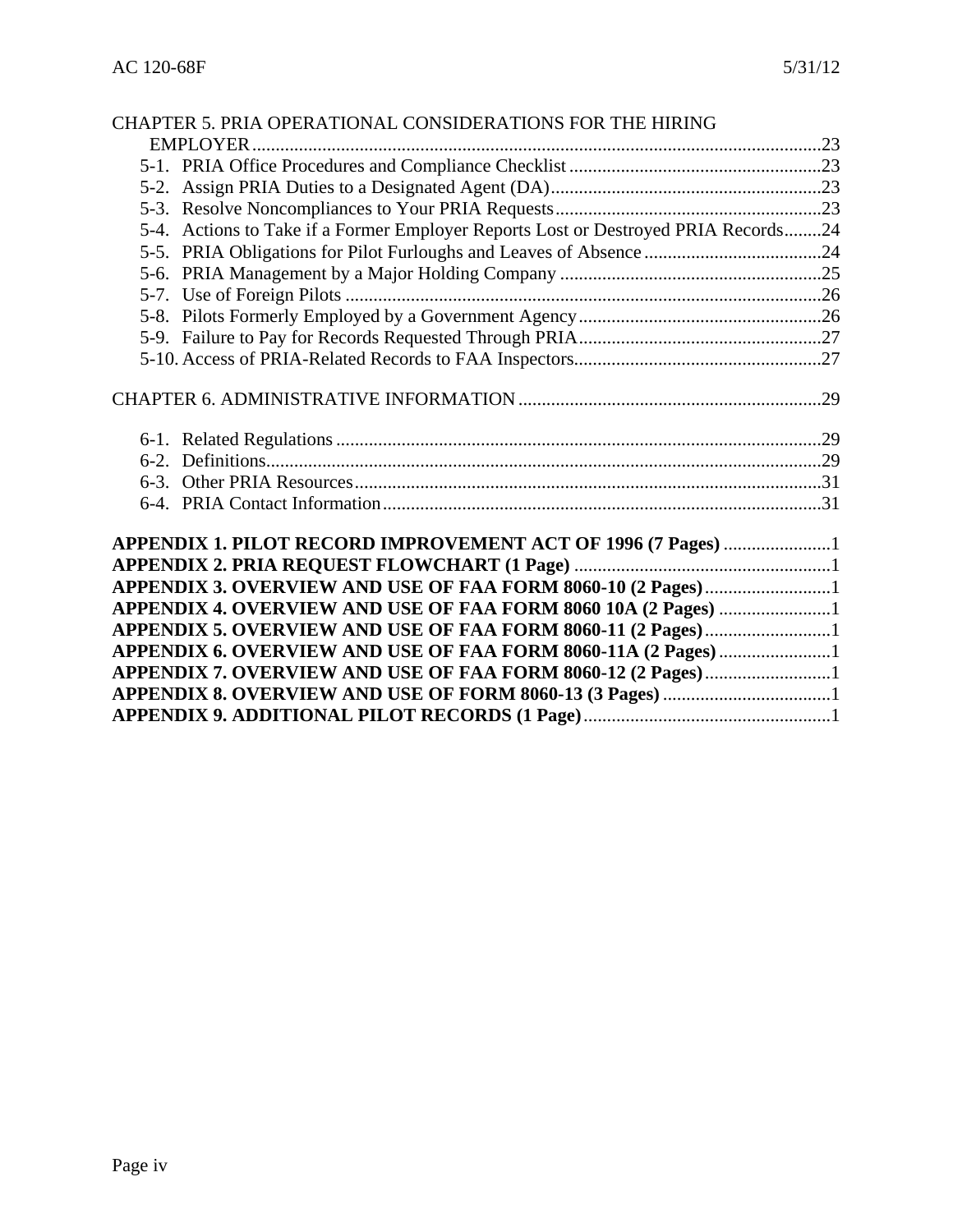# **CHAPTER 1. GENERAL INFORMATION**

<span id="page-3-0"></span>**1-1. PURPOSE.** This advisory circular (AC) provides information that may be used to comply with the provisions of Title 49 of the United States Code (49 U.S.C.) § 44703(h), (i), and (j). This law is commonly referred to as the Pilot Records Improvement Act (PRIA) of 1996. PRIA requires the gathering and sharing of information relating to a pilot's/applicant's qualification and safety background. An air carrier or air operator is required to request those records so it can make an informed decision before hiring a pilot/applicant. PRIA applies to any hiring air carrier or air operator whether they hire pilots directly or by contract. (See paragraph 1-4c.)

**1-2. CANCELLATION.** This AC cancels AC 120-68E, Pilot Records Improvement Act of 1996, dated July 2, 2010.

**1-3. HOW TO USE THIS AC.** The FAA has written this AC with three audiences in mind the pilot/applicant, hiring employers that must request PRIA records, and former employers that must respond to PRIA requests. You do not have to read the entire document to find the information you need. Everyone should read this chapter to determine if PRIA affects them. Pilots applying for a job with an air carrier or air operator that will have to request PRIA records should read Chapter 2. Hiring employers should read Chapters 3 and 5, and those employers responding to PRIA requests should read Chapter 4. Chapter 6 is for everyone. It contains definitions, resources, and PRIA contact information.

## **1-4. APPLICABILITY.**

**a. Affected Party.** PRIA specifically applies to the following:

**(1)** Any U.S. air carrier operating under Title 14 of the Code of Federal Regulations (14 CFR) part 121 or 135, or any U.S. air operator under 14 CFR part 125, for the purpose of requesting records.

**(2)** Any U.S. air carrier operating under part 121 or 135, any U.S. air operator operating under part 125, other person, or trustee in bankruptcy for an operator that employed the individual as the pilot of a civil or public aircraft at any time during the 5-year period before the date of the individual's employment application for the purpose of furnishing records.

**(3)** Any individual who is applying for a position as a pilot with a U.S. air carrier or operator, and has been employed as a pilot of a civil or public aircraft at any time during the 5-year period before the date of the individual's employment application for the purpose of employment.

**NOTE: If you are a single pilot operator, you are still subject to the provisions of PRIA. Complete the PRIA forms as both the air carrier representative and the pilot (as subject of the request). In the margin of the request, enter the statement "SINGLE PILOT OPERATOR" in large letters to identify yourself as such.**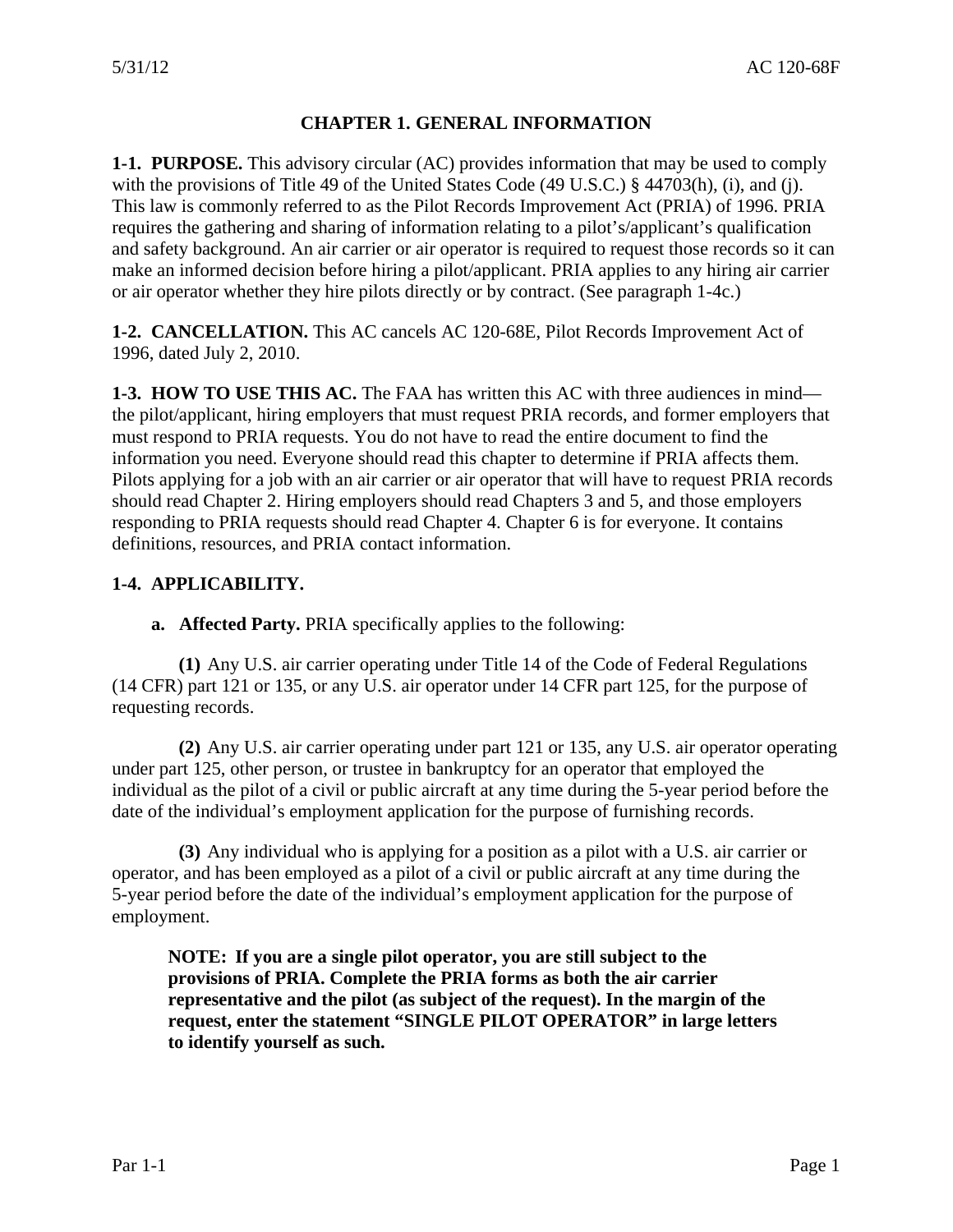**b. Determining if PRIA Applies to You When Hiring a Pilot.** Use the following checklist to determine if PRIA requires you to request records for a pilot. (Also, see the definitions in Chapter 6.) When hiring a pilot, PRIA applies and you must request records concerning a pilot/applicant if you answer "yes" to either of the two questions below.

**(1)** Are you an air carrier operating under part 121 or 135, or an air operator operating under part 125?

**(2)** Do you engage in air transportation as defined in 49 U.S.C. § 40102(a)(5)? You engage in air transportation if you provide:

- Foreign air transportation (flag operation);
- Air transportation on an interstate basis; or
- Transportation of U.S. mail.

**c. Contract and/or Shared Pilots Concerning PRIA.** Before allowing an individual to begin service as a pilot, an air carrier or air operator must request and receive PRIA-related records, regardless of whether they hire the pilot directly or by contract. In all cases, the PRIA burden is on the air carrier or air operator, not the company providing the pilot under a contract, or the individual pilot. In other words, if an air carrier or air operator is going to utilize the temporary services of a contract or shared pilot provided by a staffing-type agency or other concern, the burden remains with the utilizing air carrier or air operator to comply with the PRIA statutes.

**d. PRIA Participation by 14 CFR Part 91 Operators.** If you are a part 91, § 91.147 operator (formerly a part 135, § 135.1(c) operator) you must request drug and alcohol testing records when hiring a pilot/applicant for your air tour operation. Other part 91 operators are not required to request records when hiring a pilot/applicant because they do not meet the definition of an air carrier (see the definitions in Chapter 6). However, if you operate under part 91 and you receive a request for records under the authority of PRIA, you are required to respond because you meet the definition of "person." Thus, you must furnish any PRIA-related records you accumulated on an individual you employed as a pilot within the previous 5 years.

**e. Other Exceptions From PRIA When Hiring Pilots.** If you are hiring a pilot, PRIA does not apply if you (1) conduct your operations on an intrastate basis only and are not operating air tours under § 91.147, and (2) you do not transport U.S. mail even if you carry passengers and cargo, and even if you use common carriage, adhere to a schedule, and operate under an air carrier certificate. In other words, the definition of air transportation must be fulfilled before PRIA will apply to your operation. Other exceptions include:

**(1)** Flights or other operations not operating under part 121, 125, or 135 or § 91.147.

**(2)** Other operators would include 14 CFR part 133 external load operators, 14 CFR part 137 agricultural operations, part 91 subparts F and K, or other unique part 91 operations. Air agencies include aviation-related companies operated in private industry but certificated by the FAA, including the following types of operations: domestic satellite repair station, parachute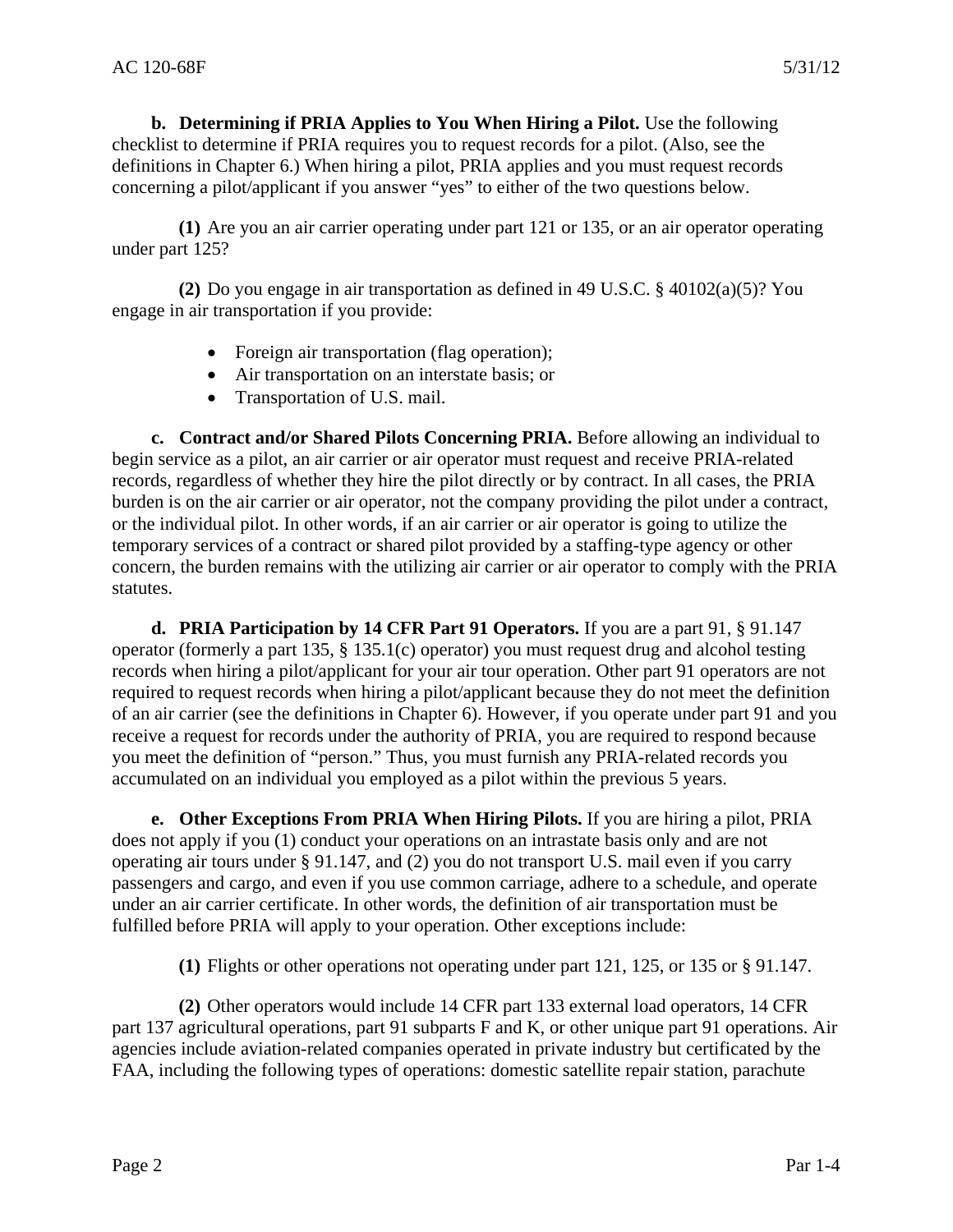<span id="page-5-0"></span>loft, domestic repair station, aviation maintenance technical schools, training centers, foreign repair station, and foreign satellite repair stations.

**(3)** If you are a pilot that has been continuously employed by the same air carrier or air operator with no break in service since the initiation of the Pilot Records Improvement Act on February 6, 1997, you are not required to comply with the provisions of PRIA or to have a PRIA Background Report on file.

**NOTE: Even if you meet one of the above exceptions and are not required to request records when hiring pilots for your operation, if you receive a request for PRIA-related records, you are required to respond by forwarding such records that you may have accumulated concerning the pilot/applicant within the previous 5-year period.** 

## **1-5. BACKGROUND.**

**a. Act Approval.** On October 9, 1996, the President approved the Federal Aviation Reauthorization Act of 1996 (the Act). The Act amended 49 U.S.C. to reauthorize programs of the Federal Aviation Administration (FAA) and to effect certain changes, including pilot records. The law is commonly referred to as PRIA and is contained in Section 502 of Public Law 104-264. PRIA was enacted primarily as a result of certain airline accidents attributable to pilot error. In some of those cases, the subsequent employer found that the pilots had previous histories of poor performance, but the background of these pilots had not been checked.<sup>[1](#page-5-1)</sup> PRIA was amended to make clarifications and relieve air carriers of unnecessary burdens. These amendments to PRIA are in 49 U.S.C. § 44703(h), (i), and (j), which are reprinted in Appendix 1.

**b. PRIA Statute.** The PRIA statute is unusual because it is a self-executing statute. That is, the statute prescribes what to complete without the need for the FAA to issue regulations.

**c. Background Checks.** Since its enactment in 1996, PRIA has required air carriers under parts 121 and 135 and air operators under part 125 to request, receive, and evaluate specific background safety information for any pilot/applicant before allowing that applicant to begin service as a pilot. A pilot may begin training with the new employer before the PRIA background check has been completed. However, all PRIA background checks must be completed, evaluated, and approved before the individual can begin service as a pilot for that hiring employer.

**1-6. THE REQUEST PROCESS.** The following is a brief overview of the entire PRIA process. (Also, see Appendix 2.) Subsequent chapters detail the roles and responsibilities for the pilot/applicant, the hiring employer, and the current or former employer.

**a. Initiation.** The hiring employer initiates the process.

 $\overline{a}$ 

<span id="page-5-1"></span><sup>&</sup>lt;sup>1</sup> United States Congress, House of Representatives Committee Report - House Rpt. 104-684, H.R. 3536, Airline Pilot Hiring and Safety Act of 1996, p. 6. 1996.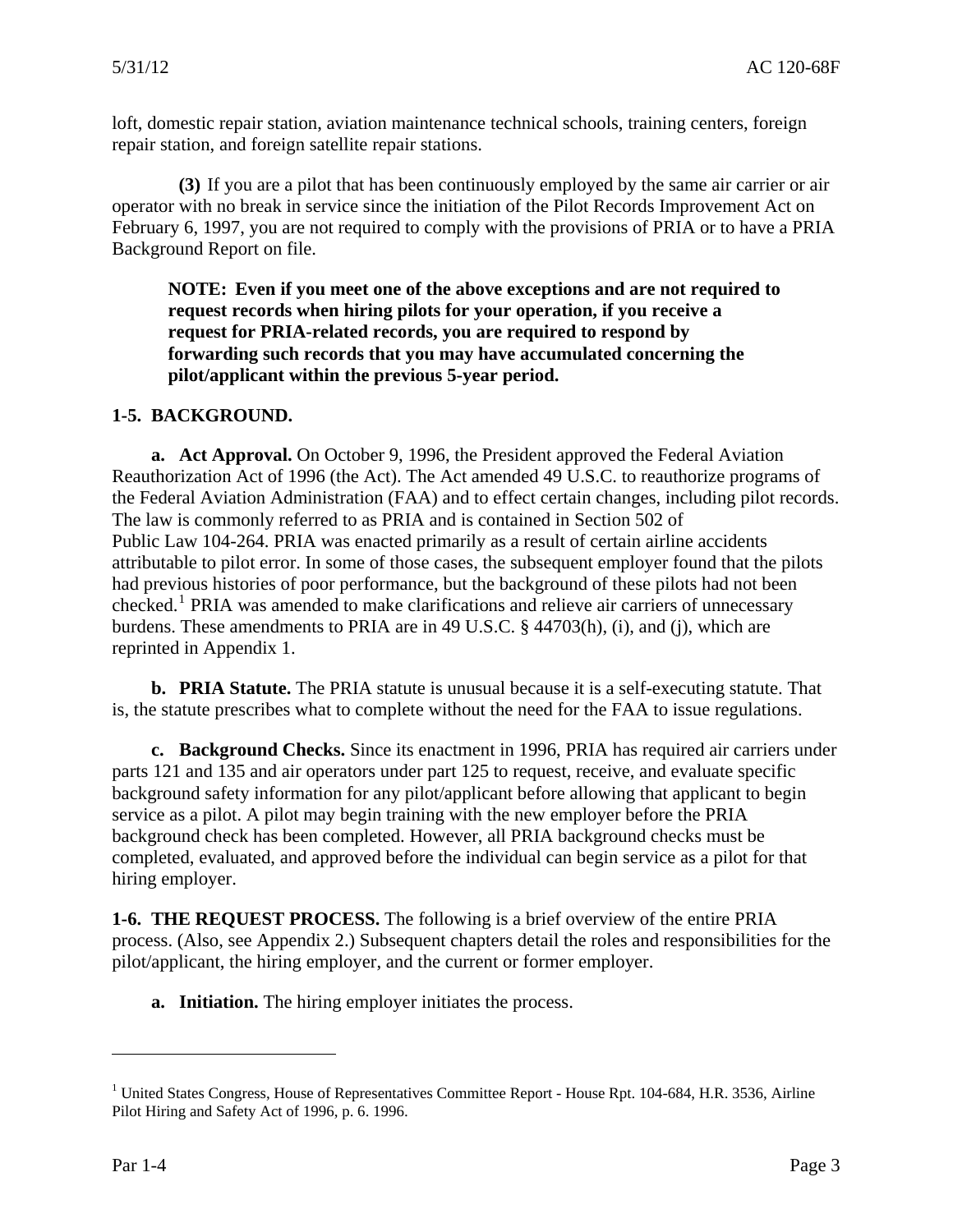<span id="page-6-0"></span>**b. Record Request.** Both the pilot/applicant and hiring employer complete the records request forms.

**c. Employer.** The hiring employer sends the request forms:

**(1)** To the FAA;

**(2)** To National Driver Register (NDR); and

**(3)** To current and previous employers.

**d. Response.** Respondents answer the records requests.

**e. Review.** All pilots/applicants may review records submitted about them to the FAA, NDR, and current and previous employers.

**f. Evaluation.** The hiring employer reviews and evaluates the results.

**g. Record Maintenance.** The hiring employer maintains all PRIA-related records.

**1-7. BEST PRACTICES.** The FAA has an expectation that pilots, hiring air carriers and air operators, as well as past employers, will use these best practices to ensure they are operating to the highest level of safety.

**a. Record Request.** The FAA expects all hiring air carriers and air operators to request all FAA records of proficiency/competency and airmen certification practical test results. This will require a release from the applicant (see Appendix 9).

**b. Release Form.** The FAA expects that no hiring air carriers and air operators will consider an applicant for employment if that applicant will not sign the release for the additional FAA records in item a. above.

**c. Disclosure.** The FAA expects a pilot applicant to disclose all pilot testing failures to any potential aviation employer.

**d. Related Records.** The FAA expects all hiring air carriers and air operators to request all pilot training records from 14 CFR part 141 pilots schools and 14 CFR part 142 training centers.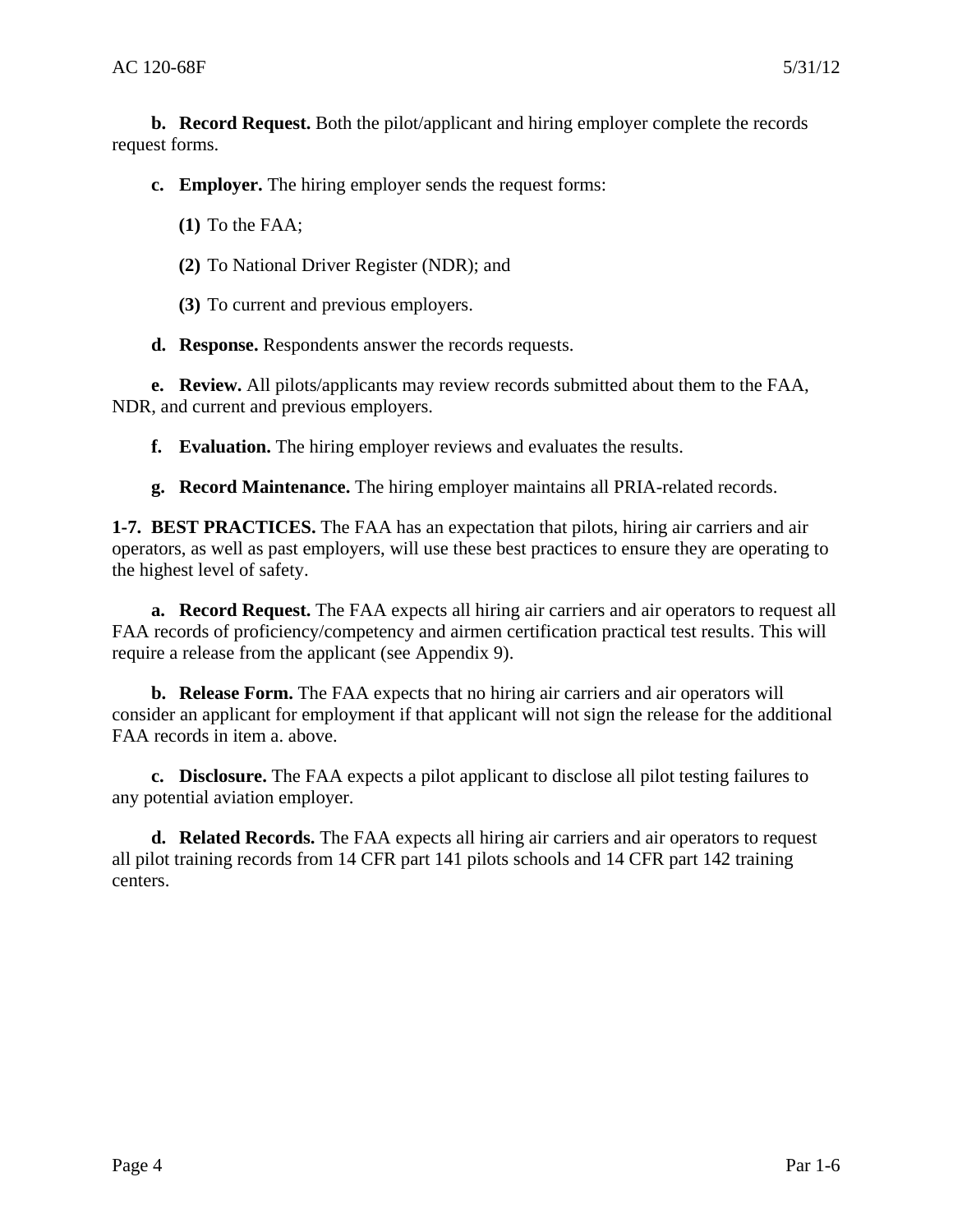#### **CHAPTER 2. INFORMATION FOR THE PILOT/APPLICANT**

<span id="page-7-0"></span>**2-1. PILOT/APPLICANT'S TASKS DURING PRIA RECORDS REQUEST PROCESS.** If

you are an individual who is applying for a job as a pilot, your hiring employer will initiate the PRIA records request process. Per the PRIA statute, the hiring employer must first notify you in writing that it will request records about you, and obtain your written consent.

**a. Complete Records Request Forms.** The hiring employer or a Designated Agent (DA) will provide several forms to request PRIA-related records from the previous 5 years only. You need to complete/sign these forms to grant your consent for the FAA, your previous employer(s), and the National Driver Registry (NDR) to release your records.

**(1)** The FAA Aviation Data Systems Branch (AFS-620) will provide information concerning your current airman medical certificate. It will also give information on your current airman certificates indicating level, category, class, and associated type ratings, including any limitations to those certificates and ratings. From the previous 5-year period, the FAA will also summarize any closed legal enforcement actions against you that resulted in findings of violations that were not subsequently overturned. However, the FAA will report any certificate revocation indefinitely.

**(2)** The hiring employer will ask your previous employer(s) to provide records pertaining to you, except for those related to flight time, duty time, or rest time. They will provide records on your performance as a pilot concerning your training, qualifications, proficiency, and professional competence, including any comments or evaluations by check airmen; any disciplinary actions that the previous employer did not overturn; and any release from employment or resignation, termination, or disqualification from employment. Additionally, under PRIA, your former Department of Transportation (DOT)-regulated employer(s) will provide records of drug and alcohol tests performed under Title 14 of the Code of Federal Regulations (49 CFR) part 40, even if the employers were not aviation entities. For example:

**(a)** If this is your first job as a pilot, but you had previously driven a commercial vehicle and were subject to DOT-regulated testing, your hiring employer must request your drug and alcohol test results from your previous employer.

**(b)** If this is your first job as a pilot, but you had previously served in another safety-sensitive function such as Flight Attendant (F/A) or maintenance duties, your hiring employer must request your drug and alcohol test results from your previous employer.

**(3)** The NDR will furnish your applicable motor vehicle driving records.

#### **b. Request Copies of Records.**

**(1) Records from the FAA.** AFS-620 will automatically send you a free courtesy copy of the PRIA verification letter that it furnishes to the hiring employer. As a security measure, AFS-620 will send this report to your home address, as shown in the records maintained by the FAA Airmen Certification Branch (AFS-760). Ensure that AFS-760 has your current home address by updating it online at http://registry.faa.gov/ or by calling toll-free at 866-878-2498. In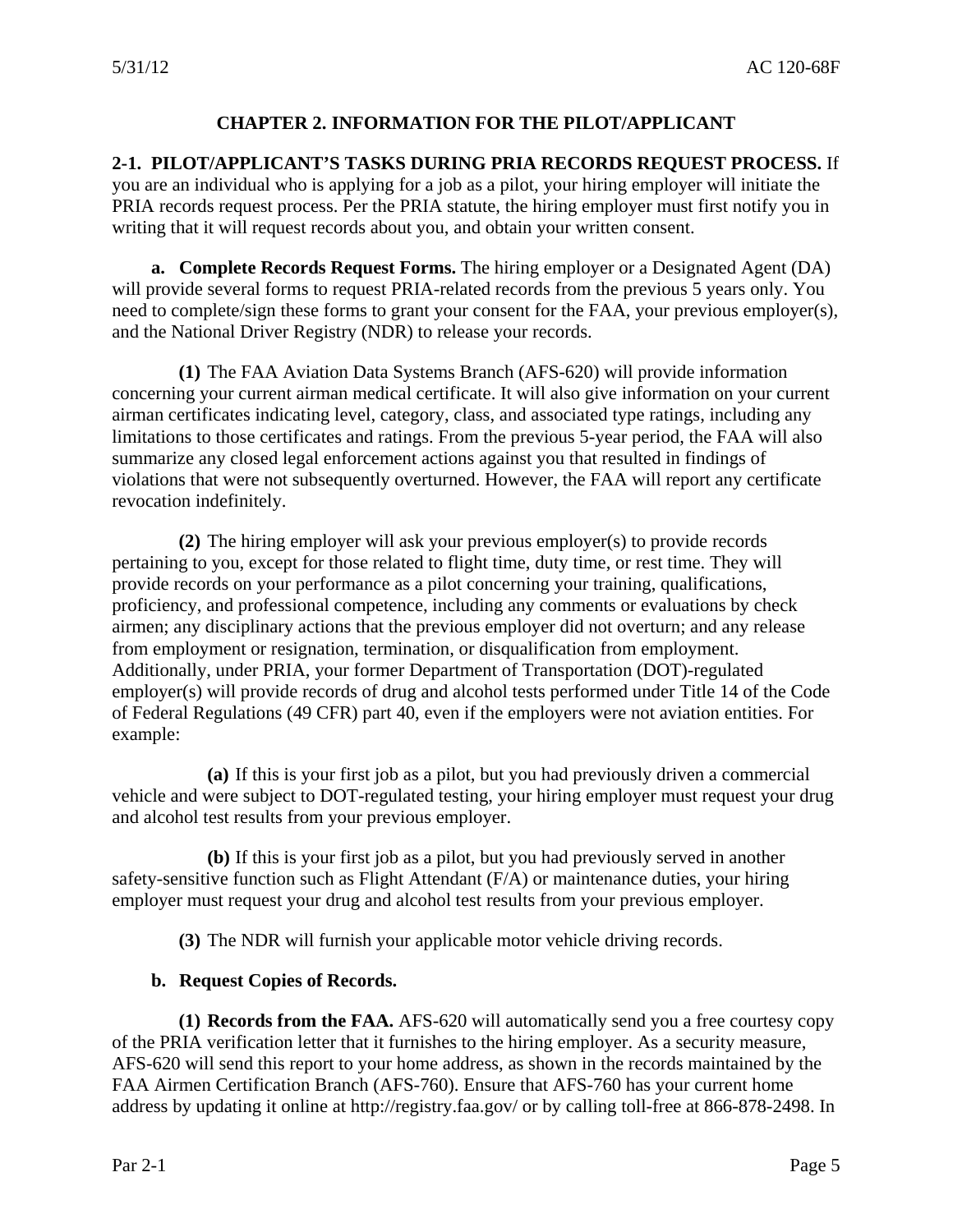<span id="page-8-0"></span>addition, the hiring employer may, at its discretion, request a record of your Notices of Disapproval. For additional information, see paragraph 3-8.

**(2) Records from Previous Employers and the NDR.** If desired, you can request copies of records that your previous employer(s) maintained, including those from the NDR. If the hiring employer uses the recommended FAA forms to request records, then FAA Form 8060-11A, Airman Notice and Right to Receive a Copy, Air Carrier and Other Records, is the proper form to use when requesting copies of your pilot and drug and alcohol testing records from your previous employer(s). If you requested a copy of your current NDR records, the hiring employer will furnish them to you after receiving them from the NDR.

# **NOTE: By law, PRIA respondents are allowed to charge a reasonable fee in a "statement of payment" to recoup the cost of furnishing records to you.**

**c. Review Records and Submit Corrections.** You may review the records received and, if necessary, submit a written statement to correct any inaccuracy or omission in your records. The hiring employer will include your statement in the PRIA-related records file that it compiles on you to represent your viewpoint concerning those records or entries.

**d. Sign Release of Liability.** Hiring employers or former employers may require you to sign a release from liability for records other than the drug and alcohol testing records. The release from liability can state that you will not make any claim against them for requesting or furnishing PRIA records, but would not apply if an employer furnishes information known to be false or maintained it in violation of a criminal statute. Under 49 CFR part 40, § 40.27, an employer must not ask an employee to sign a consent, release, waiver of liability, or indemnification agreement with respect to any part of the drug or alcohol testing process.

**2-2. YOUR RIGHT TO RECEIVE COPIES OF RECORDS.** Within 20 calendar-days of receiving a PRIA records request, the FAA and your former employer(s) are required to give you written notice of the request and notice of your right to receive copies of the records.

**a. Record Request.** If you have requested a copy of your records, these respondents (FAA or former employer) can fulfill this requirement by providing the records to you within 20 calendar-days.

**b. Notification.** If the processing time will exceed 20 calendar-days, the respondent must send you written notification (e.g., postcard or letter) to this effect. You must receive the records, however, no later than 30 calendar-days after they received your request.

**2-3. A PILOT'S EXPECTATIONS AND PROTECTIONS UNDER PRIA.** All professional pilots that a hiring employer is considering for employment have certain protections concerning the request, transfer, receipt, evaluation, and maintenance of their records.

**a. What You Should Expect.** Aside from those protections specified in the PRIA statute, you should expect fair and timely treatment from the FAA, NDR, and your past, present, and potential future employers concerning the process for the request, transfer, receipt, evaluation, and maintenance of the appropriate PRIA-related records.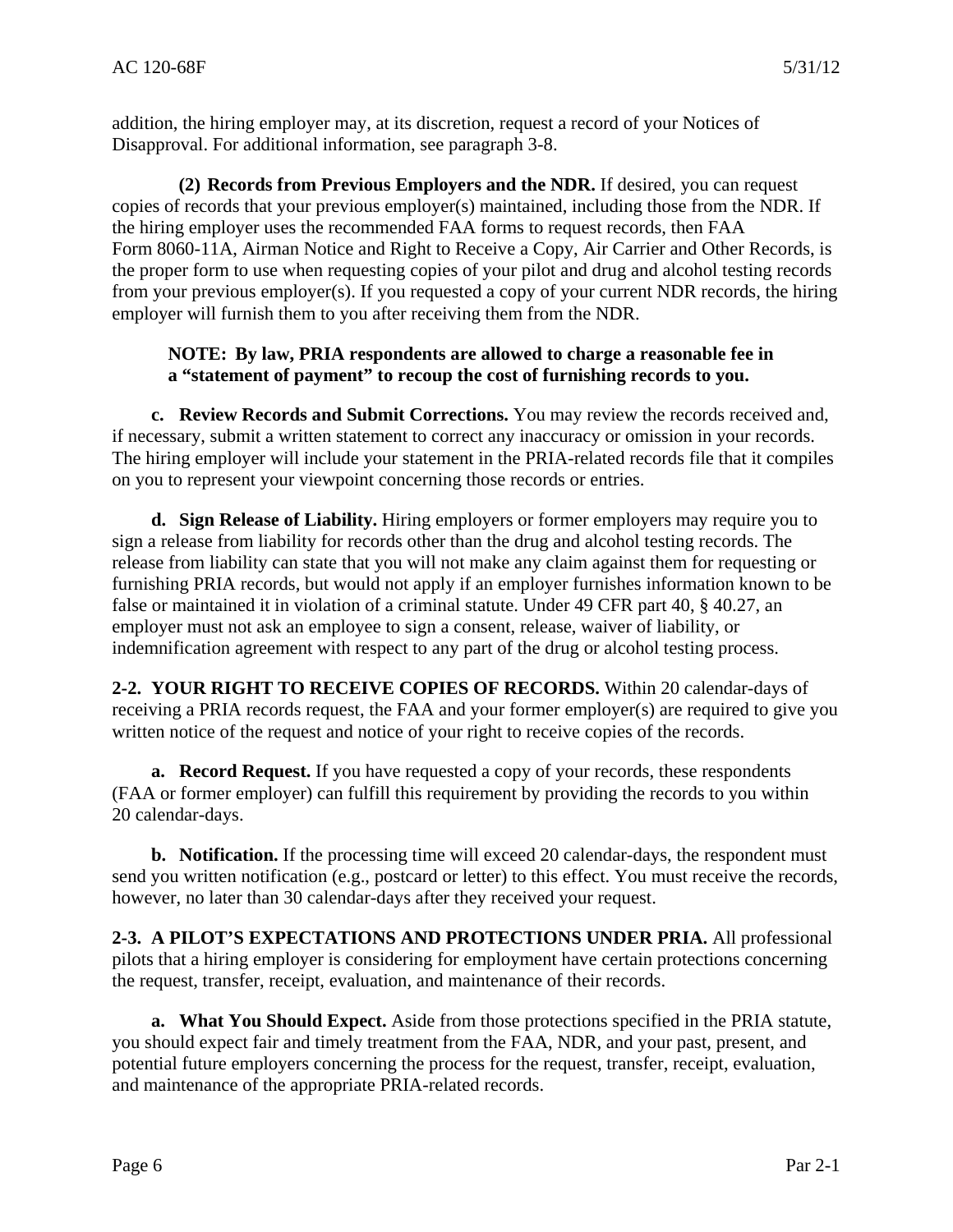**b. PRIA Statutory Provisions.** According to the PRIA statutory provisions, the hiring employer must provide you with the following:

**(1)** Written notification that they will make a request for your PRIA-related records.

**(2)** A consent form to sign for the release of those records.

**(3)** An opportunity to request a copy of those records if so desired.

#### **NOTE: Use of the FAA forms can fulfill the three requirements stated above.**

**(4)** An opportunity to submit a written comment or memorandum to a former or potential employer when you believe there are inaccuracies in your PRIA-related records.

**(5)** An opportunity to review and comment on your PRIA-related records. The air carrier or air operator should also make available a copy of the requested records within a reasonable period of time, but not later than 30 calendar-days after the date of your written request. This is especially true when distance prohibits you from reviewing your records in person.

## **NOTE: We recommend that you review your PRIA-related records, if possible, before applying for a new job. This can help you ensure that your records are in order and that you address all problem areas in advance.**

**c. Your Privacy Protections Under PRIA.** The confidentiality of your PRIA records will be protected in the following manner:

**(1)** A hiring employer receiving your PRIA records may use them only to assess your qualifications in deciding whether to hire you as a pilot.

**(2)** Only company personnel directly involved in the hiring process may view and evaluate the records.

**(3)** The air carrier or air operator should maintain PRIA-related records for the duration of your employment with them and an additional period of 5 years after the termination of that employment. Anyone possessing PRIA-related records must ensure that individuals not involved in the hiring process do not view or have access to your records. The one exception is the FAA inspector, who cannot be denied access to a PRIA-related system of records when conducting surveillance or inspection. However, when viewing such records, the FAA inspector must make every effort to protect your privacy and the confidentiality of your PRIA-related records.

**d. Records Concerning Disciplinary Actions.** Your previous employer must report any disciplinary actions that involved your performance as a pilot in which they did not subsequently overturn and did not involve termination or release from employment. Your previous employer must report all disciplinary actions, including those that did not involve your performance as a pilot, if they played any role in your termination or release from employment.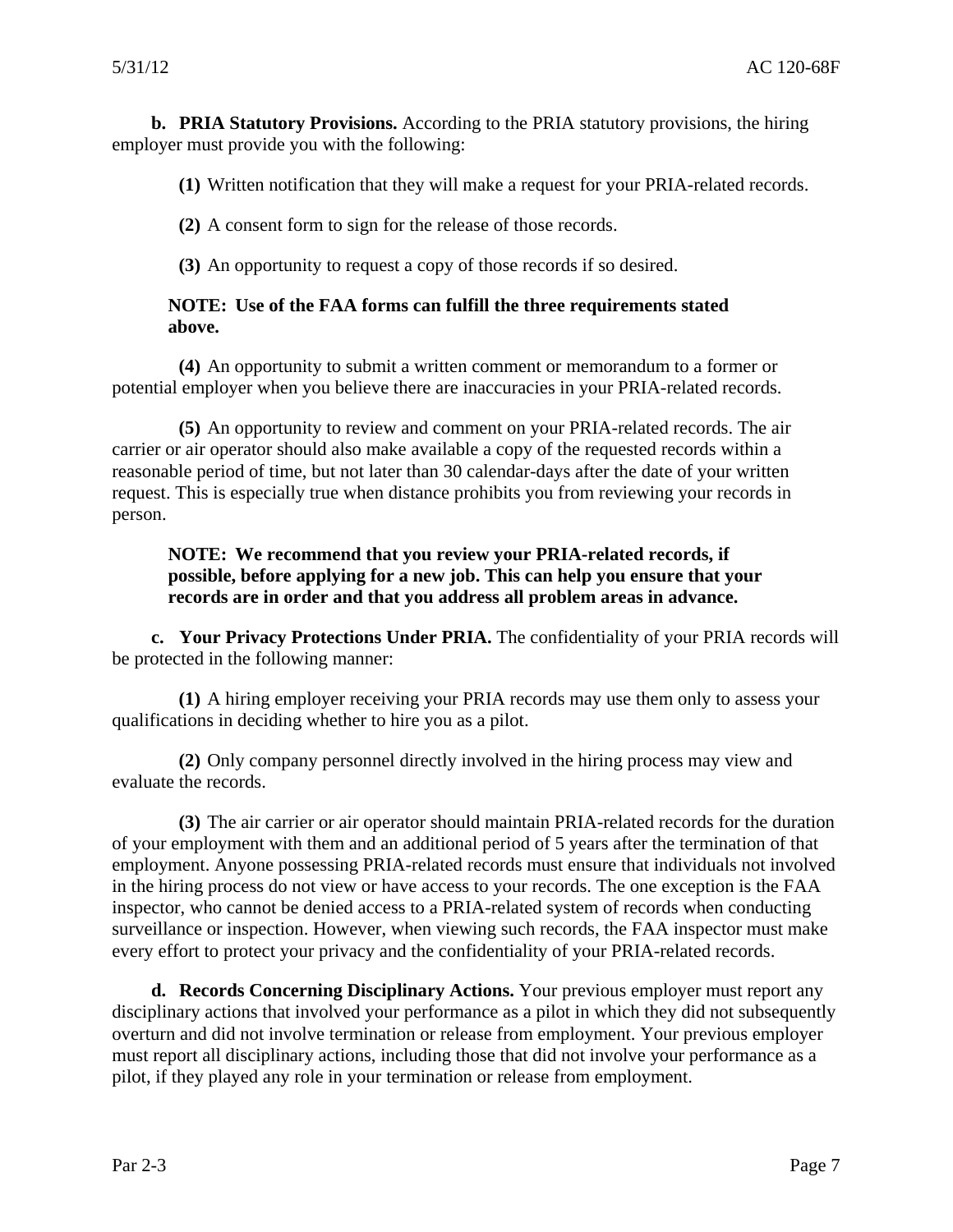#### <span id="page-10-0"></span>**2-4. PILOTS FORMERLY EMPLOYED BY GOVERNMENT AGENCIES.** If a

governmental agency (Federal, State, or local) employed you as a pilot, the hiring employer must contact the agency for your records. You should provide a brief statement and a signature consenting to the release of background information concerning your flight training, experience and qualifications, proficiency, other related safety history, and drug and alcohol testing records and any subsequent actions taken as a result of those tests. Send this request to the governmental agency where you worked..

#### **2-5. ADDITIONAL PRIA RESOURCES FOR PILOTS.** Check the PRIA Web site (http://www.faa.gov/pilots/lic\_cert/pria) for additional resources or information. Direct any questions you have about PRIA to AFS-620's PRIA program manager at 405-954-6367.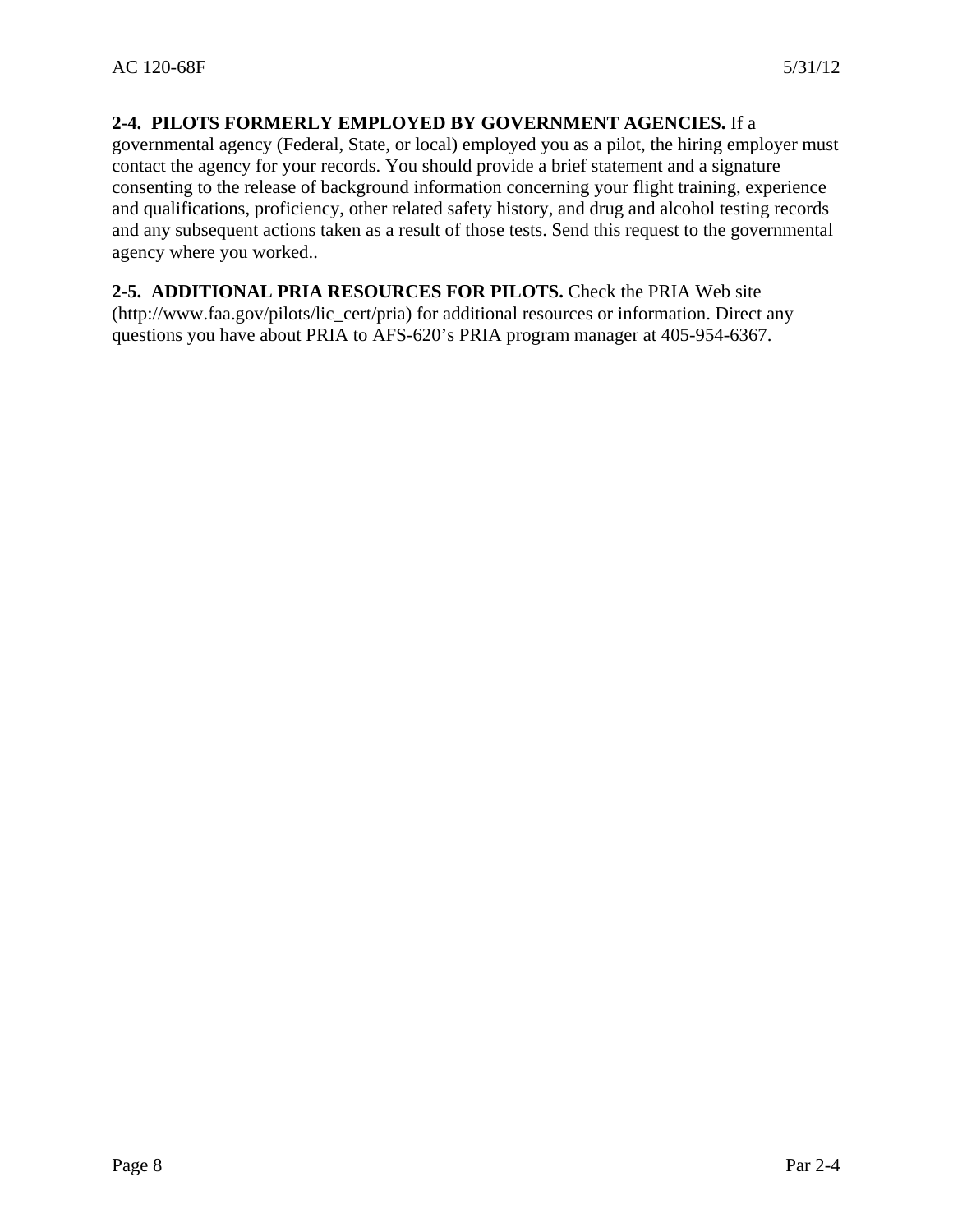## <span id="page-11-0"></span>**CHAPTER 3. INFORMATION FOR THE HIRING EMPLOYER ON PRIA PROCEDURAL CONSIDERATIONS**

**3-1. INITIATE THE PRIA REQUEST PROCESS.** If you are an air carrier or air operator hiring a pilot, you (or your designated agent) will initiate the PRIA records request. Using the forms available from the FAA will help you comply with the statutory requirements of PRIA. You can obtain the forms and information about filling out these forms from the PRIA Web site at http://www.faa.gov/pilots/lic\_cert/pria and from http://forms.faa.gov. See Appendices 3–8 for guidance concerning the overview and use of these forms. We recommend that you use these current FAA forms instead of old versions or self-designed forms because those forms may not produce the results required by statute. The FAA forms are:

- Form 8060-10, FAA Records Request;
- Form 8060-10A, Airman Notice and Right to Receive Copy—FAA Records (PRIA);
- Form 8060-11, Air Carrier and Other Records Request;
- Form 8060-11A, Airman Notice and Right to Receive Copy—Air Carrier and Other Records;
- Form 8060-12, Authorization for Release of DOT Drug and Alcohol Testing Records Under PRIA and Maintained Under Title 49 of the Code of Federal Regulations (49 CFR) Part 40; and
- Form 8060-13, National Driver Register Records Request (PRIA).

**3-2. USING A DA TO RESPOND TO PRIA REQUESTS.** You may contract with a DA to process PRIA requests and furnish records to hiring employers and pilots/applicants. Although you may delegate this work to a DA, you are ultimately responsible for fulfilling the requirements. Also, note that since a DA cannot retain PRIA records in a records system of its own you are responsible for maintaining PRIA records. The release of the documents must specify exactly who is to receive the documents, and a blanket release to provide the documents to a category of parties is prohibited under 49 CFR §§ 40.321(b) and 40.351(d) of the drug and alcohol testing regulations. A guidance document titled PRIA Instructions for the Designated Agent is available on the PRIA Web site (http://www.faa.gov/pilots/lic\_cert/pria).

## **3-3. THE HIRING EMPLOYER'S ROLE DURING THE PRIA REQUEST PROCESS.**

**a. Obtain Consent and Notify Pilots/applicants of Their Right To Receive Copies.** PRIA requires you to notify all pilots/applicants in writing that you will be requesting their records, obtaining their written consent to release the records, and informing them of their right to receive copies. You can fulfill these requirements by using the FAA forms.

**b. Complete Records Request Forms.** Fill out the applicable sections of each form. Then have the pilot/applicant complete the forms.

**NOTE: Provided there are no other provisions of law or agreement to the contrary, you can require the pilot/applicant to execute a release from liability against any claim he or she may make from your use of PRIA records other than the drug and alcohol testing records. Release from**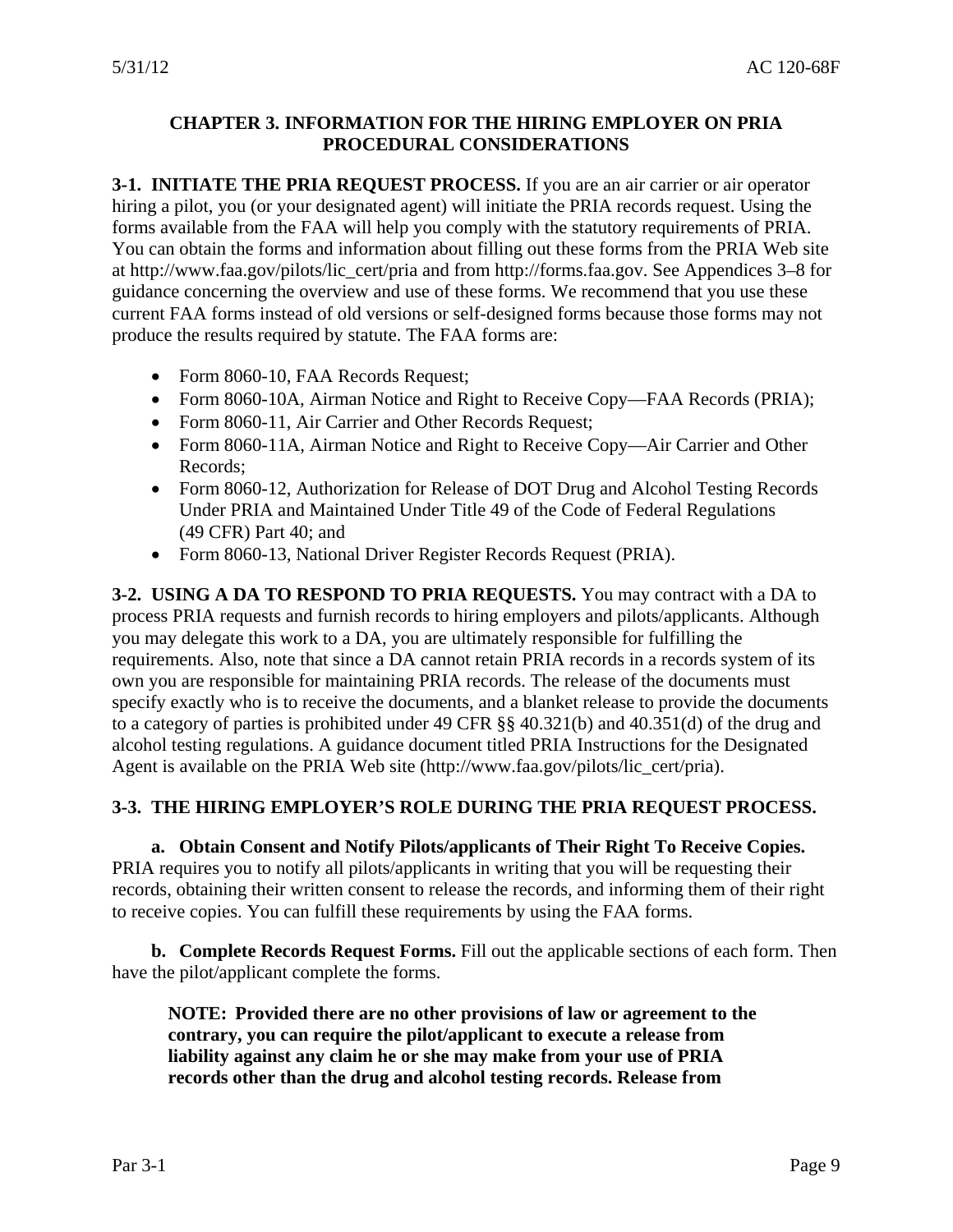#### **liability can state that the applicant will not make any claim against entities who request or respond to PRIA requests.**

**c. Send Forms to the Appropriate Recipients.** Mail or fax the forms to the recipients and retain documentation of when the recipient received them (e.g., fax confirmation page). If mailing, we recommend that you send forms certified, return receipt requested, via the United States Postal Service (USPS) or a private mail carrier that documents the date of delivery.

**d. Forward FAA Form 8060-10 to the FAA, AFS-620.** You can fax your completed PRIA request(s) for FAA records to AFS-620 at 405-954-4655, ATTN: PRIA. Or mail your completed PRIA request(s) for FAA records to:

(via regular mail)

**Federal Aviation Administration ATTN: Aviation Data Systems Branch, AFS-620 (PRIA) P.O. Box 25082 Oklahoma City, OK 73125-0082** 

or

(via expedited mail)

**Federal Aviation Administration ATTN: Aviation Data Systems Branch, AFS-620 (PRIA) 6500 South MacArthur Blvd., ARB, Room 313 Oklahoma City, OK 73169** 

**(1)** Retain the original FAA Form 8060 10A in your PRIA related records file after giving the pilot/applicant a signed and completed copy of the form.

#### **NOTE: Do NOT forward FAA Form 8060-10A to the FAA. AFS-620 will automatically mail to the pilot/applicant a courtesy copy of the PRIA Verification Letter that it furnishes to you.**

**(2)** Send FAA Forms 8060-11, 8060-11A, and 8060-12 to all previous employers who employed the individual as a pilot within the previous 5-year period. If the individual was not employed as a pilot before, you must request the testing records from those previous employers and you must ask the question required by 49 CFR part 40, § 40.25(j). Examples of previous employment that would trigger this requirement are work in another FAA-regulated safety-sensitive function (F/A, maintenance, etc.), or work in another DOT-regulated industry where he or she was subjected to drug and alcohol testing under 49 CFR part 40.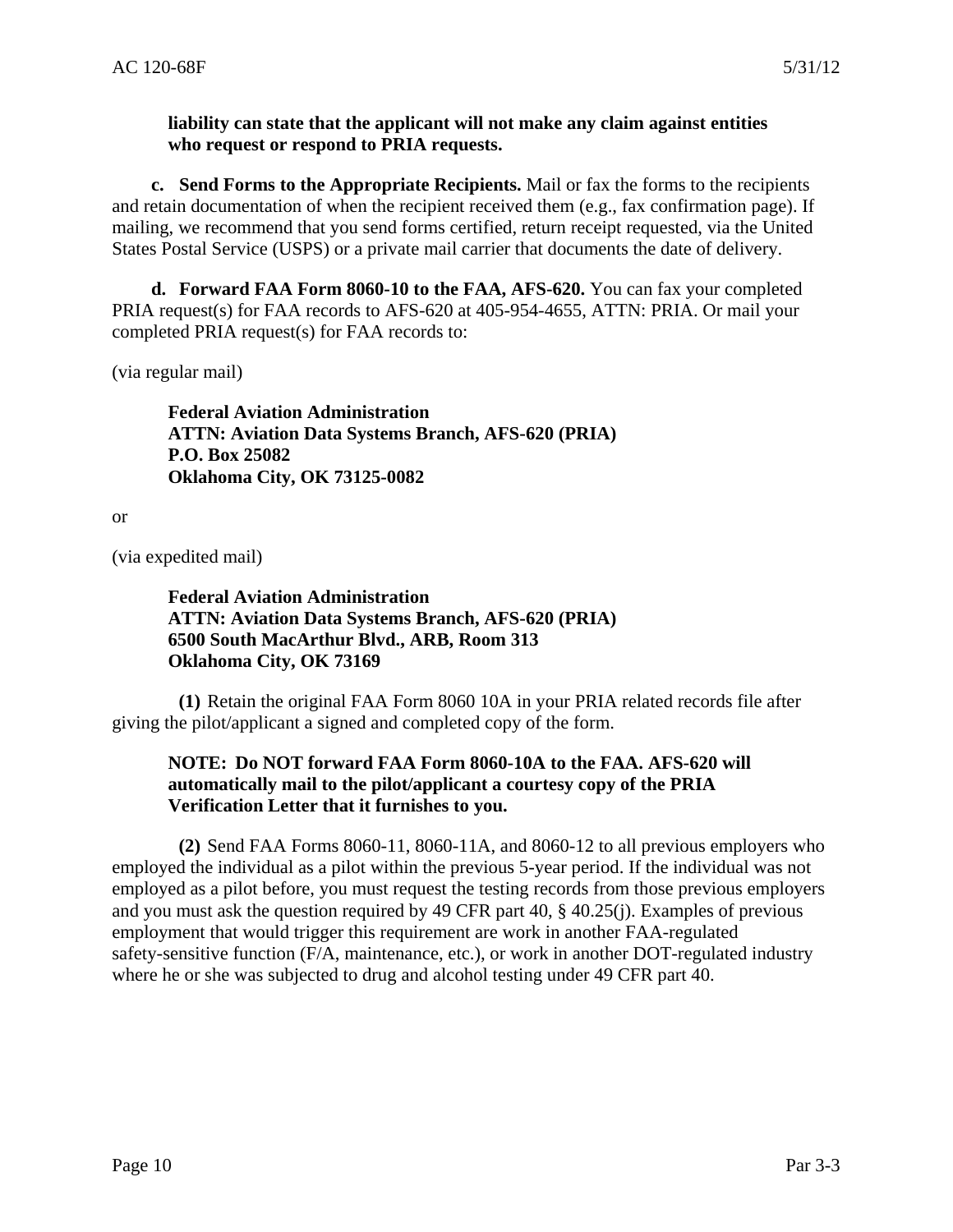<span id="page-13-0"></span>**(3)** Forward FAA Form 8060 13 to your preferred State Department of Motor Vehicles (DMV) to request the appropriate NDR related records. Many State DMVs will require the original form, so you might have to mail the request instead of faxing it. We recommend that you call the State DMV to confirm that it will accept the form and determine if it needs the original. Although you can forward NDR requests to most states, we recommend using the Florida DMV, which provides a national check. All requests to the Florida DMV must include the original form with original signatures and you must send it by U.S. mail only (no faxes). When completing FAA Form 8060 13, a notary public must complete part IIIb when the pilot/applicant does not apply for employment in person. For regular or expedited mailing, use the following address:

**Florida Dept. of Highway Safety and Motor Vehicles ATTN: Bureau of Records, Neil Kirkman Building 2900 Apalachee Parkway Tallahassee, FL 32399 Phone: 850-617-2606** 

**e. Part 91 Requests.** If you are a part 135 or 121 air carrier or a part 125 air operator who is preparing to hire a pilot whose previous experience is only with part 91 operators, you must still send a PRIA request to these companies for any training or safety-related information that they may have. You should recognize that most part 91 operators do not establish or maintain the pilot records required by PRIA and are not required to do so. However, since the definition of "person" includes a part 91 operator, you are still required to send a PRIA request and the company is required to respond to that request. If the company has no information they should indicate to you that no information is available. If the pilot you are preparing to hire only worked privately as an individual 14 CFR part 61 flight instructor, there is no need to prepare and send a PRIA request because there is no company to request records from.

**3-4. PROCESS RESPONSES.** Within 30 calendar-days after receiving your request, the FAA, previous employer(s), and NDR must provide copies of all the required records to you. Under no circumstances should you accept PRIA records that a pilot/applicant hand-delivers or personally generates.

**a. Protect Confidentiality of Pilot/Applicant's Records.** Only your company personnel directly involved in the hiring process may view and evaluate the PRIA records. Ensure that other individuals uninvolved in the hiring process do not view or have access to the records.

**b. Process Requests for Payment.** The previous employer may include a "statement for payment" to you to recoup the cost of furnishing the records. The PRIA statute allows the former employer to establish a reasonable charge, but does not specifically define this term, so the definition from Webster's dictionary should apply: "Reasonable: within the bounds of common sense; not extreme or excessive; fair."

**c. Make Additional NDR Requests.** If the NDR returned a positive report (showing a driver's license suspension or revocation, or a driving under the influence (DUI) conviction), send a second NDR request to the state identified in the first report to obtain the full details.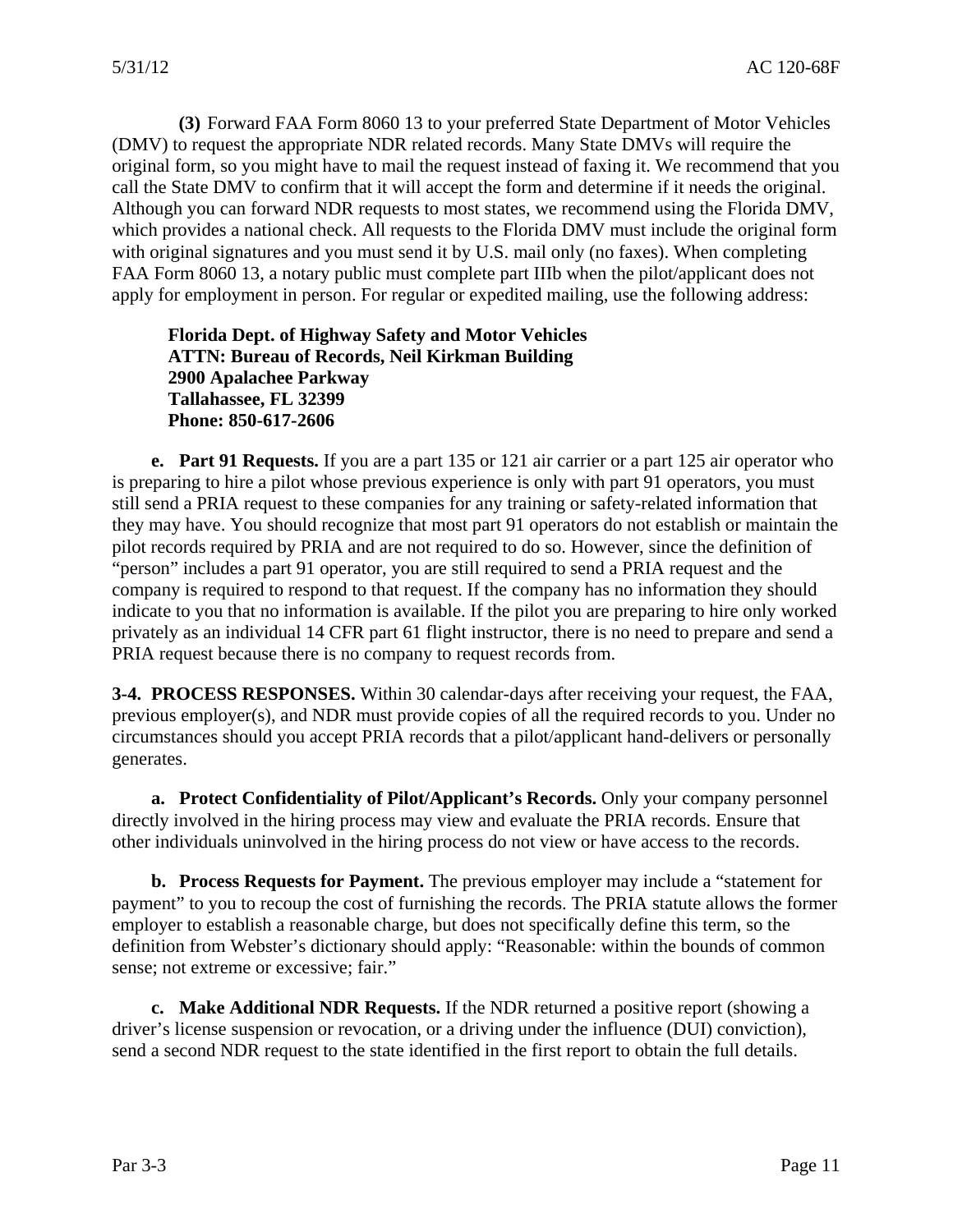<span id="page-14-0"></span>**d. Document "Good Faith" Attempts to Obtain Records.** If a pilot/applicant's former employer has not responded after 30 calendar-days, document your attempts to obtain the PRIA records from them and contact the PRIA program manager to determine its status. (See paragraph 3-5b below). For drug and alcohol testing records, three attempts to obtain the records within a 30-day period would be considered to be a reasonable attempt to obtain the records. If the nonresponding employer is bankrupt, out of business, or is a foreign entity, your documented attempts to contact that employer fulfill your obligation under PRIA.

**e. Provide Records to the Applicant.** If the pilot/applicant requested it, provide the individual with a copy of the NDR records.

**f. Allow Pilots/applicants an Opportunity to Respond.** Before making a final hiring decision, you must provide the pilot/applicant with a reasonable opportunity to submit written comments to correct any inaccuracies contained in the records. Retain such statements in the PRIA file for the individual.

# **3-5. EXCEPTIONS AND SPECIAL RULES REGARDING CERTAIN PILOTS.**

**a. Pilots of Certain Small Aircraft.** Before receiving the required records from the pilot/applicant's former employer(s), you may allow an individual to begin service for a period not to exceed 90 calendar-days as the pilot of an aircraft having a maximum payload capacity of 7,500 pounds or less (as defined in part 110, § 110.2) or a helicopter, provided:

**(1)** The flight is not a scheduled operation (as defined in § 110.2).

**(2)** You obtain and evaluate the PRIA records from the former employer(s) before the end of the 90-day period.

**(3)** You obtain and evaluate DOT-related drug and alcohol testing records. In accordance with 49 CFR § 40.25(d), unless you have received and evaluated these records within 30 calendar-days of the initial request you must not allow the individual to continue to perform as a pilot. In other words, failure to obtain the required DOT-related drug and alcohol testing records within 30 calendar-days of the request will invalidate the option of this provision that allows the pilot to work for the initial 90 calendar-day period. The only exception would be if you made a documented good-faith effort to obtain those records (see subparagraph b below).

**(4)** The agreement between you and the pilot/applicant states that a favorable decision concerning the continued employment of the individual depends on the satisfactory evaluation of all PRIA records by company management.

**b. Good Faith Exception.** You may allow an individual to begin service as a pilot 30 calendar-days after submitting the request without first obtaining information from a previous employer that has gone out of business or is in bankruptcy, or from a foreign government or operator that employed the individual, if you make a documented attempt to obtain such information.

**(1)** Send the PRIA request (FAA Forms 8060-11, 8060-11A, and 8060-12) to the former employer, as usual. We recommend that you send it through USPS (certified, return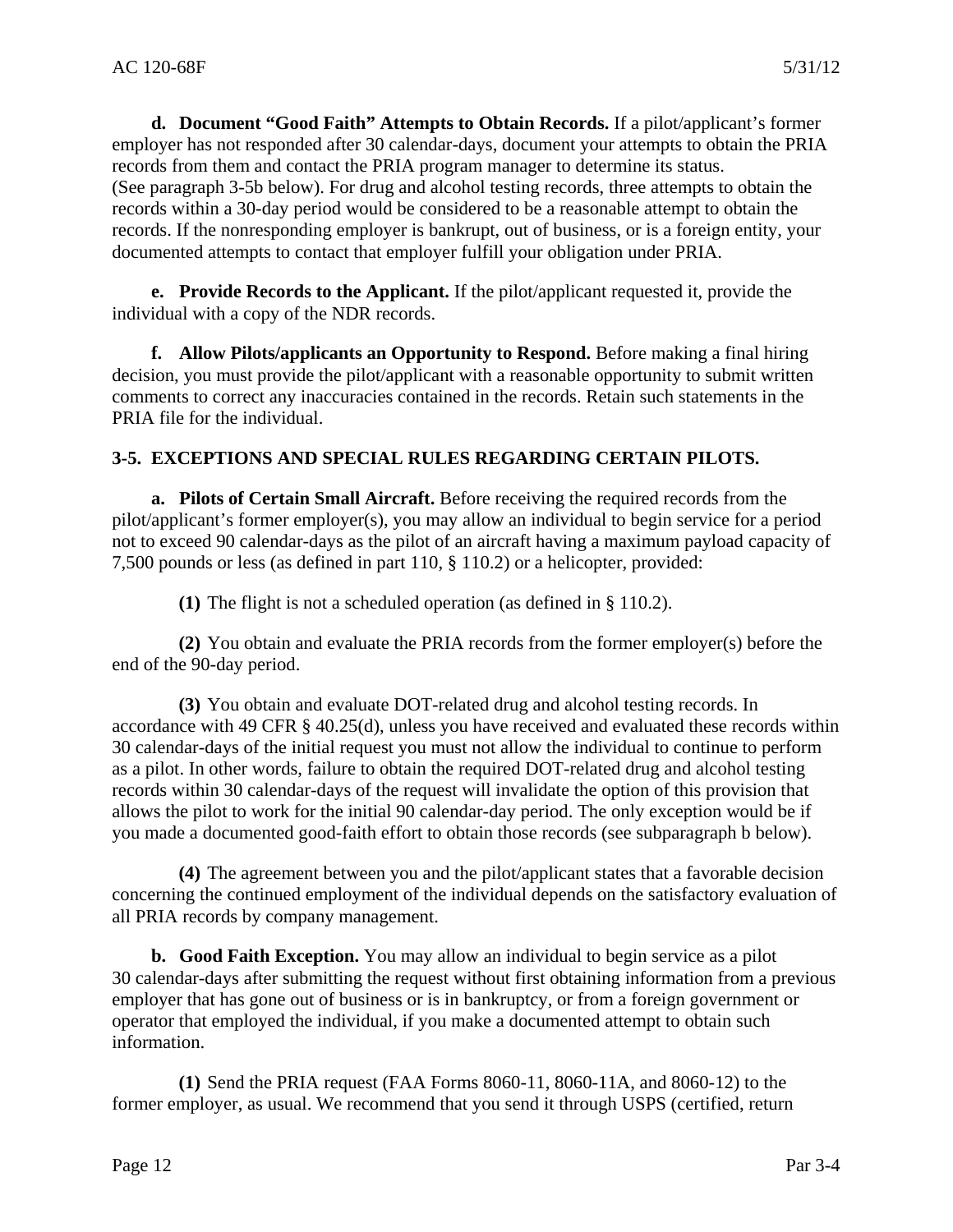<span id="page-15-0"></span>receipt requested) or other private mail carrier that provides documented delivery to document that you sent the request.

**(2)** If the USPS returns the receipt and/or the envelope as undeliverable, keep these in the individual's PRIA-related records file to document the attempt. You should attempt to follow up to determine if you can obtain a current address. If you don't receive any response after the 30 calendar-day processing period, you are responsible for learning why the former employer did not comply with the records request and determine a satisfactory resolution. For drug and alcohol testing records, three attempts to obtain the records within a 30 calendar-day period would be considered to be a reasonable attempt to obtain the records. You may report a non-response to the AFS-620 PRIA program manager, who will determine if the former employer is still in business.

**(3)** If a foreign air carrier never returns the records or it refuses to acknowledge or comply with the request, you may follow the provisions of the good faith exception and then either hire or decline to hire the pilot/applicant 30 calendar-days after submitting the request.

**(4)** You must document that the air carrier or air operator who would be required to provide the information no longer exists, or that a foreign government or foreign entity holds the required information. Then, you can unconditionally hire the pilot/applicant 30 calendar-days after submitting the request to the former employer if you received all other components of the PRIA request and deemed them acceptable.

**3-6. PILOTS SEEKING EMPLOYMENT AFTER COMPLETING MILITARY DUTY.**  PRIA does not require the hiring employer to request or provide prior employment records for a pilot who has been an active member of any branch of the U.S. Armed Forces, the National Guard, or a reserve component of the U.S. Armed Forces for all or part of the previous 5-year period. You must still, however, query the FAA and NDR, and former employers other than the military.

**3-7. PILOTS FORMERLY EMPLOYED BY A GOVERNMENT AGENCY.** If the pilot/applicant was previously employed by a government agency (Federal, State, or local), you must query that agency for records. Do not use FAA Forms 8060-11 and 8060-11A, as these methods are inappropriate for querying a government agency. Instead, send a letter requesting the appropriate pilot safety-related records, including any available drug and alcohol testing records. Have the pilot/applicant provide a brief statement and a signature consenting to the release of this information, either with the letter or as a separate attachment. See paragraph 5-8 for more information.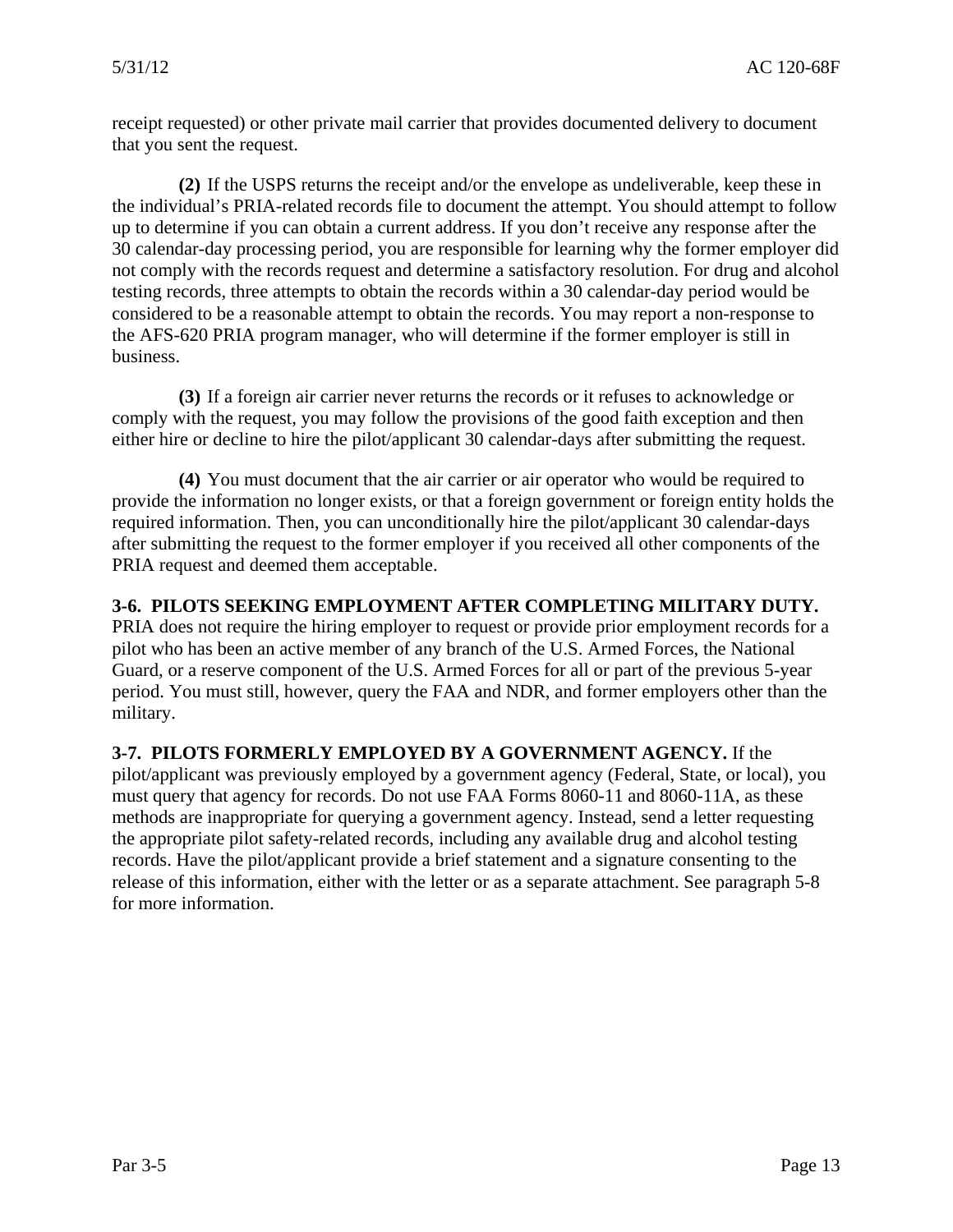<span id="page-16-0"></span>**3-8. REVIEW AND EVALUATE THE RECORDS.** Only your personnel directly involved in the hiring decision are allowed to view the PRIA records. You may use such records only to assess the qualifications of a pilot/applicant in deciding whether to hire the individual as a pilot. Company personnel must take whatever actions are necessary to protect the privacy of the pilot and the confidentiality of the records, and ensure that the information contained in those records are not divulged to anyone not directly involved in the hiring decision, with the exception of an FAA inspector. Remember that your agent is prohibited from creating their own recordkeeping system or database containing the information they receive in response to the PRIA requests. You should receive the following records:

**a. Records From the FAA.** AFS-620 will provide the following:

**(1)** Current airman certificates with associated type ratings and limitations;

**(2)** Current airman medical certificate, including any limitations; and

**(3)** Summaries of FAA legal enforcement actions resulting in a finding by the Administrator of a violation that was not subsequently overturned. PRIA reports certificate revocations indefinitely.

#### **NOTE: Hiring employers may use a request with a signed consent by the pilot/applicant to authorize the FAA to release records of Notices of Disapproval for flight checks for certificates and ratings to an air carrier making such a request.**

**(4)** Air carrier representatives involved in the pre-employment screening process may find this additional information helpful in evaluating the pilot/applicant. These requests, however, are not an integral part of the standard PRIA request process. Consult the PRIA program manager for details or see Appendix 9.

**b. Records Provided by Previous Employers.** Previous employers will provide records pertaining to the pilot's/applicant's performance as a pilot, disciplinary actions, and release from employment. If the previous employer did not employ the individual as a pilot, but did conduct drug and alcohol testing under 49 CFR part 40, the previous employer will provide the necessary test results but may not have a full 5 years of results because other recordkeeping provisions apply for non-pilots. See Chapter 4 for the specific documents and information that those records will include.

**c. Records Provided by the NDR.** You should receive a report on the status of the pilot's current State driver's license from the chief driver licensing official of a state. A negative report (one with no action taken against the driver's license) is considered a clean report. For a positive report (see below), you must send an additional NDR request directly to the State identified in the report; when that State responds, the NDR process is complete for the purpose of PRIA. A positive report would include:

**(1)** A record of any suspension or revocation of the pilot's driver's license from the previous 5-year period, including the state where the offense occurred; and/or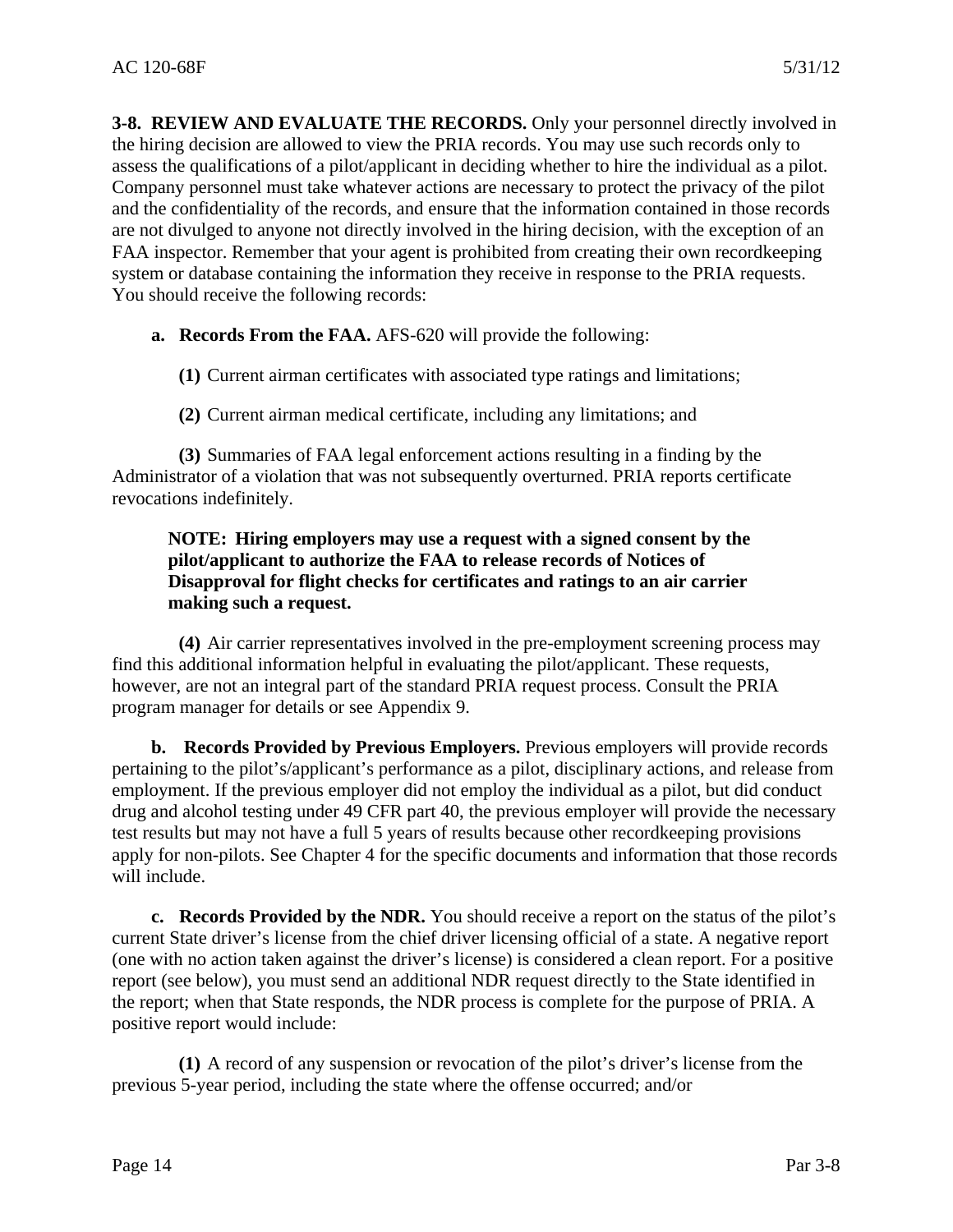<span id="page-17-0"></span>**(2)** A record of any convictions of a DUI from the previous 5-year period, including the state where the offense occurred.

**3-9. MAINTAIN ALL PRIA-RELATED RECORDS.** You should retain all PRIA-related records for the duration of a pilot's employment with you. Keep them an additional 5 years after termination of the pilot's employment.

**a. PRIA Records.** File PRIA-related records separately from other company pilot records, or ensure they are easily retrievable from your primary system of records, to facilitate an internal review or FAA record surveillance. You must ensure that individuals uninvolved in the hiring process do not view or have access to PRIA-related records. The one exception is the FAA inspector, who cannot be denied access to a PRIA-related system of records when conducting surveillance or an inspection of those records.

**b. Holding Records.** If you initially considered hiring a pilot/applicant but ultimately did not, and did not request or receive PRIA-related records, then there are no PRIA records to maintain. You need to retain only those records that you requested and received under PRIA, regardless of whether the pilot/applicant was hired or completed training.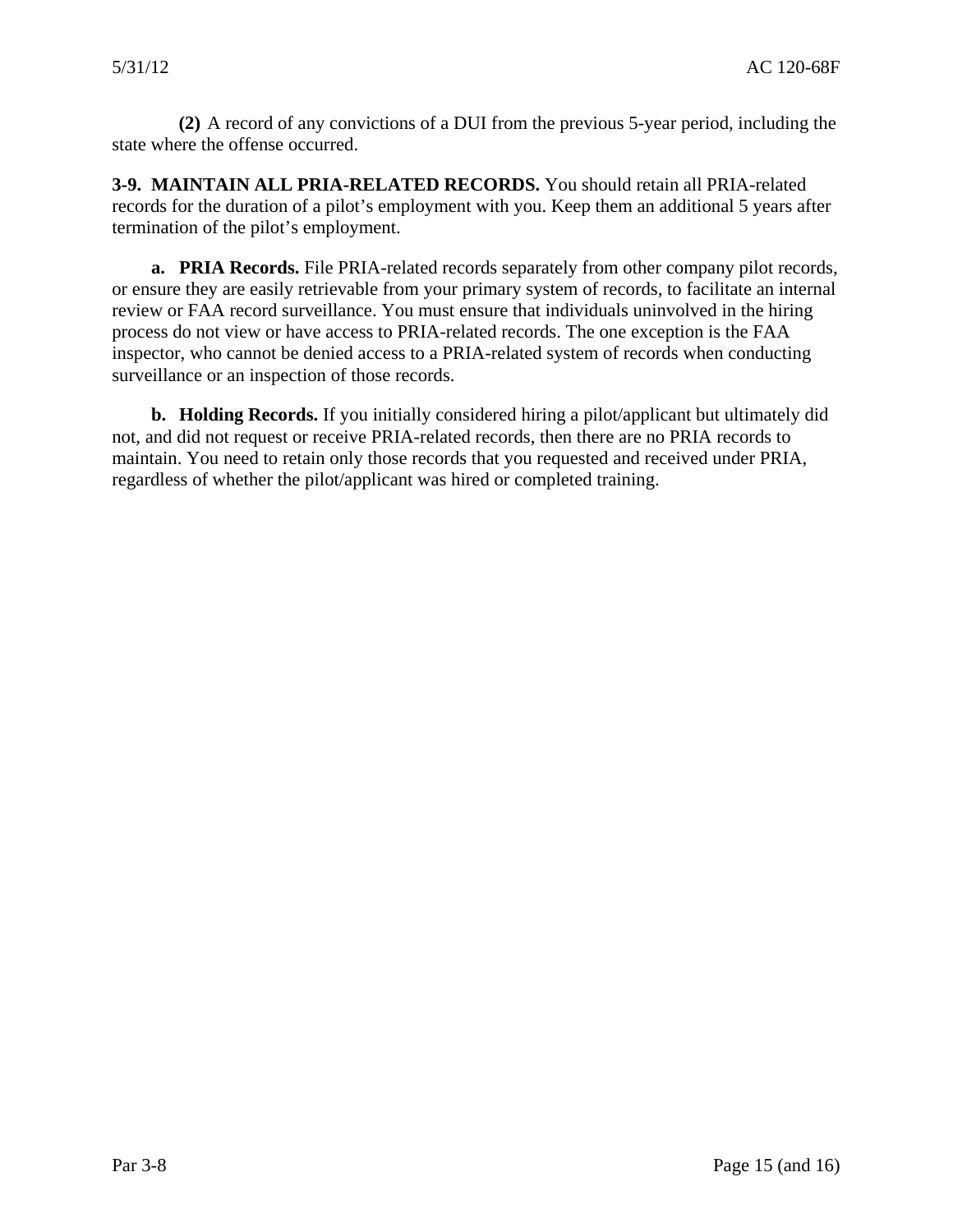# <span id="page-18-0"></span>**CHAPTER 4. INFORMATION FOR PREVIOUS EMPLOYERS RESPONDING TO PRIA REQUESTS**

# **4-1. ROLE OF FORMER EMPLOYERS RESPONDING TO A PRIA RECORDS**

**REQUEST.** If you are an air carrier, air operator, or person (see definitions in paragraph 6-2) receiving a PRIA request for records concerning a former employee (i.e., pilot/applicant), you are required to furnish the appropriate records from the previous 5 years to the requestor not later than 30 calendar-days after receiving the request.

**NOTE: The 30-day period is 30 calendar-days, not 30 working-days. You are required to provide records pertaining to your former employee, that individual's performance as a pilot, disciplinary actions (see paragraph 4-5), and release from employment.** 

**4-2. RECORDS YOU MUST MAINTAIN AND HOW TO MAINTAIN THEM.** If you are required to maintain PRIA records, you should do so for the duration of a pilot's employment with your company plus 5 years. You only need to retain those records that you requested and received under PRIA, regardless of whether the pilot/applicant was hired or completed training. You must file PRIA-related records separately from other company pilot records, or ensure they are easily retrievable from your primary system of records. Ensure that individuals uninvolved in the hiring process do not view or have access to PRIA-related records. The one exception is the FAA inspector, who cannot be denied access to a PRIA-related system of records when conducting surveillance or inspection.

**NOTE: The 5-year period required by PRIA supersedes other references to records maintenance time periods in part 121, 125, or 135.** 

# **4-3. DOCUMENTS YOU SHOULD RECEIVE FROM THE REQUESTOR.**

**a. Consent Release.** You must not furnish any records to the requestor unless you have received a copy of the pilot/applicant's written consent for you to release such information (e.g., FAA Form 8060-11).

**b. The Pilot/Applicant's Request for a Copy of the Pilot/Applicant's Records.**  Pilots/applicants will use FAA Form 8060-11A to designate whether or not they want a copy of their records. If you receive a request without this form, consider it an incomplete request and return it for correction.

## **4-4. WHAT YOU MUST PROVIDE TO THE PILOT/APPLICANT.** Within

20 calendar-days of receiving a PRIA records request, you must provide the pilot/applicant with written notification (e.g., postcard or letter) of the request and of the individual's right to receive a copy of such records. Or you can fulfill this requirement by providing a copy of the records to the individual within 20 calendar-days. However, you must provide the records no later than 30 calendar-days after receiving the request.

**4-5. SPECIFIC RECORDS YOU MUST FURNISH.** Only furnish records from the past 5 years; you must not furnish a record entered more than 5 years before the date of the PRIA request, unless the information concerns a revocation or suspension of an airman certificate or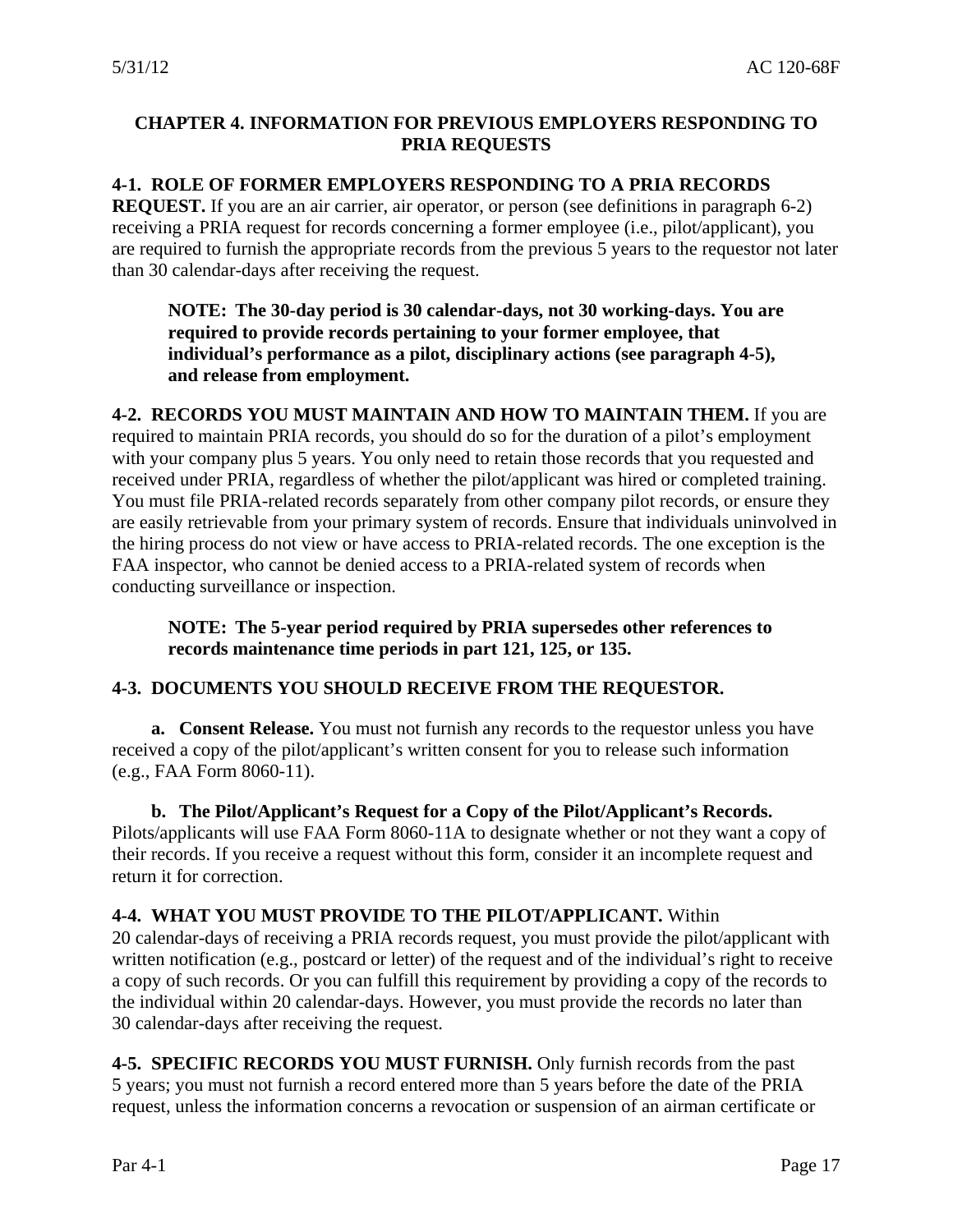<span id="page-19-0"></span>motor vehicle license and the revocation or suspension is in effect on the date of the request. You must respond to the requestor (the hiring employer) within 30 calendar-days of receiving the records request, and provide records regarding:

**a. Pilot Performance.** Furnish records pertaining to the individual's performance as a pilot, including:

**(1)** Initial and recurrent training records.

**(2)** Records concerning qualifications, proficiency, or professional competence of the individual, including comments and evaluations made by a check airman designated under § 121.411, § 125.295, or § 135.337. For example, documents that show the individual's qualifications as instructor/evaluator, check airman, or examiner; and records of the individual's proficiency checks (recurring checks for captain, first officer, or line checks).

**(3)** Records of any disciplinary action(s) that the employer did not subsequently overturn, if these disciplinary actions pertained to the individual's performance as a pilot.

**(4)** Any release from employment or resignation, termination, or disqualification of the individual with respect to employment.

**b. Disciplinary Actions that Resulted in Termination of Employment.** Report any disciplinary actions you took against the pilot that played any role in the individual's termination or release from employment.

**c. Disciplinary Actions Involving Pilot's Performance.** Only report disciplinary actions unrelated to an individual's termination or release from employment if the actions involved the individual's performance as a pilot and the employer did not subsequently overturn them. You should not report other employment-related actions that have nothing to do with the pilot's aeronautical duties that resulted in a disciplinary action, but did not result in discharge or termination.

**4-6. CHARGING A FEE FOR RECORDS THAT YOU PROVIDE.** If desired, you may establish a reasonable fee for the cost of processing the request and furnishing copies of the records.

**a. Providing Records.** While you may charge a reasonable sum for furnishing records, you *must not* withhold records until the hiring employer makes the payment. You must provide records within 30 calendar-days of receiving the request.

**b. Using PRIA.** Employers should never use the PRIA statute as an instrument to:

**(1)** Inflict excessive charges on another air carrier or air operator that is requesting records in accordance with PRIA;

**(2)** Excessively profit from the transaction; or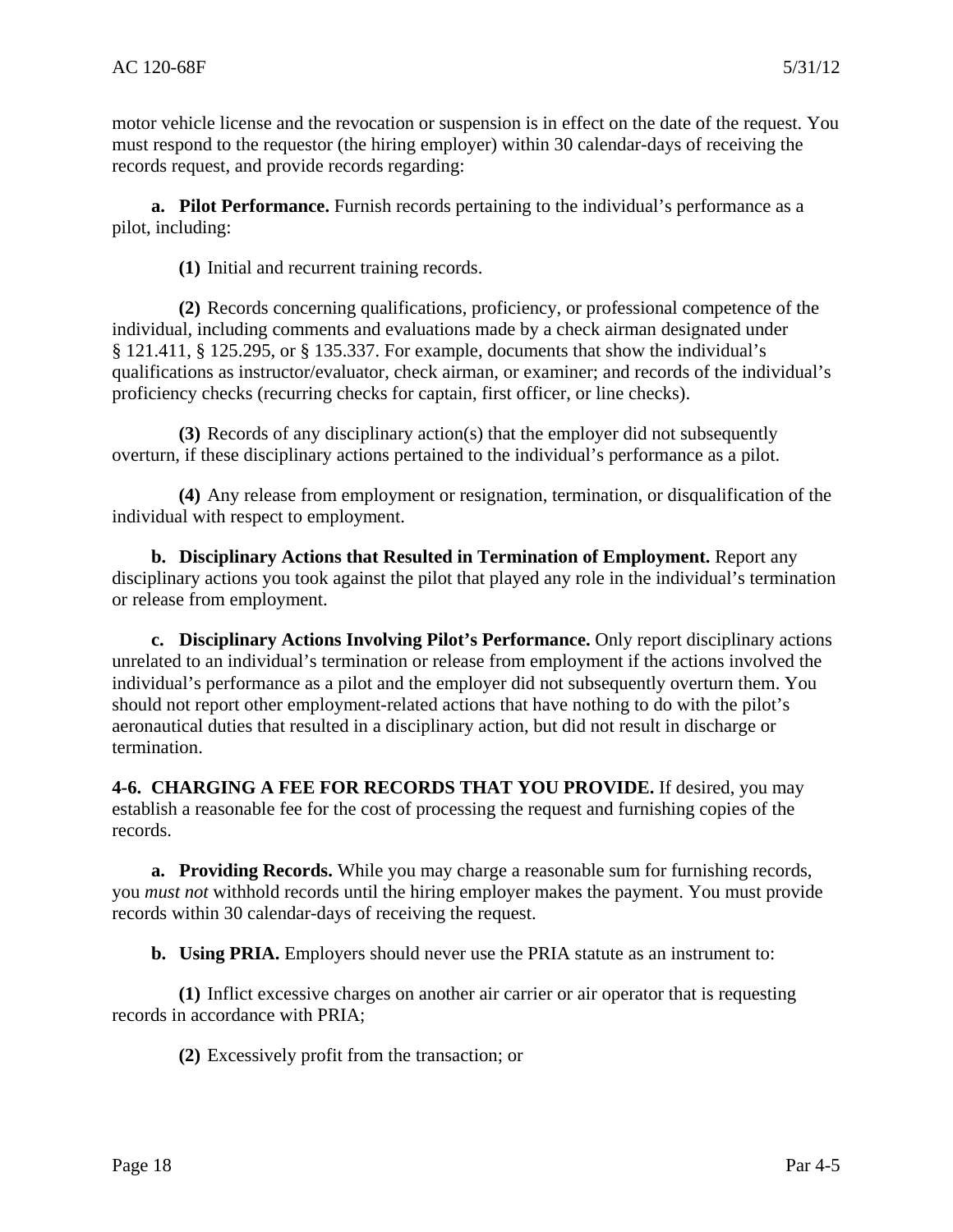<span id="page-20-0"></span>**(3)** Discourage another air carrier or air operator from submitting a request for pilot information related to PRIA

**4-7. REQUEST THE PILOT/APPLICANT TO SIGN A LIMITATION ON LIABILITY RELEASE.** If desired, you can present a liability release for the pilot/applicant to sign. Such a release would limit the individual from seeking legal action against you for furnishing PRIA records or for information you entered in that individual's records. A pilot/applicant must sign and return the release. However, you cannot withhold the requested records past the 30 calendar-day period allowed by statute while waiting for an individual to return the release. This limitation on liability does not apply if you knowingly furnish false information or information maintained in violation of a criminal statute of the United States.

# **4-8. RECORDS YOU MUST FURNISH IF YOU ARE A PART 91 OPERATOR.** If you

operate solely under part 91, and are not conducting air tours under § 91.147, then you do not have to request PRIA records when hiring pilots. Remember, operators under § 91.147 were required to request records under PRIA when they were considered to be sightseers under § 135.1(c) and are still required to request drug and alcohol testing records under PRIA. We recognize that most part 91 operators, other than § 91.147 operators, are not required to establish or maintain pilot records under PRIA. However, you are still required to respond to a PRIA request regarding a former employee by providing any documents you accumulated over the past 5 years that would provide relevant and useful background information concerning the pilot's experience, proficiency, and safety history. If you have no information at all concerning the individual, send a response to the record requestor stating so.

# **4-9. RECORDS YOU MUST FURNISH IF YOU ARE A 14 CFR PART 121 AIR**

**CARRIER.** In response to a records request, you must furnish records pertaining to the individual (other than those relating to flight time, duty time, or rest time), including:

**a. Compliance.** Records that show whether the crewmember complied with the applicable subparagraphs of 14 CFR  $\S$  121.683(a), including:

**(1)** Proficiency and route checks.

**(2)** Airplane and route qualifications.

**(3)** Training.

**(4)** Records of each action taken concerning the release from employment or physical or professional disqualification of the flightcrew member that the employer did not subsequently overturn.

**b. Drug Testing.** Records pertaining to the drug testing and alcohol misuse programs described in part 14 CFR part 120, and maintained in accordance with 49 CFR part 40, § 40.333:

**(1)** Confirmed alcohol test results indicating an alcohol concentration of 0.04 or greater.

**(2)** Verified positive drug test results.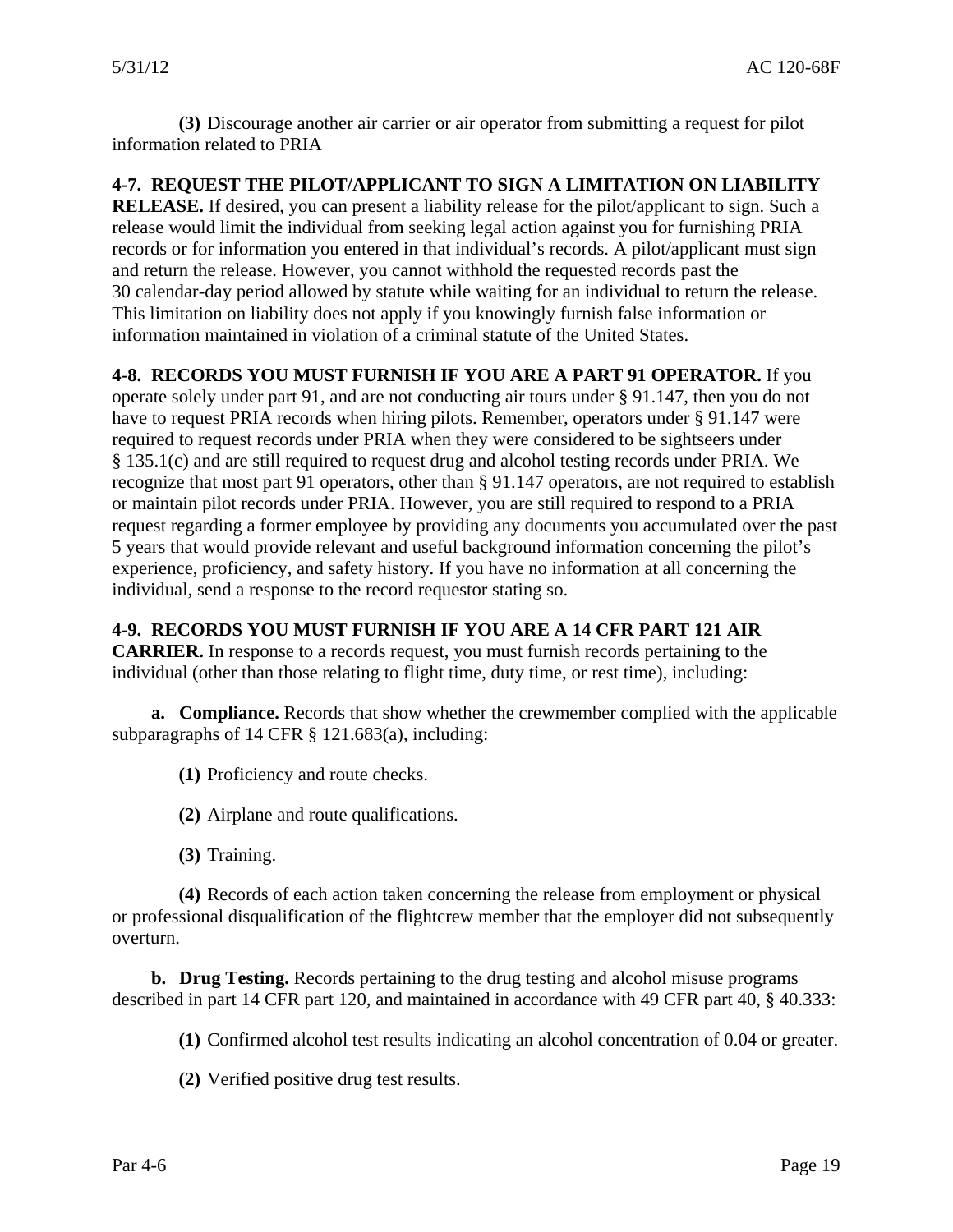<span id="page-21-0"></span>**(3)** Documentation of refusals to take required alcohol and/or drug tests (including substituted or adulterated test results).

**(4)** Documentation of other violations of DOT agency drug and alcohol testing regulations.

**(5)** Substance Abuse Professional (SAP) reports.

**(6)** All follow-up test results and schedules for follow-up tests, including documentation of the return-to-duty test.

**(7)** Information obtained from previous employers under 49 CFR part 40, § 40.25 concerning drug and/or alcohol violations.

**(8)** Records of negative and canceled drug test results, and confirmed alcohol test results with an alcohol concentration of less than 0.039.

# **4-10. RECORDS YOU MUST FURNISH IF YOU ARE A PART 125 AIR OPERATOR.** In

response to a records request, you must furnish records pertaining to the individual (other than those relating to flight time, duty time, or rest time) including records that show whether the crewmember complied with the applicable sections of § 125.401(a). This includes:

- **a. Checks.** Proficiency and route checks.
- **b. Qualifications.** Airplane qualifications.

**c. Disqualification.** Records of each action taken concerning the release from employment or physical or professional disqualification of the flightcrew member that the employer did not subsequently overturn.

## **4-11. RECORDS YOU MUST FURNISH IF YOU ARE A 14 CFR PART 135 AIR**

**CARRIER.** In response to a records request, you must furnish records pertaining to the individual (other than those relating to flight time, duty time, or rest time), including:

**a. Compliance.** Records that show whether the pilot complied with the applicable sections of 14 CFR § 135.63(a)(4), including:

**(1)** Full name,

**(2)** Pilot certificate (by type and number) and ratings held,

**(3)** Aeronautical experience, and

**(4)** Current duties and the date of assignment to those duties.

**(5)** Date and result of each of the initial and recurrent competency tests and proficiency and route checks required by part 135 and the type of aircraft flown during that test or check.

**(6)** Check pilot authorization, if any.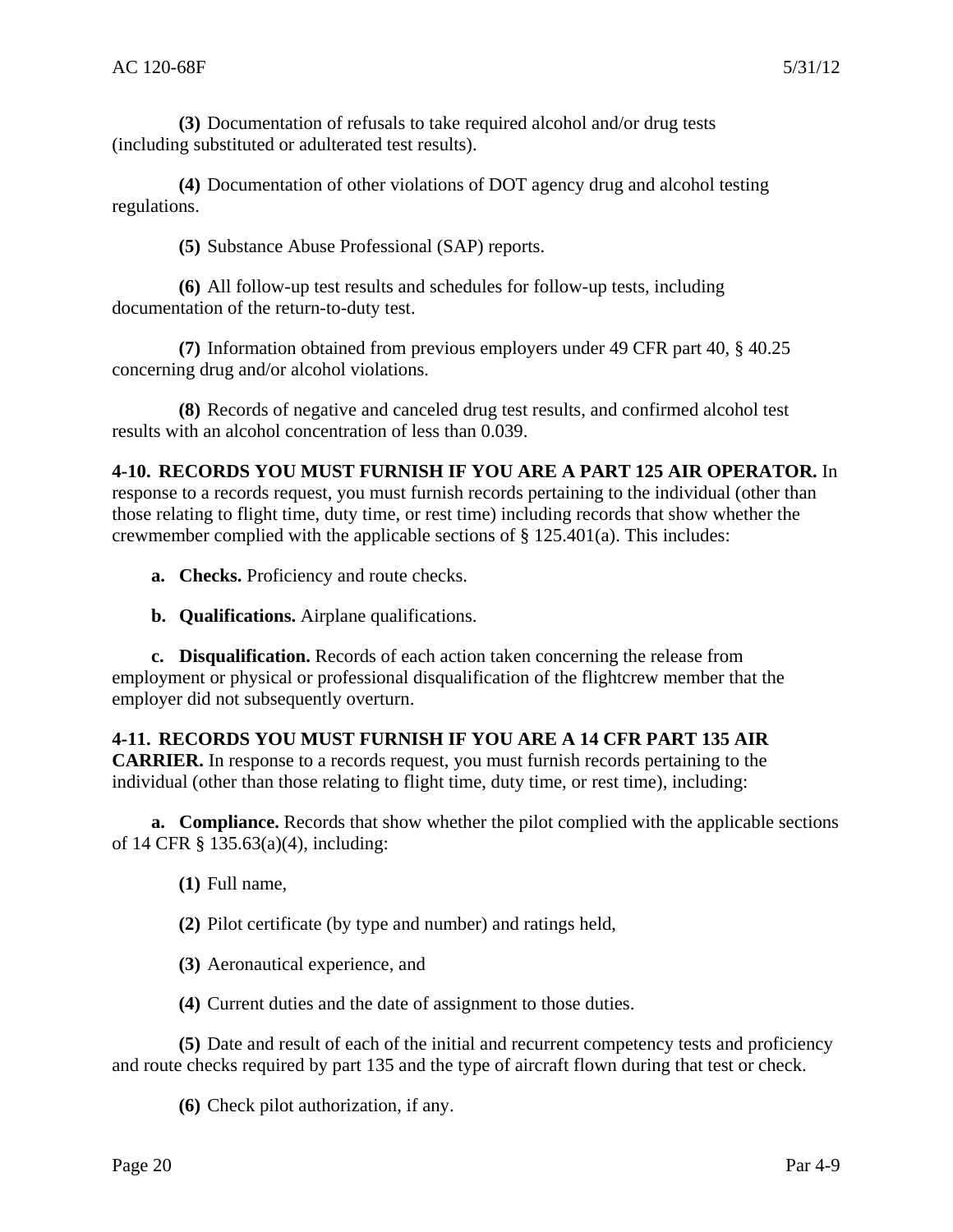<span id="page-22-0"></span>**(7)** Release from employment for physical or professional disqualification that the employer did not subsequently overturn.

**(8)** Date of the completion of the initial phase and each recurrent phase of the training required by part 135.

**b. Drug Testing.** Per §§ 135.251(b) and 135.255(b), records pertaining to drug and alcohol testing described in part 14 CFR part 120 and maintained in accordance with 49 CFR § 40.333:

**(1)** Confirmed alcohol test results indicating an alcohol concentration of 0.04 or greater.

**(2)** Verified positive drug test results.

**(3)** Documentation of refusals to take required alcohol and/or drug tests (including substituted or adulterated test results).

**(4)** Documentation of other violations of DOT agency drug and alcohol testing regulations.

**(5)** SAP reports.

**(6)** All followup test results and schedules for followup tests, including documentation of the return-to-duty test.

**(7)** Information obtained from previous employers under 49 CFR § 40.25 concerning drug and/or alcohol violations.

**(8)** Records of negative and cancelled drug test results, and confirmed alcohol test results with an alcohol concentration of less than 0.039.

**4-12. LOST OR DESTROYED PRIA RECORDS.** If your PRIA-related records have been legitimately lost or destroyed (for example, from a flood, hurricane, or fire), you must still respond to a PRIA request.

**a. Record Availability.** First, verify whether any records are available, perhaps maintained at another location or by another service agent (for example, a drug and alcohol testing agent). Then, prepare a statement declaring that the requested records have been legitimately lost or destroyed, and are not available for forwarding per the request. The person preparing this statement should verify the loss by signature.

**b. Deadline.** Return this statement and any records you were able to recover to the requestor within 30 calendar-days from when you received the request to fulfill your responsibility.

**NOTE: If providing a statement that your records have been lost or destroyed, you must ensure that this is actually the case. You cannot use this provision as an excuse to avoid providing the requested records.**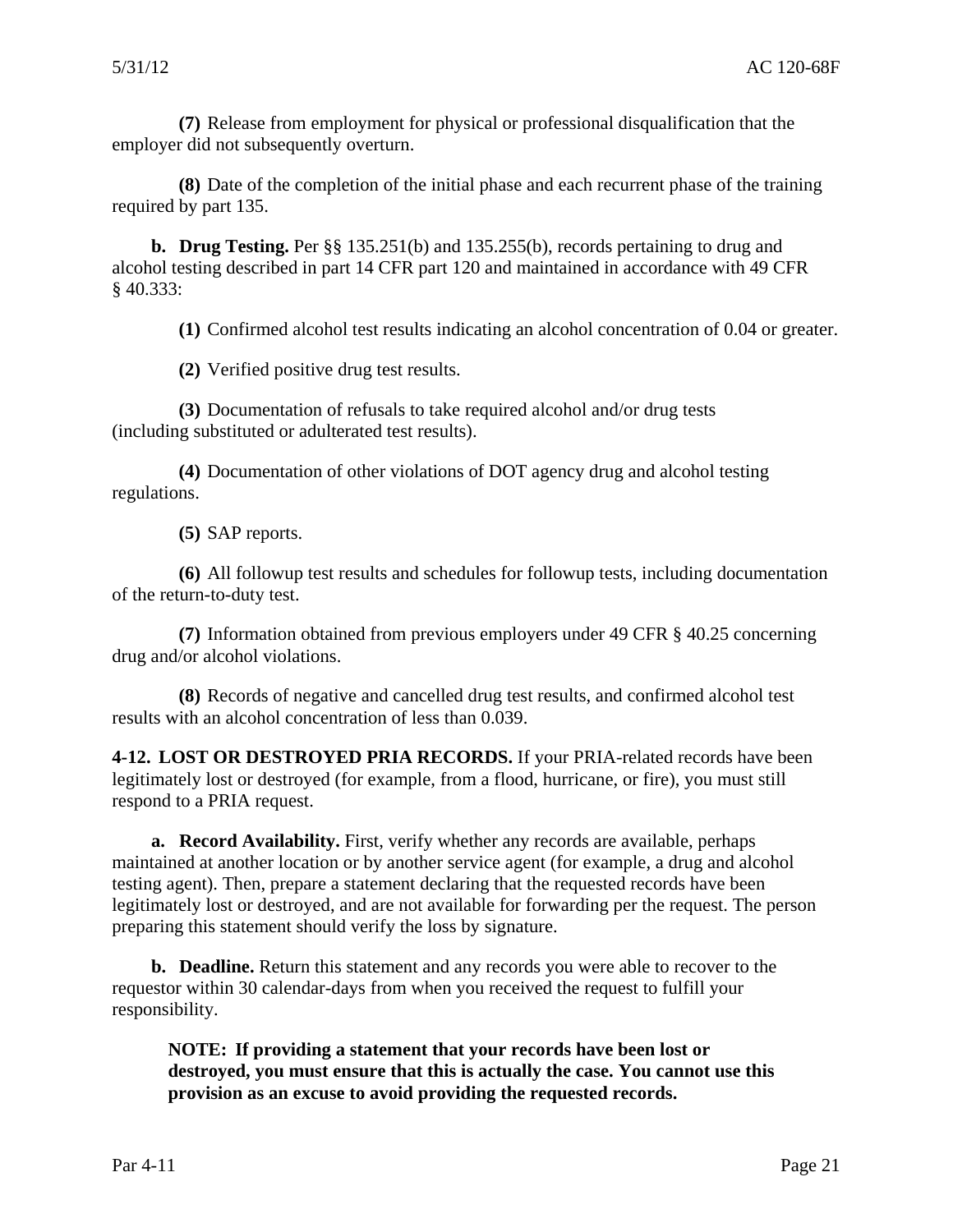# <span id="page-23-0"></span>**CHAPTER 5. PRIA OPERATIONAL CONSIDERATIONS FOR THE HIRING EMPLOYER**

**5-1. PRIA OFFICE PROCEDURES AND COMPLIANCE CHECKLIST.** While PRIA does not require you to establish and maintain a written office procedure for completing the PRIA request process, we recommend that you establish one. You can obtain a generic office procedure and compliance checklist that you can customize from the PRIA Web site at http://www.faa.gov/pilots/lic\_cert/pria.

**5-2. ASSIGN PRIA DUTIES TO A DESIGNATED AGENT (DA).** You can hire a DA to conduct the task of requesting records under PRIA.

**a. DA.** A DA cannot retain any of these records in its own system. It must forward you any records it receives within the required period of time, using appropriate measures to ensure the privacy and security of those records.

**b. DA Responsibilities.** Unless your company PRIA representative signs all of the completed request forms, he or she must prepare and sign a designation letter that verifies the DA's responsibility over the PRIA request process. The DA must include this letter in its request for FAA records (FAA Form 8060-10). On FAA Form 8060-12, the contracting company must specifically name the DA as the recipient of the documents. Under 49 CFR part 40, §§ 40.321(b) and 40.351(d), the contracting company must name the DA as the recipient of the documents, and blanket releases are explicitly prohibited. A designation letter is not required for requests to a previous employer or to the NDR. Designation letters are a specific requirement for requests to the FAA only.

**c. Former Employer.** If a former employer does not provide records after 30 calendar-days, the DA must immediately notify you. It is your responsibility to determine why the former employer did not comply with the records request and determine a satisfactory resolution, unless you designate this responsibility to the DA.

**5-3. RESOLVE NONCOMPLIANCES TO YOUR PRIA REQUESTS.** If a pilot/applicant's former employer fails to respond within the 30 calendar-days of receiving your PRIA request, you must take immediate followup action to determine why this noncompliance has occurred. If you used a DA to conduct your PRIA requests, the DA will notify you of the noncompliance when 30-day period ends. You are responsible for determining why the former employer did not comply with the request, unless you have assigned this task to the DA. We suggest that you (or the DA):

**a. Previous Employer.** Contact the nonresponsive previous employer to determine if it actually received the request and if it was the company that should have received the request, since many companies have similar names.

**b. Fax.** Check whether the correct fax number and/or address was used.

**c. Verification.** Contact the pilot/applicant to verify that the information he or she provided concerning the previous employer was correct.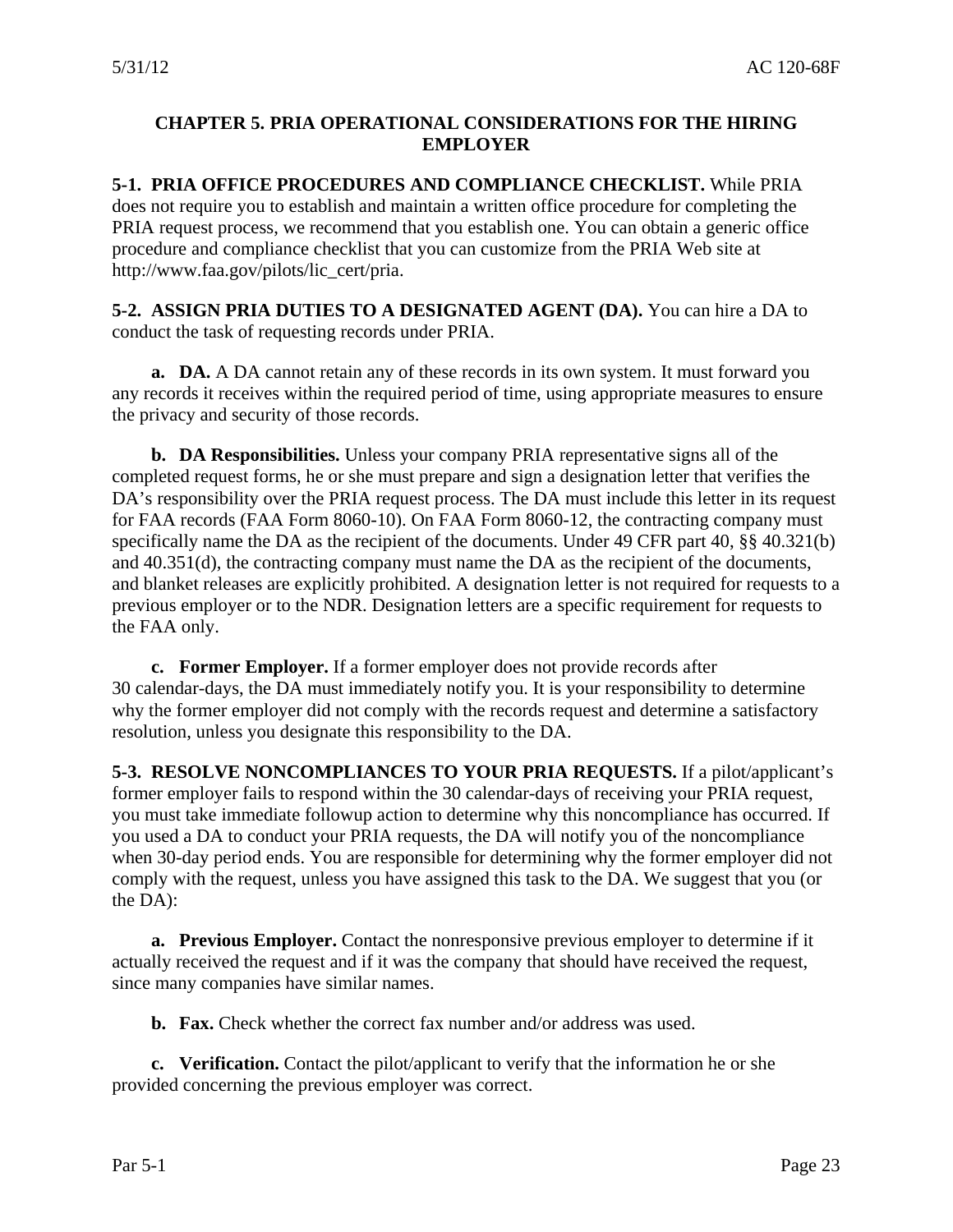<span id="page-24-0"></span>**d. Former Employer Status.** Determine the status of the former employer (e.g., whether it is still in business or has ceased operations, in bankruptcy, or its operating certificate is still current). If you cannot determine the company's status, contact the PRIA program manager for assistance. If the former employer is out of business or in bankruptcy, follow the provisions of the good faith exception (see Chapter 3). After completing the request, file the results in the pilot/applicant's PRIA records file.

**e. Noncompliance.** If the respondent is still operational and you have verified all items in subparagraphs 5-3a through d above, you can report the noncompliance to the PRIA program manager for limited assistance. Contact the Aviation Data Systems Branch (AFS-620) at 405-954-6367.

## **5-4. ACTIONS TO TAKE IF A FORMER EMPLOYER REPORTS LOST OR**

**DESTROYED PRIA RECORDS.** When PRIA-related records have been legitimately lost or destroyed, follow the intent of the good faith exception as described in paragraph 3-4. Sometimes a previous employer is unable to comply with a PRIA request because the records no longer exist (for example, from a flood, hurricane, or fire).

**a. Respondent Statement.** You should receive a statement from the respondent declaring that the requested records have been legitimately lost or destroyed, and are not available for the former employer to forward per the request. This former employer should send the statement within 30 calendar-days of receiving your request.

**b. Good Faith Exception.** You may then follow the intent of the good faith exception. After receiving this notification and fulfilling all of your other PRIA responsibilities, you are free to either hire or decline to hire the pilot.

**c. Filing.** File the respondent's statement in the pilot/applicant's PRIA-related records file for future reference and inspection by the FAA.

## **5-5. PRIA OBLIGATIONS FOR PILOT FURLOUGHS AND LEAVES OF ABSENCE.**

**a. Initial Check.** PRIA only requires you to complete an initial records check for a new-hire pilot. If a pilot returns to work after a furlough or extended period of personal leave, military leave, medical leave, or other authorized absence, PRIA does not require or provide authority for you to perform any type of recurrent background check on that pilot. For the purposes of 49 CFR § 40.25, whether you must request additional drug and alcohol testing records for a pilot returning to work from a furlough or other extended leave of absence depends on your understanding of that absence.

**(1)** If the pilot was terminated, you should consider the returning individual as a newly hired employee and initiate a completely new PRIA request. Request drug and alcohol records in accordance with 49 CFR § 40.25 using FAA Form 8060-12.

**(2)** If the pilot was furloughed or on other extended leave, you can consider the individual as having been in a "non-paid" status and, therefore, not a newly hired employee. In this case, requesting drug and alcohol testing records would be at your discretion. Because PRIA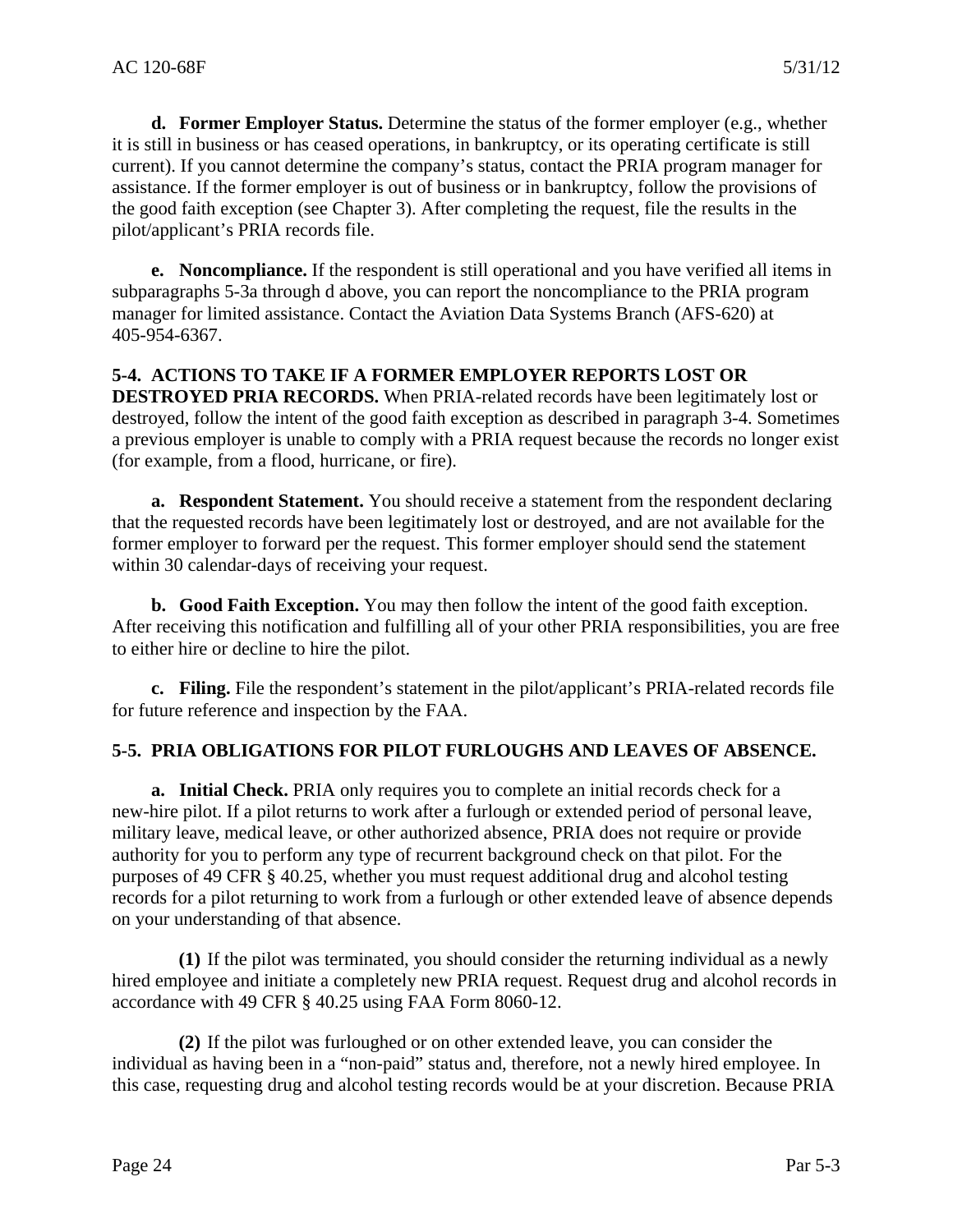<span id="page-25-0"></span>(and the use of FAA Form 8060 12) is only for initial requests for newly hired employees, a PRIA request for drug and alcohol testing records would be inappropriate.

**b. Certificates.** If your company policy requires a confirmation that the pilot still holds a current medical and airman certificate, do not submit a PRIA request to AFS-620; you should instead send a request to AFS-620 under the authority of the Privacy Act or the Freedom of Information Act (FOIA) to determine the status of those certificates. The PRIA Web site has instructions on preparing and submitting a FOIA or Privacy Act request.

## **NOTE: Keep in mind the distinction between return-to-duty from furlough or extended leave, and return-to-duty as stated in part 14 CFR part 120.**

**5-6. PRIA MANAGEMENT BY A MAJOR HOLDING COMPANY.** PRIA gives the certificate holder the primary responsibility for completing PRIA requests. A major holding company is not authorized to complete PRIA requests. However, at your discretion, you can request that your holding company act as your agent to complete all PRIA paperwork and maintain all original PRIA records at the holding company's location.

**a. Agent.** As your agent, the holding company can maintain any or all of the following PRIA records in its human resources office:

- **(1)** All company personnel records.
- **(2)** Original PRIA reports.
- **(3)** Other appropriate employment records.
- **b. Records.** You can maintain any or all of the following PRIA records at your office:
	- **(1)** Training and other required records.
	- **(2)** Copies of PRIA reports.

#### **NOTE: If you, not your holding company, complete your PRIA requests, maintain all of the original records at your location and provide copies to your holding company.**

**c. Transfer.** If a pilot transfers to your company from another air carrier or air operator, and you are both owned by the same major holding company but you are each assigned a different and unique certificate number, you must conduct a PRIA request before that pilot transfers. If the pilot has worked for other employers during the previous 5-year period as well, you must also contact those former employers for PRIA records.

**NOTE: This paragraph may also apply to an employer that is not, in and of itself, an air carrier, but serves as a company that provides contract pilot services to other air carriers, including foreign entities. The process of providing the services of contract pilots may differ slightly from that of a major holding company, but as long as the primary employer or the holding**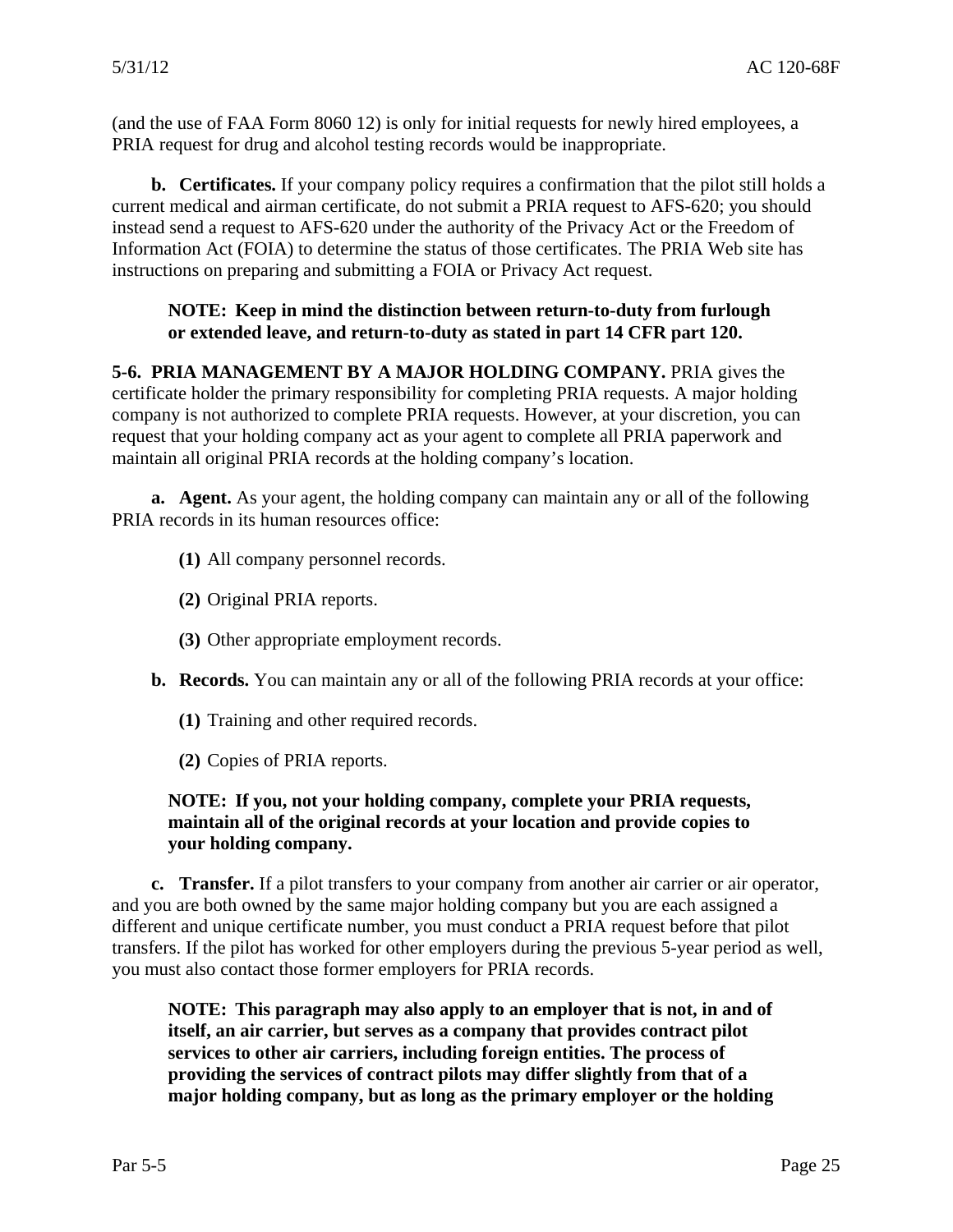#### <span id="page-26-0"></span>**company has accomplished all PRIA background checks and the records have been maintained, the intent of the PRIA statutes will have been satisfied.**

**d. Checks.** PRIA checks for bought or merged companies.

**(1)** As one air carrier acquires another, the new company is accepting responsibility for the pilots of the air carrier being acquired, and should exercise prudent judgment to ensure that either a current PRIA request has been completed, or that new PRIA request are submitted for the new pilots.

**(2)** More specifically, if one air carrier acquires another by sale or merger, the acquired company remains intact with no change in the air carrier certificate number, and the pilots continue to work for the acquiring air carrier, the current PRIA file should be sufficient. The acquiring air carrier, however, must inspect company records to verify that all pilots have current PRIA checks.

**(3)** If, however, in the process of the sale or merger, the air carrier certificate number changes, the acquiring company must complete new PRIA checks. A pilot cannot transfer their current PRIA file from one air carrier to another. More simply stated: you can't take it with you. In addition, a PRIA file will lose its validity if the chain of custody of the records—between one air carrier and another—is broken.

**e. Foreign Testing.** Foreign air carriers do not conduct drug and alcohol testing under the FAA's regulations. Therefore, they will not have the drug and alcohol testing records normally required by PRIA and 49 CFR § 40.25.

## **5-7. USE OF FOREIGN PILOTS.**

**a. PRIA Check.** If you want to hire a pilot/applicant who has worked as a pilot for a foreign air carrier, you must request that individual's PRIA records. Use of foreign pilots may vary from permanent employees to seasonal work in which the foreign pilots return to their own country during the off-season. This could also include U.S. pilots who previously worked for a foreign air carrier(s).

**b. Certificates.** To participate in any U.S. commercial operation, a foreign pilot must hold both U.S. medical and airman certificates. Send your PRIA request to AFS-620, and it will verify those certificates. Likewise, if the foreign pilot holds a U.S. driver's license, you must query the NDR.

**c. Foreign Employer.** You must also query the foreign employer. Forward the request with a certified receipt requested or other similar instrument that will document the date of delivery. If the foreign employer never returns the records or if it refuses to acknowledge or comply with the request, you may follow the provisions of the good faith exception (see subparagraph 3-5b) and then either hire or decline to hire the foreign pilot.

**5-8. PILOTS FORMERLY EMPLOYED BY A GOVERNMENT AGENCY.** If the pilot/applicant previously worked for a governmental agency (Federal, State, or local), you must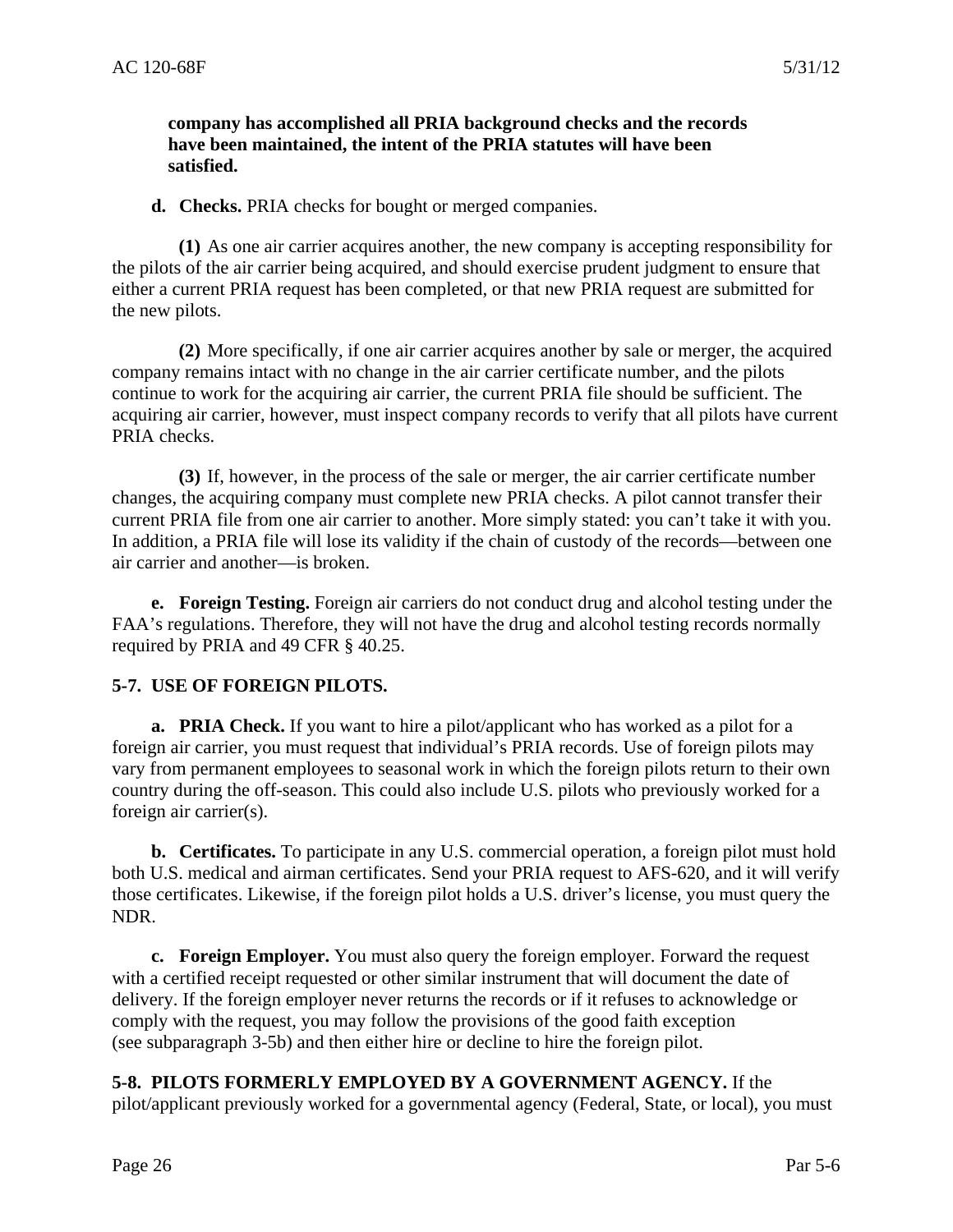<span id="page-27-0"></span>query that agency for PRIA records even though it is not a standardized PRIA request (company to company). However, do not use FAA Forms 8060-11 and 8060-11A because these methods are inappropriate for querying a government agency. Instead, send a letter requesting the appropriate pilot safety-related records, including any available drug and alcohol testing records.

**a. Foreign Agency.** Forward the letter of request to the most recent flight operations manager of the appropriate agency, region, and/or office that employed the pilot/applicant. Obtain the address of the agency that employed the pilot/applicant, since there is no central office for the processing of these requests. If these records have already been retired and subsequently sent to a records-holding area, personnel, or a human resources department, the government agency should forward the request accordingly.

**b. Background Information.** In the letter, ask for records that would provide any appropriate background information concerning the pilot's flight training, experience and qualifications, proficiency, other related safety history, and drug and alcohol testing records and any subsequent actions taken as a result of those tests.

**c. Release.** Have the pilot/applicant provide a brief statement and a signature consenting to the release of this information, either contained within the letter of request or as a separate attachment to the letter.

**d. Testing.** Government agencies do not conduct drug and alcohol testing under the FAA's regulations. Therefore, they will not have the drug and alcohol testing records normally required by PRIA and 49 CFR § 40.25.

**e. Forms.** You must also request records from the FAA and NDR using FAA Forms 8060-10 and 8060-13 in the usual manner.

## **5-9. FAILURE TO PAY FOR RECORDS REQUESTED THROUGH PRIA.**

A pilot/applicant's former employer can bill you for the cost of processing the PRIA request and furnishing copies of the records. However, that employer must still furnish PRIA records to you no later than 30 calendar-days after receiving the request; it cannot withhold the records pending your payment. Any dispute between you and that company regarding payment for the PRIA records would have to take place in civil court if you are unable to resolve the issue yourselves.

# **5-10. ACCESS OF PRIA-RELATED RECORDS TO FAA INSPECTORS.**

**a. Employer.** A hiring air carrier or air operator cannot use 49 U.S.C. § 44703(h)(11) to deny an FAA inspector access to PRIA-related records for audit or surveillance.

**b. U.S. Code.** Title 49 U.S.C. § 41709, 14 CFR §§ 119.59 and 135.73 all clearly indicate that the FAA inspector assigned to that company is authorized to see those records. As a result, the inspector must always have free and unlimited access to a company's PRIA-related records at any time during the course of that inspector's normal surveillance or inspection duties.

**c. Record Denial.** Refusal to provide access to PRIA related records when requested by the FAA for their review or inspection could result in the suspension of all or any part of the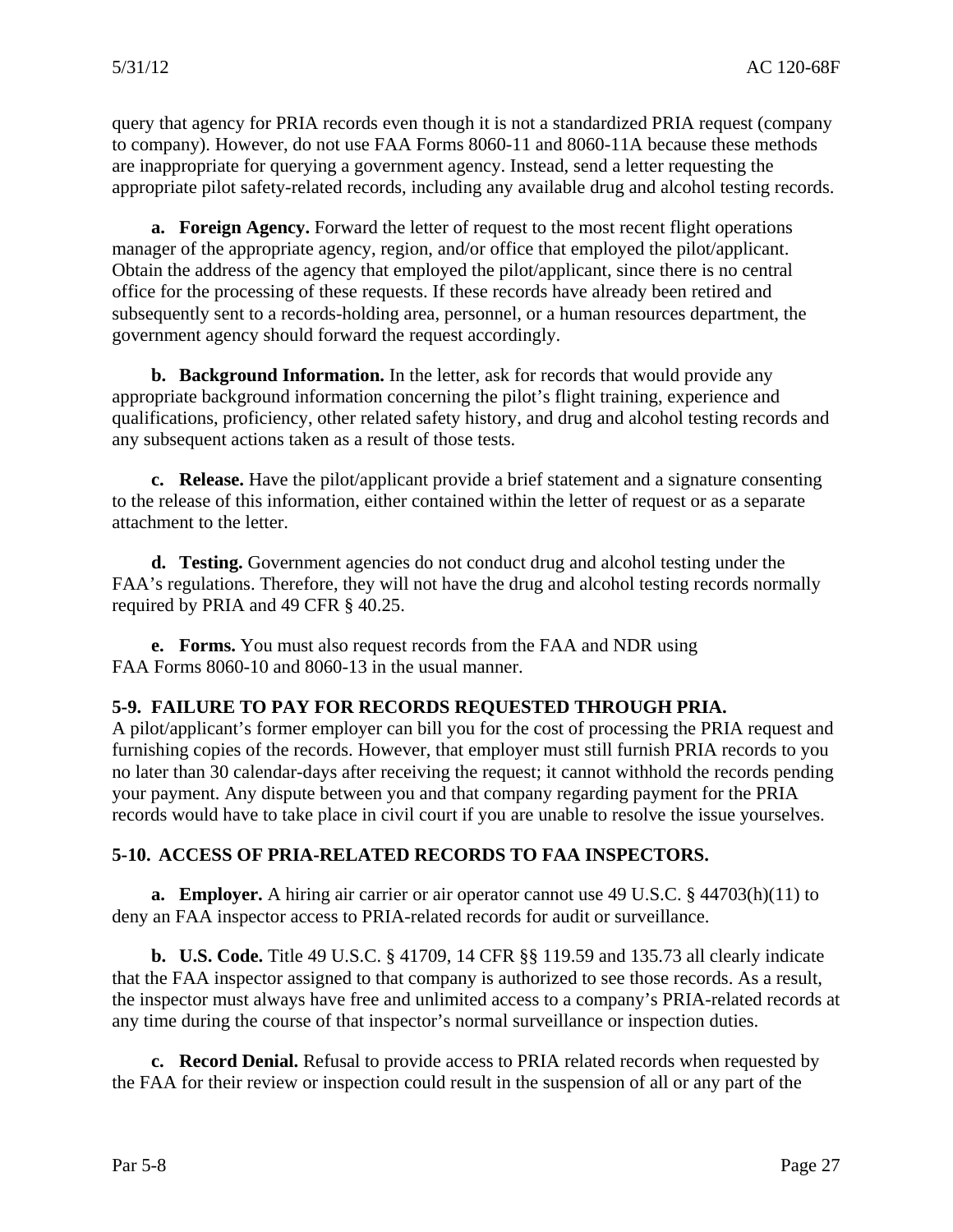certificate holder's operating certificate or operation specifications (OpSpecs) in accordance with 14 CFR § 119.59(e).

**d. Privacy.** Each FAA inspector, however, having viewed such records, also becomes subject to the privacy protection conditions as outlined in 49 U.S.C. § 44703(h)(11). Therefore, the FAA inspector must make every effort to protect the privacy of the pilot and the confidentiality of the PRIA-related records of that pilot.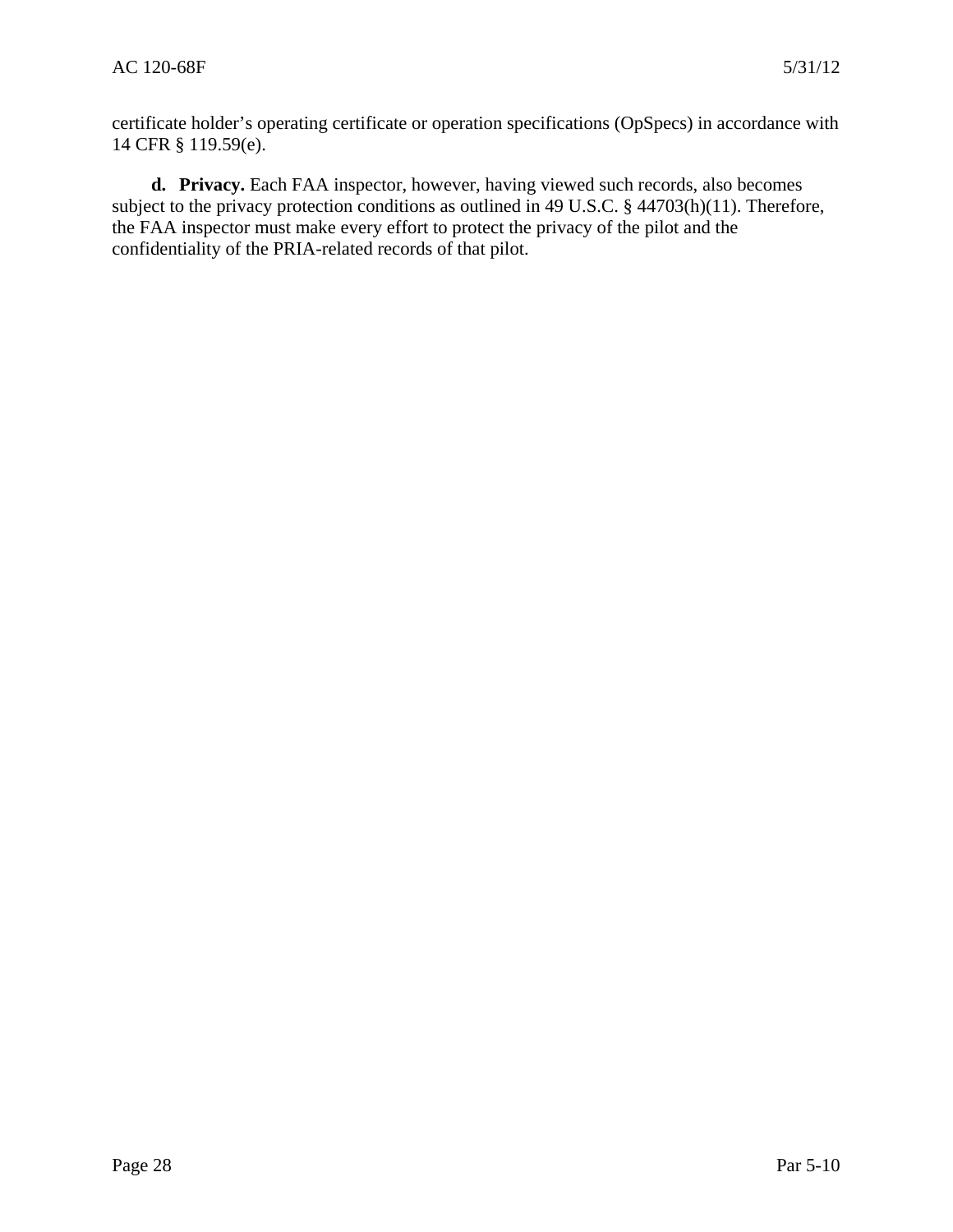#### **CHAPTER 6. ADMINISTRATIVE INFORMATION**

#### <span id="page-29-0"></span>**6-1. RELATED REGULATIONS.**

- Title 14 CFR parts 121, 125, and 135.
- Title 49 U.S.C. §§ 40102(a)(2), 40102(a)(5), 40102(a)(25), 40102(a)(27), 40102(a)(37), and  $44703(h)(1)(B)$ .
- Certain U.S. transportation laws in 49 U.S.C.

**6-2. DEFINITIONS.** The following definitions are relevant to PRIA.

#### **a. Terms Related to Commercial Air Transportation.**

**(1) Air Carrier.** "A citizen of the United States undertaking by any means, directly or indirectly, to provide air transportation." This includes operations using common carriage or holding out to the general public and being willing to furnish such air transportation for compensation. (See  $\S$  40102(a)(2).)

**(2) Air Operator.** A person operating or intending to operate a civil aircraft when common carriage is not involved in a noncommercial operation. (See part 125.)

**(3) Air Transportation.** "Foreign air transportation, interstate air transportation, or the transportation of mail by aircraft." (See  $\S$  40102(a)(5).)

**(4) Common Carriage.** For the purpose of this AC, common carriage means any operation for compensation or hire in which an operator holds itself out (by advertising or any other means) as willing to furnish transportation for any member of the public who seeks the services that the operator is offering.

**(5) Interstate Air Transportation.** "Means the transportation of passengers or property by aircraft as a common carrier for compensation, or the transportation of mail by aircraft, or the operation of aircraft in furthering a business or vocation--

"(A) between a place in--

"(i) a State, territory, or possession of the United States and a place in the District of Columbia or another State, territory, or possession of the United States;

"(ii) Hawaii and another place in Hawaii through the airspace over a place outside Hawaii;

"(iii) the District of Columbia and another place in the District of Columbia; or

"(iv) a territory or possession of the United States and another place in the same territory or possession; and

"(B) when any part of the transportation is by aircraft." (See  $\S$  40102(a)(25).)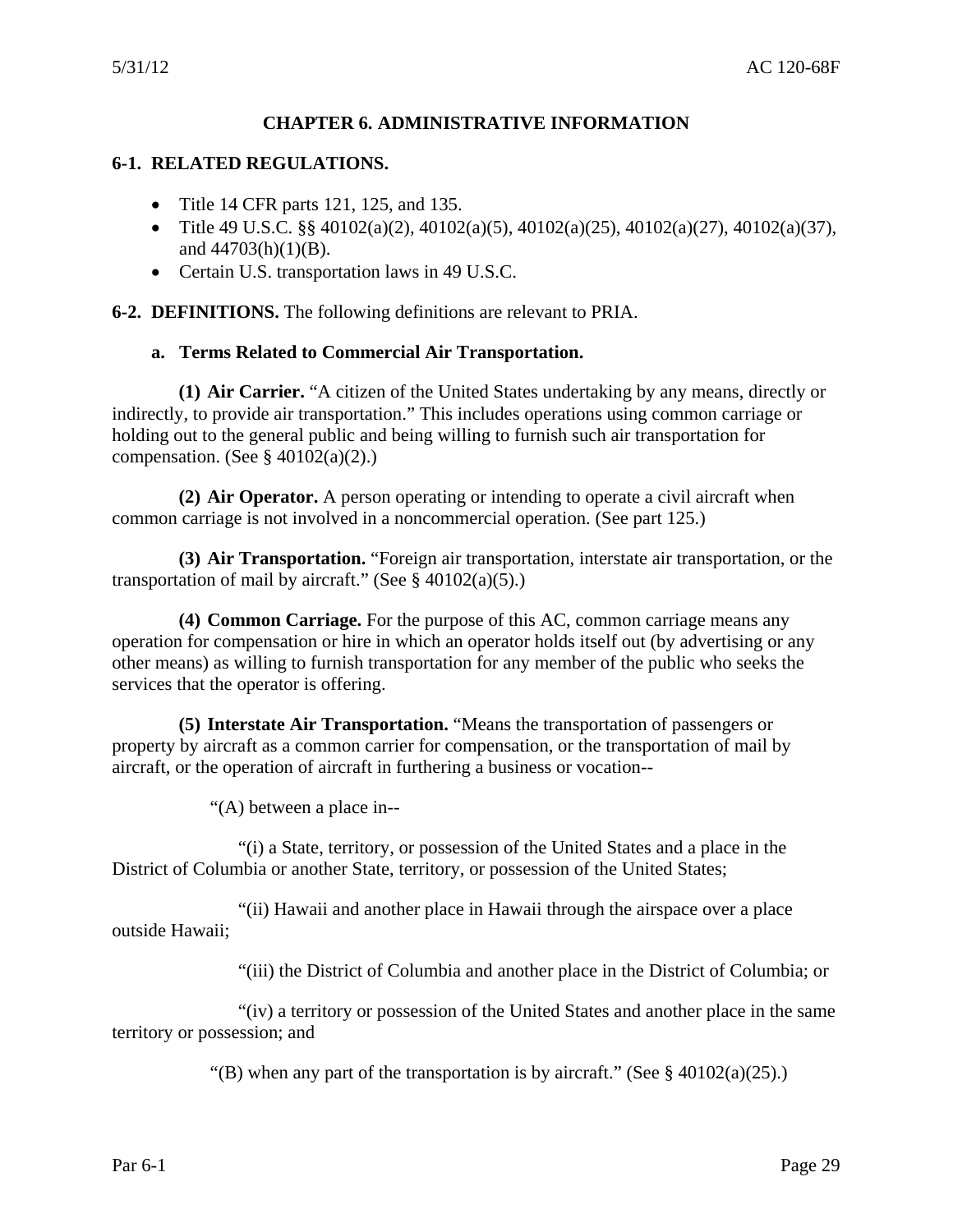**(6) Intrastate Air Transportation.** "The transportation by a common carrier of passengers or property for compensation, entirely in the same State, by turbojet-powered aircraft capable of carrying at least 30 passengers." (See § 40102(a)(27).)

**(7) Person.** A person includes "corporations, companies, associations, firms, partnerships, societies, and joint stock companies, as well as individuals." (See 1 U.S.C. § 1.) In addition, a person "includes a government authority and a trustee, receiver, assignee, and other similar representative." (See § 40102(a)(37).)

#### **b. Terms Related to a Professional Pilot's Employment.**

**(1) Hired and Employed.** The point when a pilot has been offered, and has accepted, a position as a pilot with an operator. Under the drug and alcohol testing regulations, "hire" is defined as "retaining an individual for a safety-sensitive function as a paid employee, as a volunteer, or through barter or other form of compensation." (See 14 CFR part 120.)

**(2) Pilot Training Records.** Records pertaining to the individual, to the individual's performance as a pilot, disciplinary actions, and release from former employment. For a complete listing and description of pilot training records, see Chapter 4.

**(3) Placed into Service.** Upon completion of the required company training, a pilot is released for service to begin performance as a pilot, usually under the supervision of a chief pilot or a training captain, for the prescribed period of time or flight hours. Under PRIA, a pilot cannot be placed into service until the hiring employer has requested, received, and evaluated the required records requested under PRIA, unless a good faith or other exception applies.

**(4) Record.** As used in this AC, record means the individual's pilot records that are maintained by an air carrier, air operator, or person to meet the statutory requirements of § 44703(h)(1)(B), as well as the individual's pilot records that the air carrier or operator maintains to meet the regulatory requirements of the 14 CFR authority under which it operates.

## **c. Commonly-Used Acronyms and Abbreviations.**

- **(1)** Title 14 CFR—Title 14 of the Code of Federal Regulations.
- **(2)** Title 49 CFR—Title 49 of the Code of Federal Regulations.
- **(3)** Title 49 U.S.C.—Title 49 of the United States Code.
- **(4)** AC—Advisory Circular.
- **(5)** AFS-620—Aviation Data Systems Branch.
- **(6)** DA—Designated Agent.
- **(7)** DMV—Department of Motor Vehicles.
- **(8)** DOT—Department of Transportation.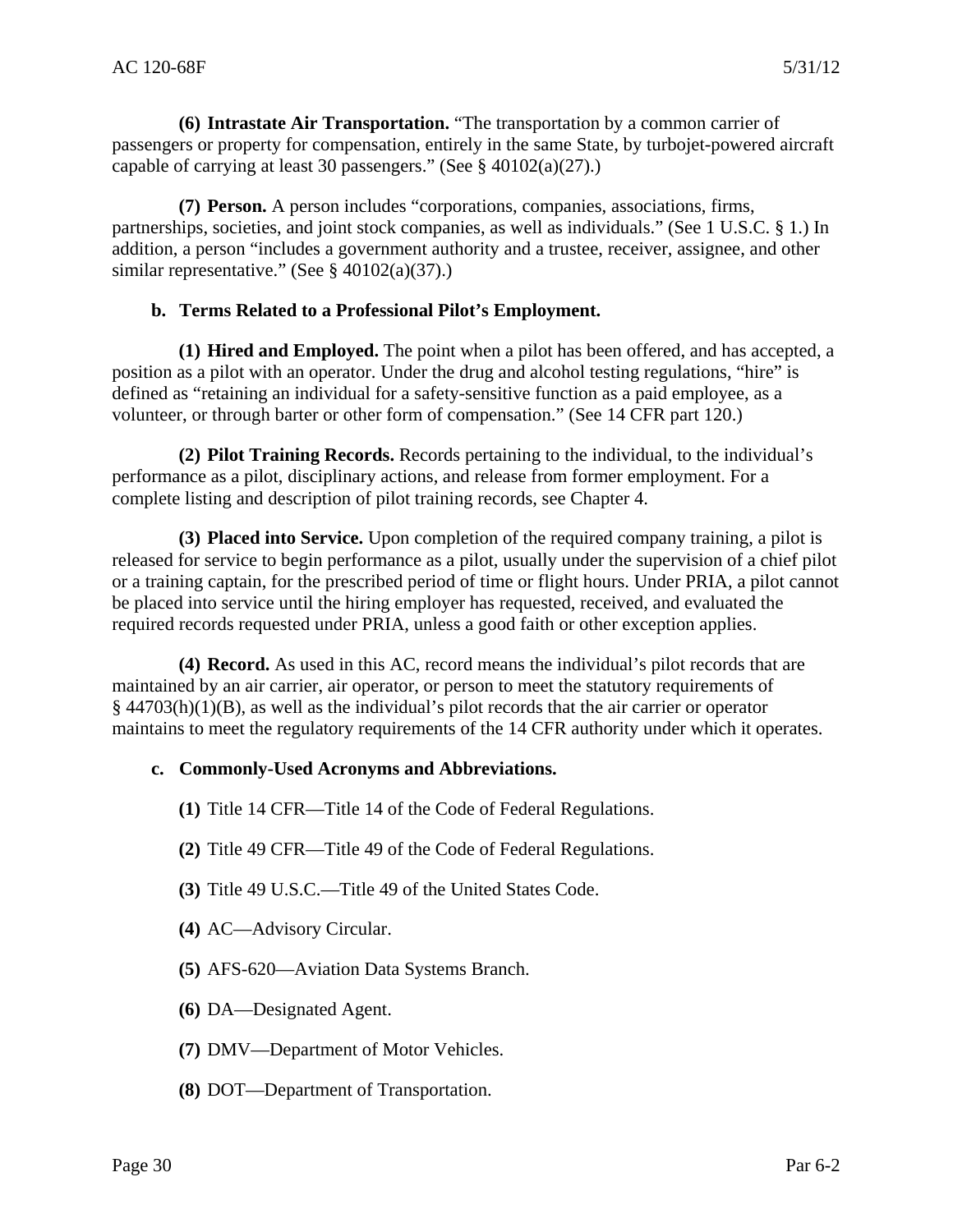- <span id="page-31-0"></span>**(9)** FAA—Federal Aviation Administration.
- **(10)** NDR—National Driver Registry.
- **(11)** NTSB—National Transportation Safety Board.
- **(12)** POI—Principal Operations Inspector.
- **(13)** PRIA—Pilot Records Improvement Act.

**6-3. OTHER PRIA RESOURCES.** AFS-620 has developed numerous resources that will provide the air carrier or other customer with general assistance concerning initial familiarization, operational use, or other applications of PRIA. These and other PRIA resources are available on the PRIA Web site at http://www.faa.gov/pilots/lic\_cert/pria.

**6-4. PRIA CONTACT INFORMATION.** Direct PRIA request or production inquiries to AFS-620's PRIA production staff at 405-954-1220 or -9700. Direct PRIA policy or compliance inquiries to AFS-620's PRIA program manager at 405-954-6367.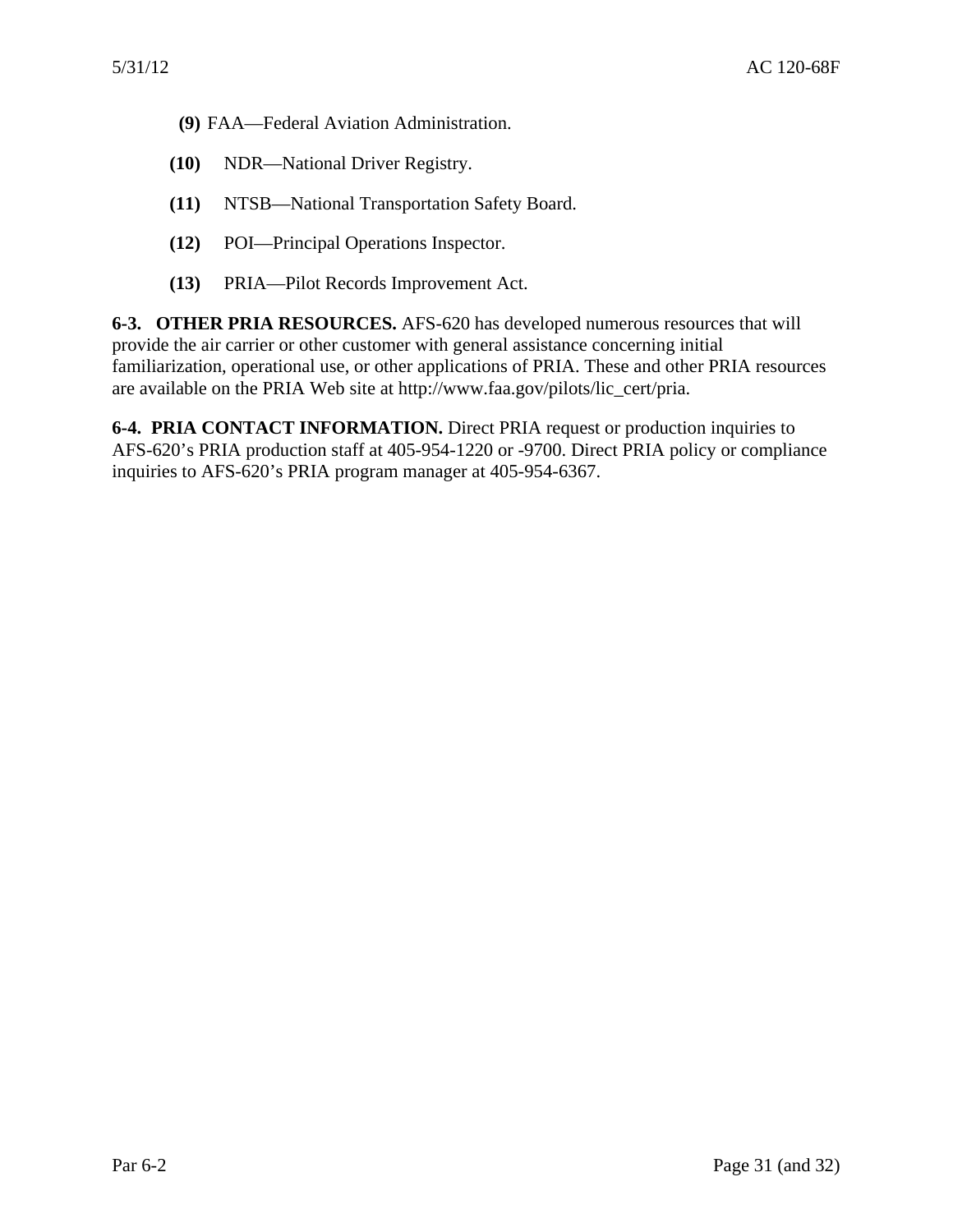#### **APPENDIX 1. PILOT RECORD IMPROVEMENT ACT OF 1996**

<span id="page-32-0"></span>Public Law 104-264, Section 502, October 9, 1996 (effective 02/06/97), as amended by: Public Law 105-142 (effective 12/05/97), Public Law 106-181 (effective 04/05/00), Public Law 107-71 (effective 11/19/01), and

Title 49 United States Code (49 U.S.C.) § 44703, as amended:

**(h) RECORDS OF EMPLOYMENT OF PILOTS/APPLICANTS.** 

**(1) IN GENERAL.** Subject to paragraph (14), before allowing an individual to begin service as a pilot, an air carrier shall request and receive the following information:

**(A) FAA RECORDS.** From the Administrator of the Federal Aviation Administration, records pertaining to the individual that are maintained by the Administrator concerning—

**(i)** Current airman certificates (including airman medical certificates) and associated type ratings, including any limitations to those certificates and ratings; and

**(ii)** Summaries of legal enforcement actions resulting in a finding by the Administrator of a violation of this title or a regulation prescribed or order issued under this title that was not subsequently overturned.

**(B) AIR CARRIER AND OTHER RECORDS**. From any air carrier or other person, except a branch of the United States Armed Forces, the National Guard, or a reserve component of the United States Armed Forces, that has employed the individual as a pilot of a civil or public aircraft at any time during the 5-year period preceding the date of the employment application of the individual, or from the trustee in bankruptcy for such air carrier or person—

**(i)** Records pertaining to the individual are maintained by an air carrier (other than records relating to flight time, duty, or rest time) under regulations set forth in;

(I) section 121.683 of title 14, Code of Federal Regulations;

(II) paragraph (A) of section VI, appendix I, part 121 of such title;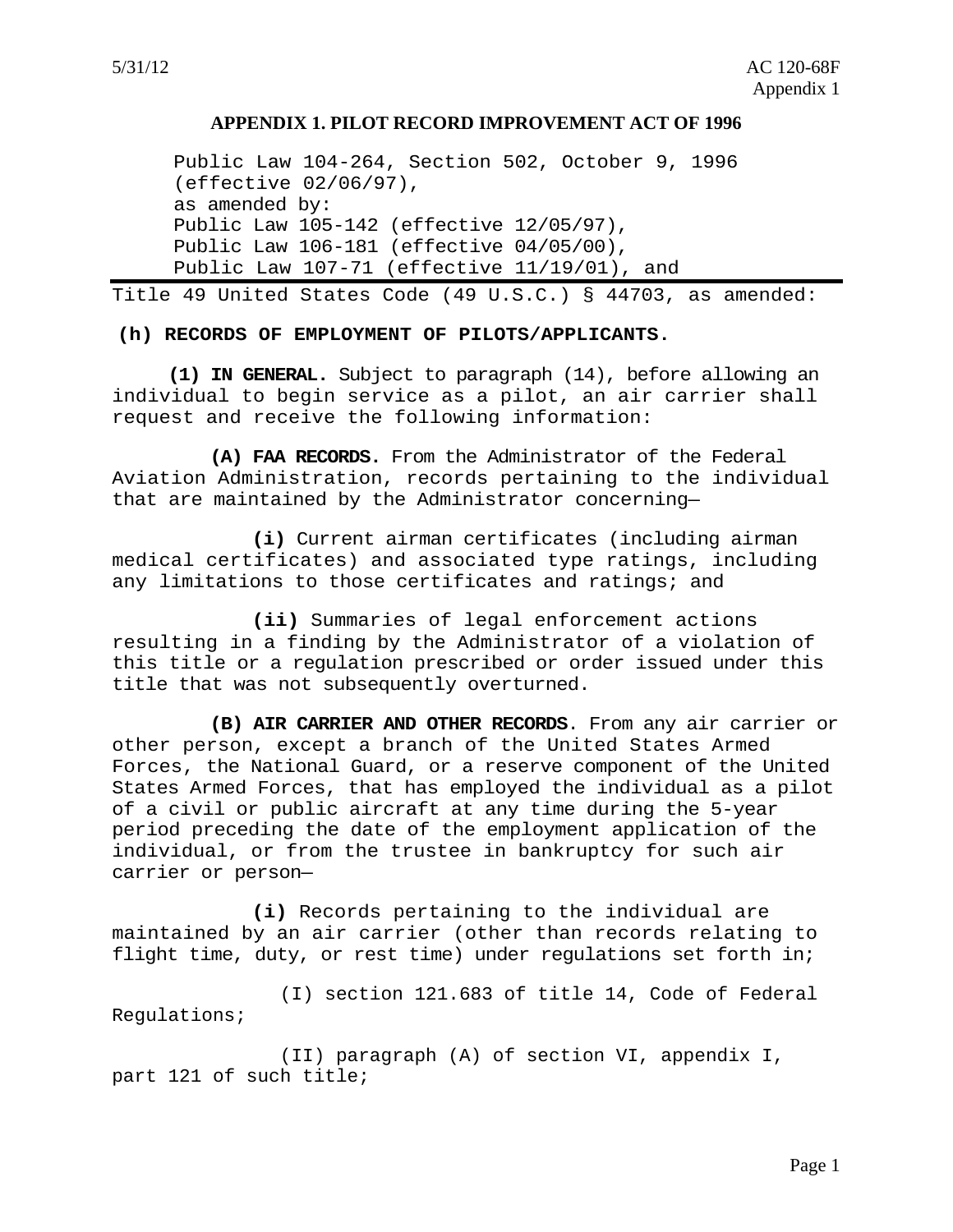(III) paragraph (A) of section IV, appendix J, part 121 of such title;

(IV) section 125.401 of such title; and

(V) section  $135.63(a)(4)$  of such title; and

(ii) other records pertaining to the individual's performance as a pilot that are maintained by the air carrier or person concerning—

(I) the training, qualifications, proficiency, or professional competence of the individual, including comments and evaluations made by a check airman designated in accordance with section 121.411, 125.295, or 135.337 of such title;

(II) any disciplinary action taken with respect to the individual that was not subsequently overturned; and

(III) any release from employment or resignation, termination, or disqualification with respect to employment.

**(C) NATIONAL DRIVER REGISTER RECORDS.** In accordance with section 30305(b)(8) of this title, from the chief driver licensing official of a State, information concerning the motor vehicle driving record of the individual.

**(2) WRITTEN CONSENT; RELEASE FROM LIABILITY.** An air carrier making a request for records under paragraph  $(1)$ -

(A) shall be required to obtain written consent to the release of those records from the individual that is the subject of the records requested; and

(B) may, notwithstanding any other provision of law or agreement to the contrary, require the individual who is the subject of the records request to execute a release from liability for any claim arising from the furnishing of such records to or the use of such records by such air carrier (other than a claim arising from furnishing information known to be false and maintained in violation of a criminal statute).

**(3) 5-YEAR REPORTING PERIOD.** A person shall not furnish a record in response to a request made under paragraph (1) if the record was entered more than 5 years before the date of the request, unless the information concerns a revocation or suspension of an airman certificate or motor vehicle license that is in effect on the date of the request.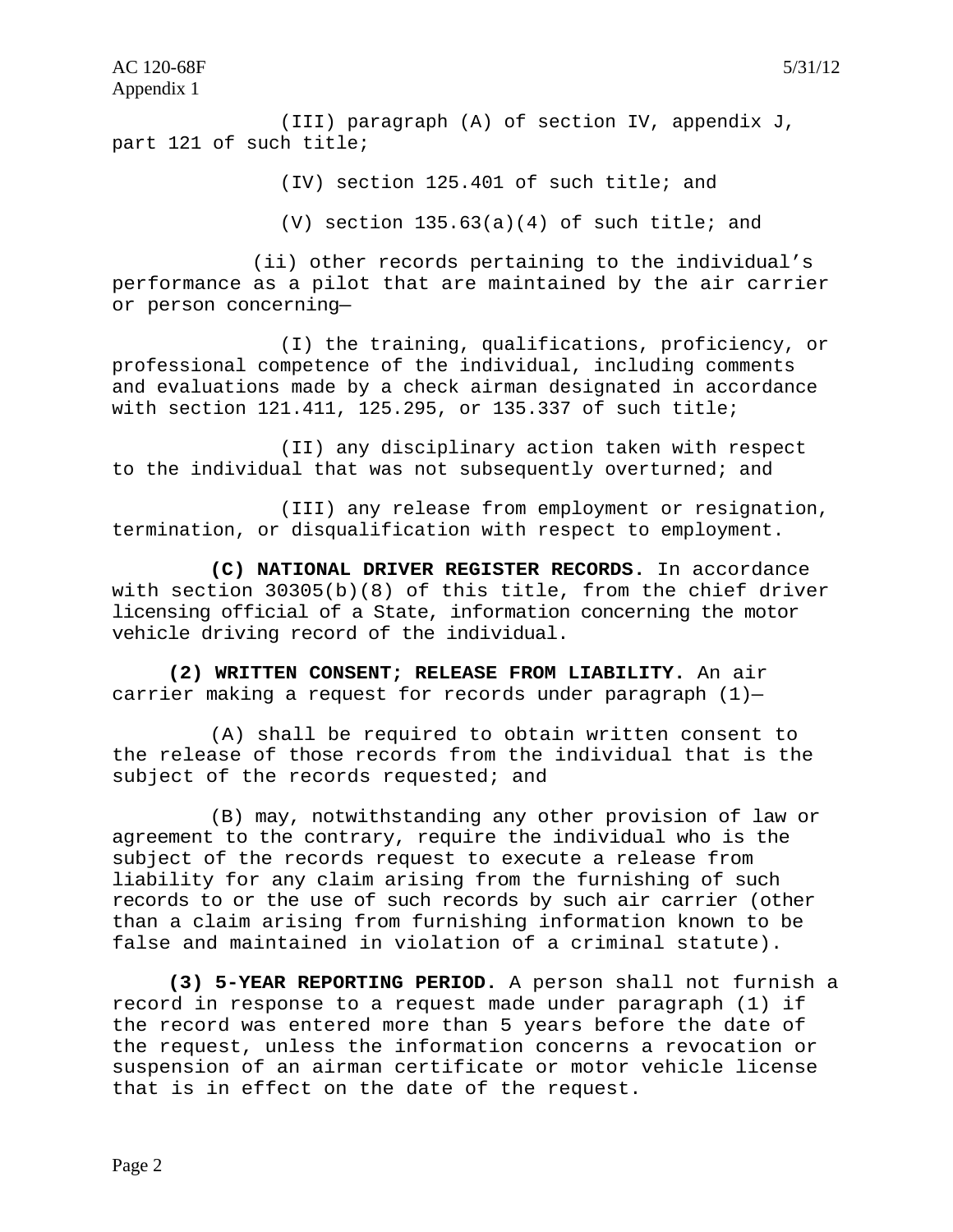**(4) REQUIREMENT TO MAINTAIN RECORDS.** The Administrator and air carriers shall maintain pilot records described in paragraphs (1)(A) and (1)(B) for a period of at least 5 years.

**(5) REQUIREMENT TO MAINTAIN RECORDS.** The Administrator and air carriers shall maintain pilot records described in paragraphs  $(1)(A)$  and  $(1)(B)$  for a period of at least 5 years.

**(6) RIGHT TO RECEIVE NOTICE AND COPY OF ANY RECORD FURNISHED.** A person who receives a request for records under paragraph (1) shall provide to the individual who is the subject of the records—

(A) on or before the 20th day following the date of receipt of the request, written notice of the request and of the individual's right to receive a copy of such records; and

(B) in accordance with paragraph (10), a copy of such records, if requested by the individual.

**(7) REASONABLE CHARGES FOR PROCESSING REQUESTS AND FURNISHING COPIES.** A person who receives a request under paragraph (1) or (6) may establish a reasonable charge for the cost of processing the request and furnishing copies of the requested records.

#### **(8) STANDARD FORMS. The Administrator shall promulgate—**

(A) standard forms that may be used by an air carrier to request records under paragraph (1); and

(B) standard forms that may be used by an air carrier to—

(i) obtain the written consent of the individual who is the subject of a request under paragraph  $(1)$ ; and

(ii) Inform the individual of-

(I) The request; and

(II) The individual right of that individual to receive a copy of any records furnished in response to the request.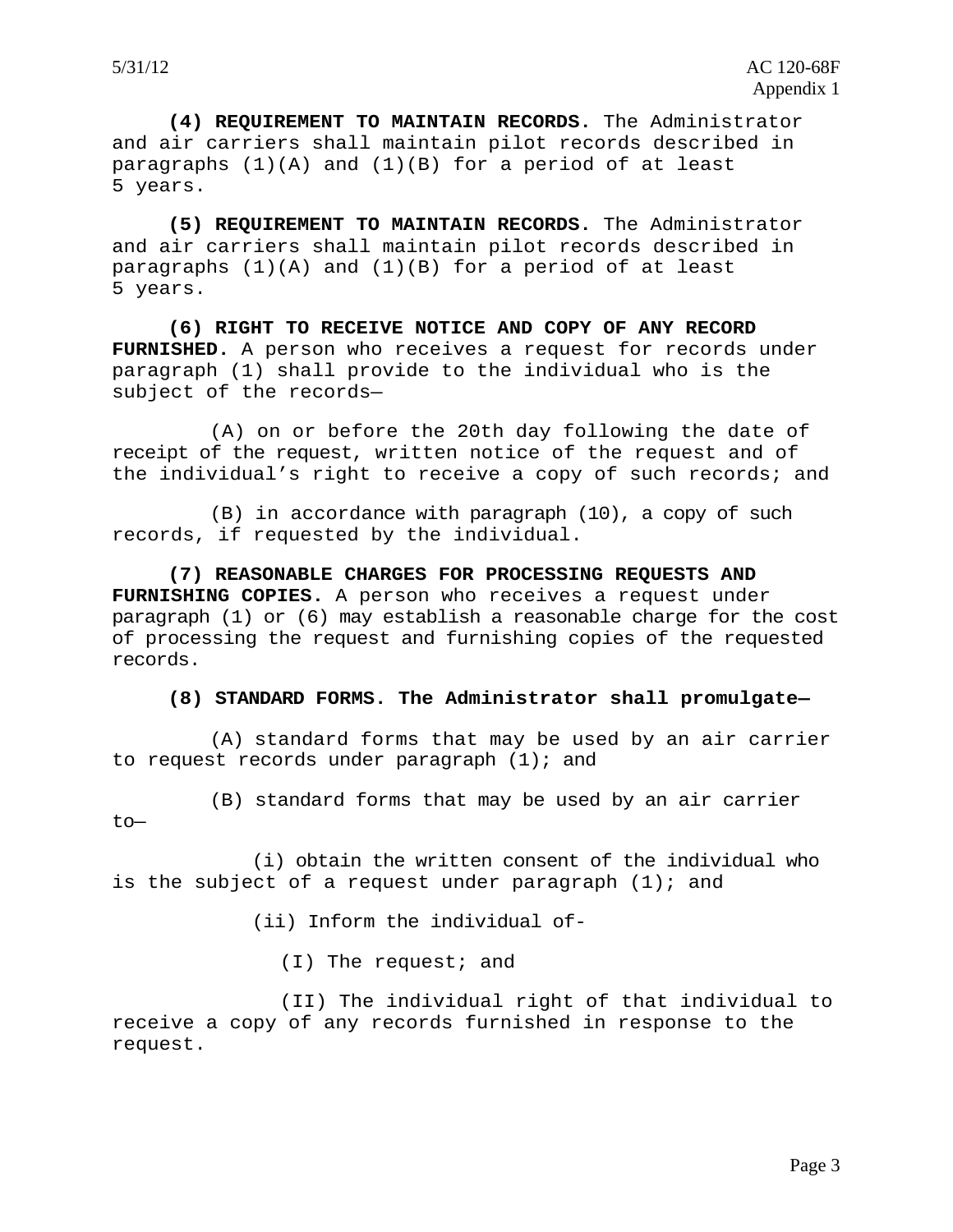**(9) RIGHT TO CORRECT INACCURACIES.** An air carrier that maintains or requests and receives the records of an individual under paragraph (1) shall provide the individual with a reasonable opportunity to submit written comments to correct any inaccuracies contained in the records before making a final hiring decision with respect to the individual.

**(10) RIGHT OF PILOT TO REVIEW CERTAIN RECORDS.** Notwithstanding any other provision of law or agreement, an air carrier shall, upon written request from a pilot who is or has been employed by such carrier, make available, within a reasonable time, but not later than 30 days after the date of the request, to the pilot for review, any and all employment records referred to in paragraph  $(1)(B)$  (i) or (ii) pertaining to the employment of the pilot.

**(11) PRIVACY PROTECTIONS.** An air carrier that receives the records of an individual under paragraph (1) may use such records only to assess the qualifications of the individual in deciding whether or not to hire the individual as a pilot. The air carrier shall take such actions as may be necessary to protect the privacy of the pilot and the confidentiality of the records, including ensuring that information contained in the records is not divulged to any individual that is not directly involved in the hiring decision.

**(12) PERIODIC REVIEW.** Not later than 18 months after the date of the enactment of the Pilot Records Improvement Act of 1996 [enacted Oct. 9, 1996], and at least once every 3 years thereafter, the Administrator shall transmit to Congress a statement that contains, taking into account recent developments in the aviation industry-

(A) recommendations by the Administrator concerning proposed changes to Federal Aviation Administration records, air carrier records, and other records required to be furnished under subparagraphs  $(A)$  and  $(B)$  of paragraph  $(1)$ ; or

(B) reasons why the Administrator does not recommend any proposed changes to the records referred to in subparagraph (A).

**(13) REGULATIONS.** The Administrator shall prescribe such regulations as may be necessary—

**(A)** To protect-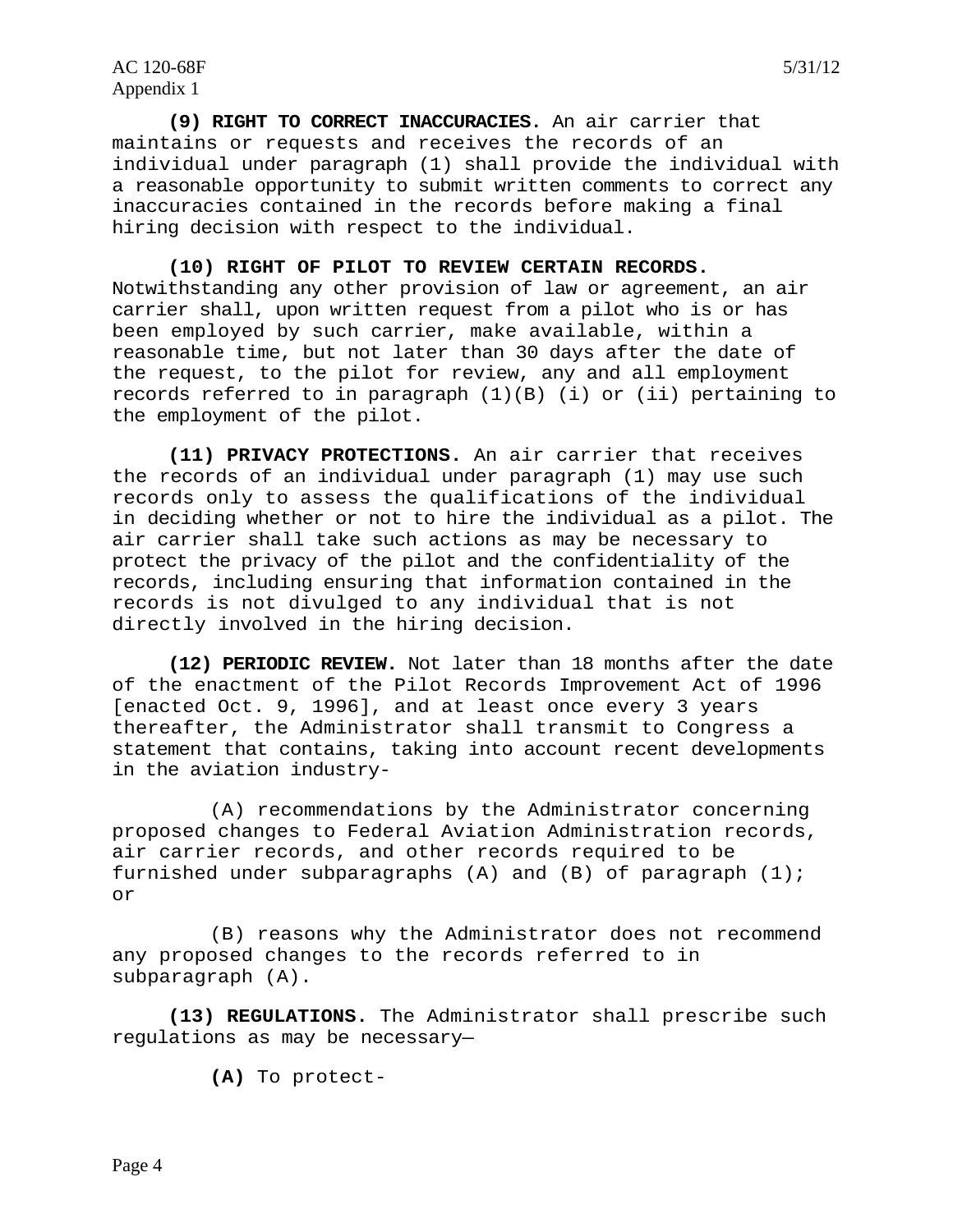(i) the personal privacy of any individual whose records are requested under paragraph (1) and disseminated under paragraph (15);

(ii) and the confidentiality of those records;

**(B)** to preclude the further dissemination of records received under paragraph (1) by the person who requested those records; and

**(C)** to ensure prompt compliance with any request made under paragraph (1).

#### **(14) SPECIAL RULES WITH RESPECT TO CERTAIN PILOTS.**

**(A) PILOTS OF CERTAIN SMALL AIRCRAFT.** Notwithstanding paragraph (1), an air carrier, before receiving information requested about an individual under paragraph (1), may allow the individual to begin service for a period not to exceed 90 days as a pilot of an aircraft with a maximum payload capacity (as defined in section 119.3 of title 14, Code of Federal Regulations) of 7,500 pounds or less, or a helicopter, on a flight that is not a scheduled operation (as defined in such section). Before the end of the 90-day period, the air carrier shall obtain and evaluate such information. The contract between the carrier and the individual shall contain a term that provides that the continuation of the individual's employment, after the last day of the 90-day period, depends on a satisfactory evaluation.

**(B) GOOD FAITH EXCEPTION.** Notwithstanding paragraph (1), an air carrier, without obtaining information about an individual under paragraph (1)(B) from an air carrier or other person that no longer exists or from a foreign government or operator that employed the individual, may allow the individual to begin service as a pilot if the air carrier required to request the information has made a documented good faith attempt to obtain such information.

**(15) ELECTRONIC ACCESS TO FAA RECORDS.** For the purpose of increasing timely and efficient access to Federal Aviation Administration records described in paragraph (1), the Administrator may allow, under terms established by the Administrator, an individual designated by the air carrier to have electronic access to a specified database containing information about such records. The terms shall limit such access to instances in which information in the database is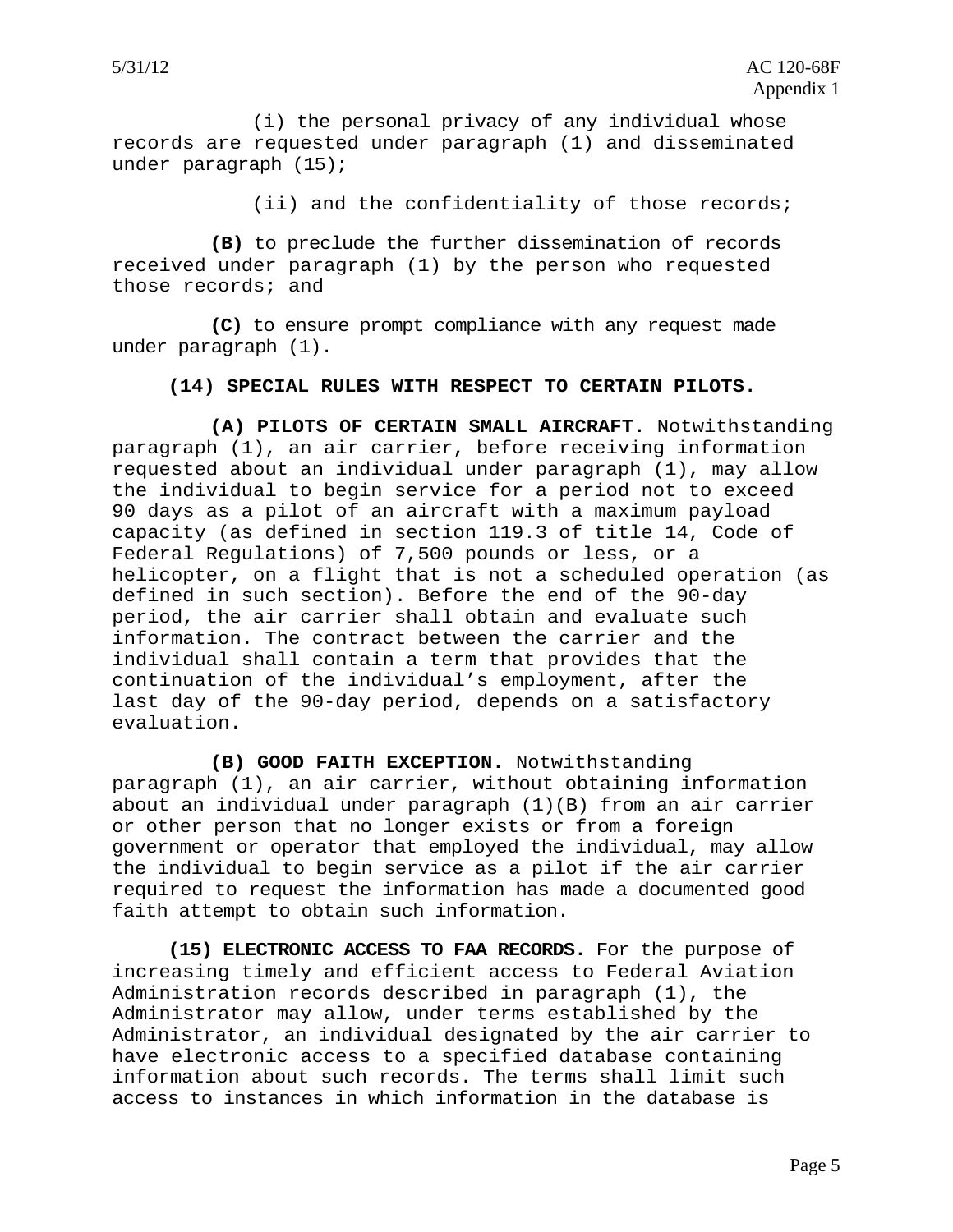AC 120-68F 5/31/12 Appendix 1

required by the designated individual in making a hiring decision concerning a pilot/applicant and shall require that the designated individual provide assurances satisfactory to the Administrator that information obtained using such access will not be used for any purpose other than making the hiring decision.

#### **(i) LIMITATION ON LIABILITY; PREEMPTION OF STATE LAW.**

**(1) LIMITATION ON LIABILITY.** No action or proceeding may be brought by or on behalf of an individual who has applied for or is seeking a position with an air carrier as a pilot and who has signed a release from liability, as provided for under paragraph (2), against**—** 

(A) the air carrier requesting the records of that individual under subsection (h)(1);

(B) a person who has complied with such request;

(C) a person who has entered information contained in the individual's records; or

(D) an agent or employee of a person described in subparagraph  $(A)$  or  $(B)$ ; in the nature of an action for defamation, invasion of privacy, negligence, interference with contract, or otherwise, or under any Federal or State law with respect to the furnishing or use of such records in accordance with subsection (h).

**(2) PREEMPTION.** No State or political subdivision thereof may enact, prescribe, issue, continue in effect, or enforce any law (including any regulation, standard, or other provision having the force and effect of law) that prohibits, penalizes, or imposes liability for furnishing or using records in accordance with subsection (h).

**(3) PROVISION OF KNOWINGLY FALSE INFORMATION.** Paragraphs (1) and (2) shall not apply with respect to a person who furnishes information in response to a request made under subsection  $(h)(1)$ , that-

(A) the person knows is false; and

(B) was maintained in violation of a criminal statute of the United States.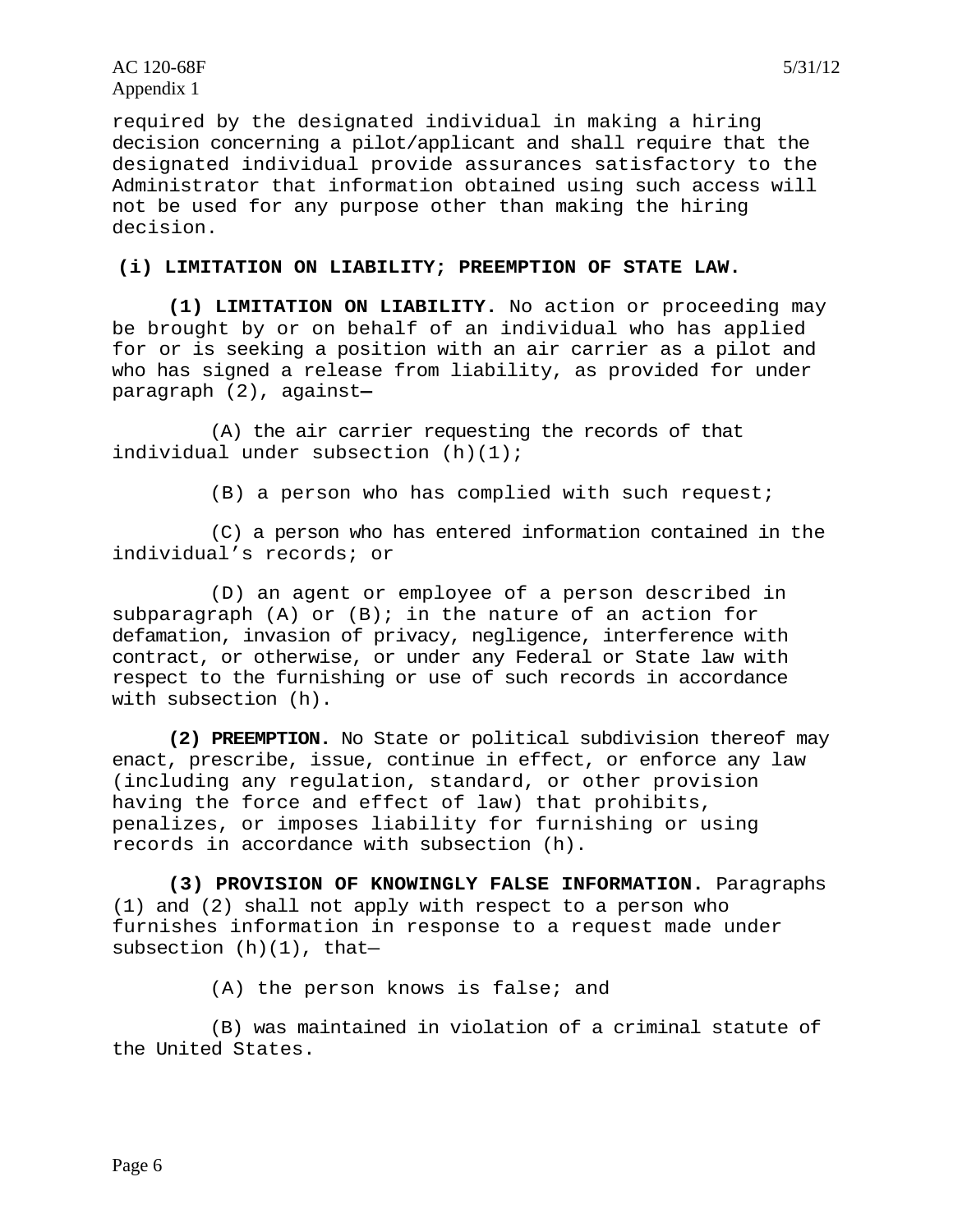**(j) LIMITATION ON STATUTORY CONSTRUCTION.** Nothing in subsection (h) shall be construed as precluding the availability of the records of a pilot in an investigation or other proceeding concerning an accident or incident conducted by the Administrator, the National Transportation Safety Board, or a court.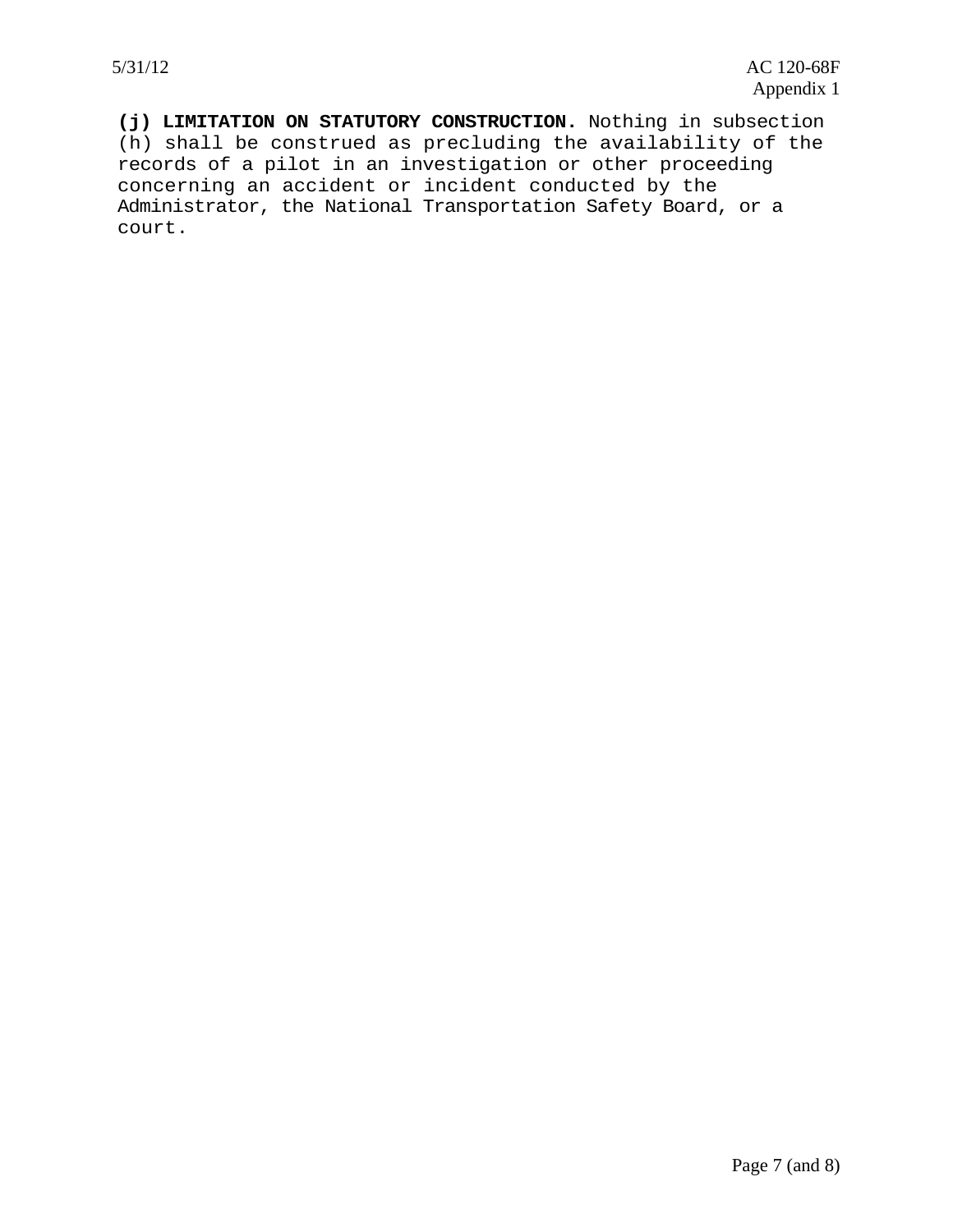#### **APPENDIX 2. PRIA REQUEST FLOWCHART**

<span id="page-39-0"></span>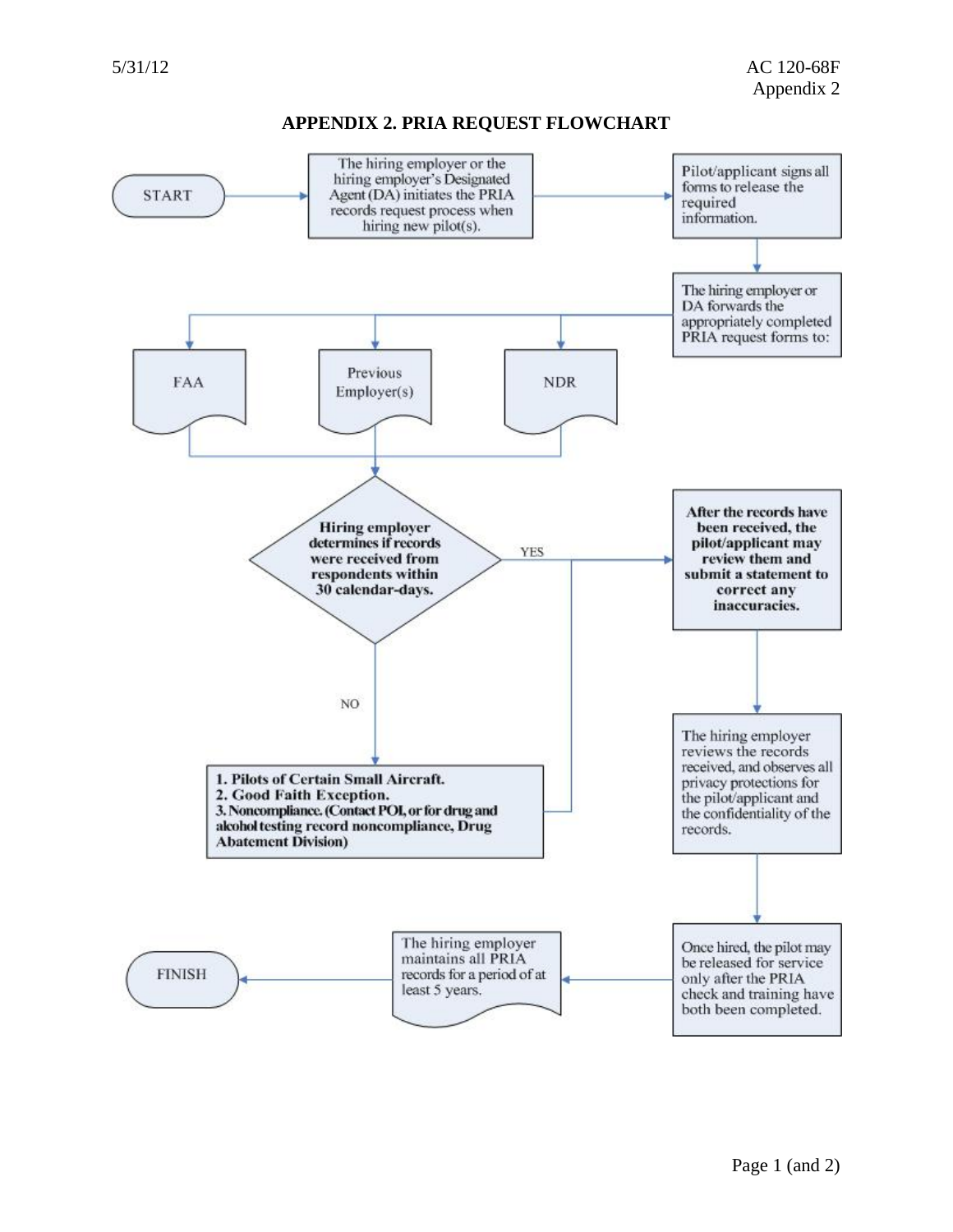## **APPENDIX 3. OVERVIEW AND USE OF FAA FORM 8060-10**

#### <span id="page-40-0"></span>**NOTE: Consult the Pilot Records Improvement Act (PRIA) Web site at http://www.faa.gov/pilots/lic\_cert/pria for the most current information on the overview and use of Federal Aviation Administration (FAA) Form 8060-10, FAA Records Request.**

**1. Part I, Records Request.** The hiring air carrier in operation under Title 14 of the Code of Federal Regulations (14 CFR) part 121 or 135, air operator under 14 CFR 1, part 125, or other person (collectively referred to as the "hiring employer") uses part I to request certain pilot records as maintained by the FAA. The resulting report from the FAA is generally referred to as the PRIA Pilot Profile Letter, and will include information reflecting the pilot/applicant's:

- **a.** Current Airman Medical Certificate, including:
	- **(1)** Date of issue;
	- **(2)** Class; and
	- **(3)** Any limitations that may apply.
- **b.** Current Airman Certificate(s), including:
	- **(1)** Date of issue,
	- **(2)** Category and class ratings,
	- **(3)** Associated type ratings, and
	- **(4)** Any limitations to those certificate(s) and ratings.

**c.** Records concerning the Enforcement Information System (EIS) and summary of legal enforcement action(s) resulting in a finding by the Administrator of a violation of Title 49 of the United States Code (49 U.S.C.), a regulation prescribed, or an order issued under this title that the FAA has not subsequently overturned, if applicable. If no EIS records exist for the pilot/applicant, a statement indicating a negative report will be included.

**d.** Current or previous certificate revocation(s), which will be reported for an indefinite period of time, if applicable.

**e.** Previous certificate number(s) and related information, if applicable.

**2. Part II, Airman Consent for the Release of Records.** The hiring employer uses part II to obtain written consent for the release of records from the individual who is the subject of the request.

**3. Distribution.** You, the hiring employer, should either mail or fax FAA Form 8060-10 to the FAA (Aviation Data Systems Branch, AFS-620) for processing, then provide a copy to the pilot/applicant for his or her personal records.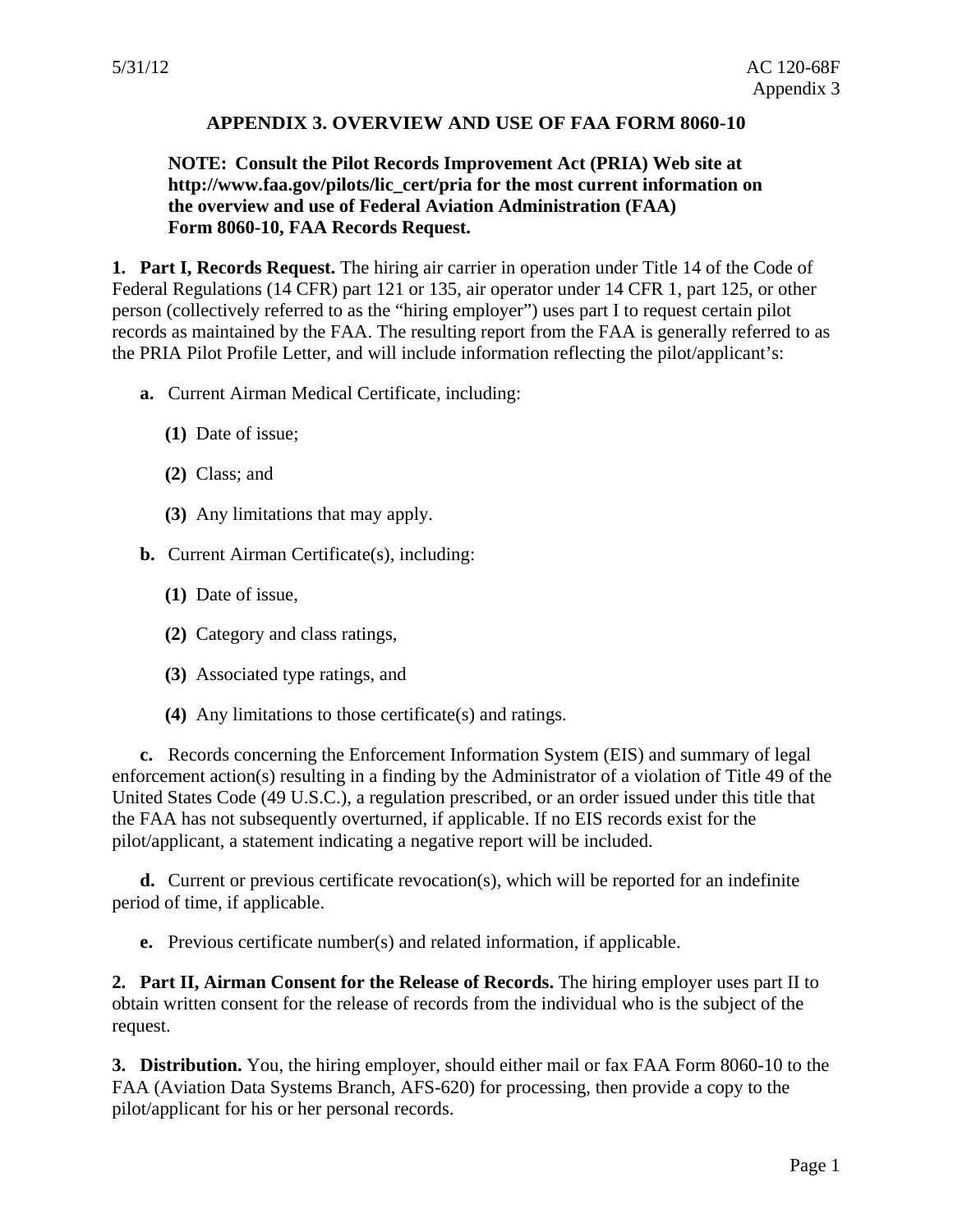**b.** Mail your completed records request to:

Federal Aviation Administration ATTN: Aviation Data Systems Branch, AFS-620, ATTN: PRIA P.O. Box 25082 Oklahoma City, OK 73125-0082

**c.** Mail completed records request, by expedited mail service, to:

Federal Aviation Administration ATTN: Aviation Data Systems Branch, AFS-620, ATTN: PRIA 6500 South MacArthur Blvd., ARB Room 313 Oklahoma City, OK 73169

**4. Requestor.** As the requestor of records under the authority of PRIA, you should develop and use a system to track all outstanding requests. After receiving the responses, organize them into a format that management can easily use to evaluate the pilot/applicant's suitability for employment. The process is not complete until the requestor completes these activities.

**5. Respondent.** As the person receiving a records request under the authority of PRIA, you must furnish:

**a.** A copy of the appropriate records to the requestor no later than 30 calendar-days after receiving the request, as prescribed by 49 U.S.C. § 44703(h)(5).

**b.** An identical copy, if so requested, to the pilot/applicant on or before 20 calendar-days after receiving the request, as prescribed by 49 U.S.C. § 44703(h)(6).

**c.** A written notification to the pilot/applicant to satisfy 49 U.S.C. § 44703(h)(6), if the processing time will exceed 20 calendar-days. In other words, an additional document is required to provide written notification if your response time will be over 20 days. In no case can you take longer than the authorized 30 calendar-day period.

**6. Instructions.** Instructions for completing FAA Form 8060-10 are attached to the form itself. Overviews and information on using this form are also in the PRIA Office Procedures for the Air Carrier and the PRIA Web site.

**7. The Form.** There are two online sources for FAA Form 8060-10:

http://www.faa.gov/pilots/lic\_cert/pria. http://www.faa.gov/forms.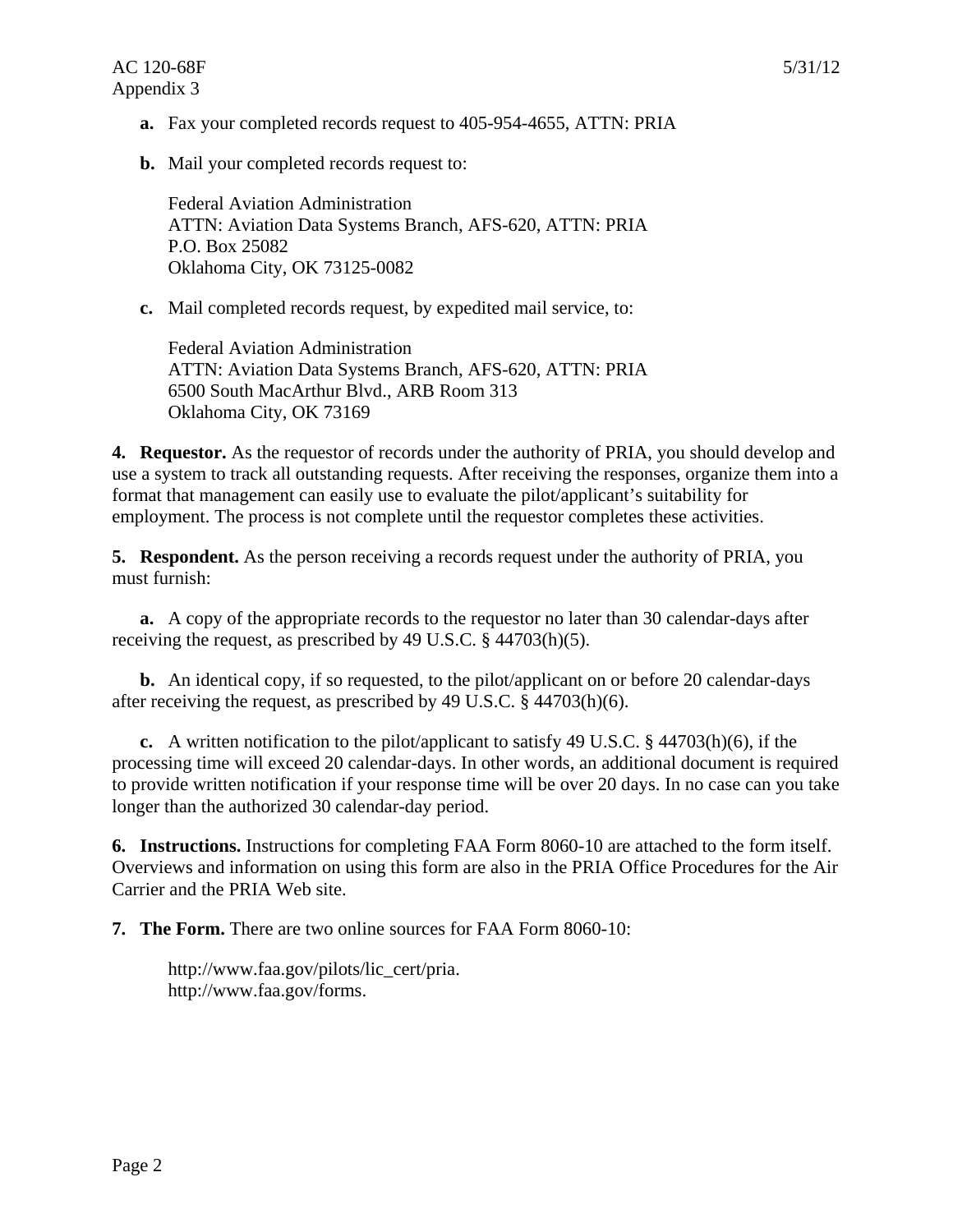#### **APPENDIX 4. OVERVIEW AND USE OF FAA FORM 8060 10A**

## <span id="page-42-0"></span>**NOTE: Consult the Pilot Records Improvement Act (PRIA) Web site at http://www.faa.gov/pilots/lic\_cert/pria for the most current information on the overview and use of Federal Aviation Administration (FAA) Form 8060-10A, Airman Notice and Right to Receive Copy FAA Records (PRIA).**

**1. Part I, Airman Notice and Right to Receive Copy.** The hiring air carrier in operation under Title 14 of the Code of Federal Regulations (14 CFR) part 121 or 135, air operator under 14 CFR part 125, or other person (collectively referred to as the "hiring employer")uses part I to:

**a.** Notify the pilot/applicants that the FAA will conduct a records request under PRIA; and

**b.** Notify the pilots/applicants of their right to receive a copy of the records furnished by the FAA to the requesting air carrier.

**2. Part II, Airman Request or Non-Request for Records.** Pilot/applicants use part II to notify the FAA whether or not they want a copy of the records that the FAA will furnish to the requesting employer.

**3. Distribution.** A completed and signed copy of FAA Form 8060-10A serves as a written notification to the airman in accordance with Title 49 of the United States Code (49 U.S.C.) § 44703(h)(6). In lieu of forwarding FAA Form 8060-10A to the FAA, if the hiring employer provides the pilot/applicant with initial notification of a records request by providing him or her with a completed and signed copy of FAA Form 8060-10A, further distribution of FAA Form 8060 10A is not required. The hiring employer needs to forward only FAA Form 8060 10, FAA Records Request (PRIA) to the FAA to request records. The hiring employer then files and maintains the original FAA Form 8060-10A in the pilot/applicant's PRIA related records file for future company reference and surveillance by the FAA.

**NOTE: The FAA will provide all pilot/applicants, regardless of whether they indicated a preference to receive a copy of their records, with a courtesy copy of their PRIA Background Report that the FAA maintains and furnishes to the hiring employer. For security purposes, all FAA records will be mailed to the individual's existing address as maintained in FAA records by the Airmen Certification Branch (AFS-760).** 

**4. Requestor.** As the requestor of records under the authority of PRIA, you should develop and use a system to track all outstanding requests. After receiving the responses, organize them into a format that management can easily use to evaluate the pilot/applicant's suitability for employment. The process is not complete until the requestor has completed these activities.

**5. Respondent.** As the person receiving a records request under the authority of PRIA, you must furnish:

**a.** A copy of the appropriate records to the requestor no later than 30 calendar-days after receiving the request, as prescribed by 49 U.S.C. § 44703(h)(5).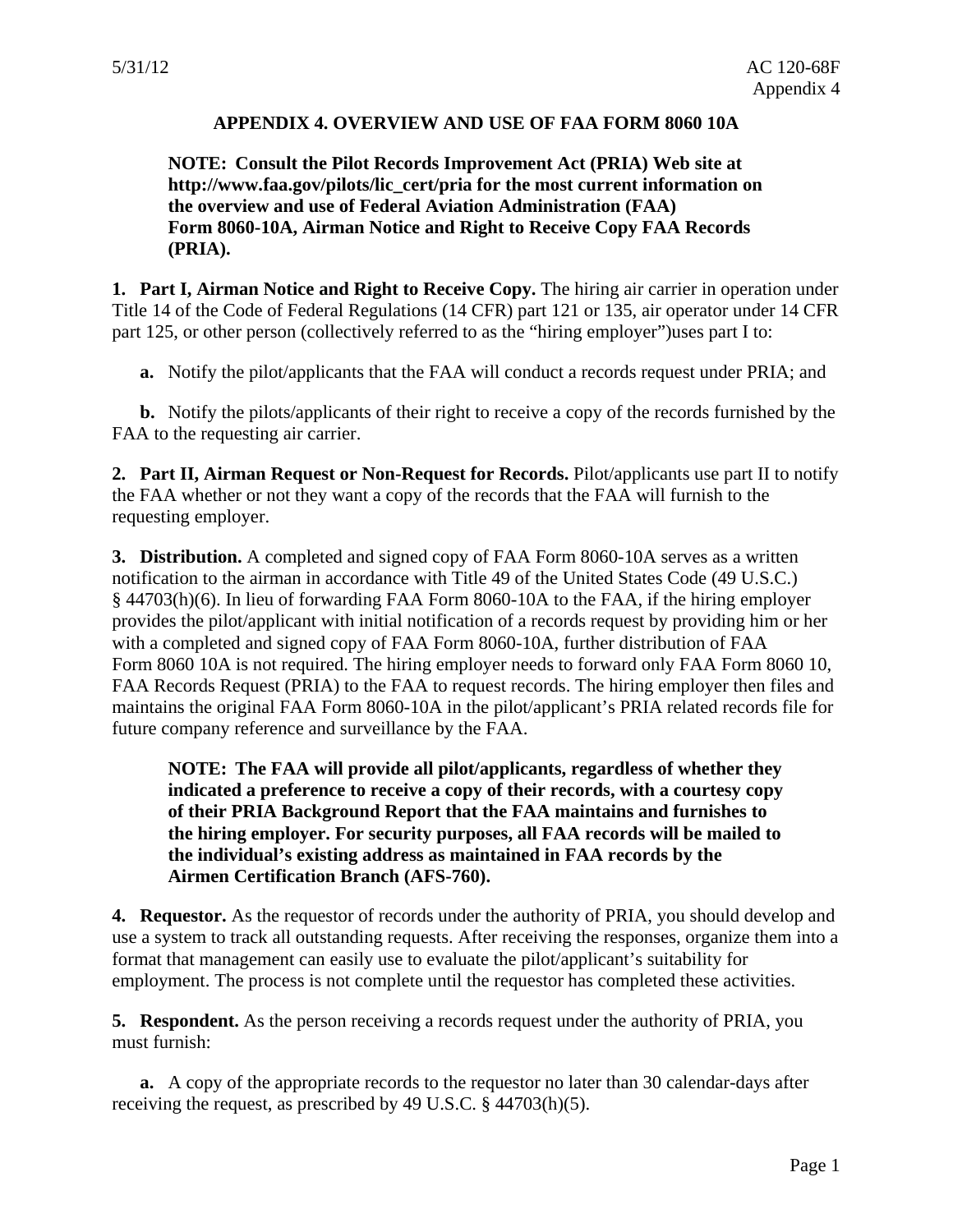#### AC 120-68F 5/31/12 Appendix 4

**b.** An identical copy, if so requested, to the pilot/applicant on or before 20 calendar-days after receiving the request, as prescribed by 49 U.S.C. § 44703(h)(6).

**c.** A written notification to the pilot/applicant to satisfy 49 U.S.C. § 44703(h)(6), if the processing time will exceed 20 days. In other words, an additional document is required to provide written notification if your response time will be over 20 calendar-days. In no case can it take longer than the authorized 30-calendar-day period.

**6. Instructions.** Instructions for completing FAA Form 8060-10A are attached to the form itself. Overviews and information on using this form are also in the PRIA Office Procedures for the Air Carrier and the PRIA Web site.

**7. The Form.** There are two online sources for FAA Form 8060-10A:

- http://www.faa.gov/pilots/lic\_cert/pria.
- http://www.faa.gov/forms.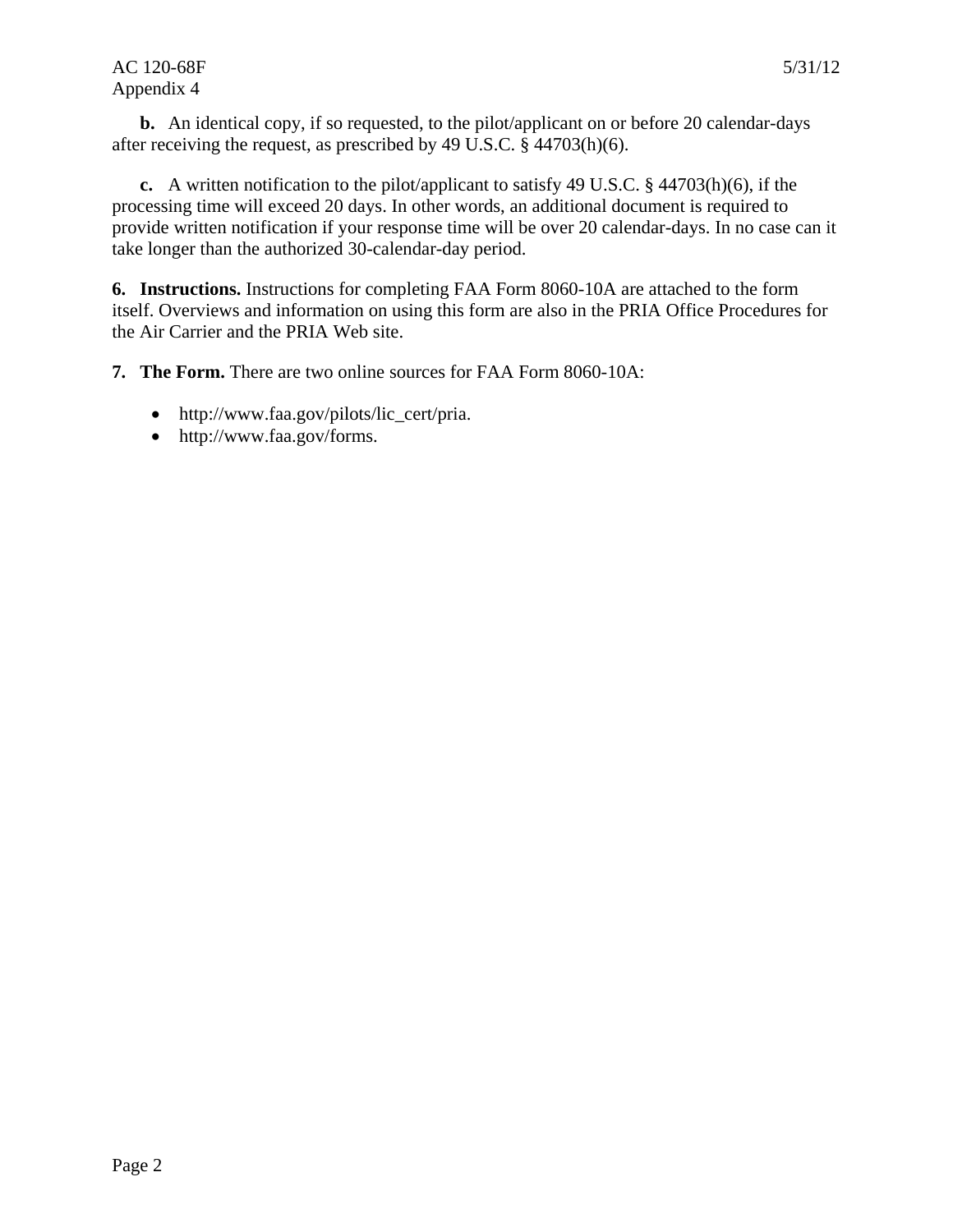#### **APPENDIX 5. OVERVIEW AND USE OF FAA FORM 8060-11**

#### <span id="page-44-0"></span>**NOTE: Consult the Pilot Records Improvement Act (PRIA) Web site at http://www.faa.gov/pilots/lic\_cert/pria for the most current information on the overview and use of Federal Aviation Administration (FAA) Form 8060-11, Air Carrier and Other Records Request.**

**1. Part I, Records Request.** Part I is used by the hiring air carrier in operation under Title 14 of the Code of Federal Regulations (14 CFR) part 121 or 135, air operator under 14 CFR part 125, or other person (collectively referred to as the "hiring employer") to request certain pilot records. A previous employer that used the individual as a pilot at any time during the 5 year period preceding the date on the employment application of the individual or the trustee in bankruptcy for such operator maintains these records. Title 49 of the United States Code (49 U.S.C.) § 44703(h)(1)(B) identifies and references the records that a previous employer must provide.

**2. Part II, Airman Consent for the Release of Records.** The hiring employer uses part II to obtain written consent for the release of the records from the individual who is the subject of the request.

**3. Distribution.** The hiring employer either mails or faxes FAA Form 8060-11 to all previous employers that used the applicant as a pilot at any time during the previous 5-year period. The hiring employer should then provide a copy to the pilot/applicant for that individual's personal records.

**4. Exceptions.** Certain exceptions may apply that would either not require the hiring employer to comply with the statutes of PRIA, or could allow an amended request procedure. To foster the most efficient use of its personnel and flight operations, the hiring employer should be familiar with all exceptions that may apply. These exceptions are:

**a.** Operations expressly excluded from air carrier certification requirements under 14 CFR part 119, § 119.1(e). These, and certain other 14 CFR part 91 operators, are not required to request pilot records under PRIA. However, if they receive a request under PRIA, they are required to furnish such records that they may have maintained on the individual who is the subject of the request. If the former employer did not maintain the records, it must return a brief letter stating such to the requestor to allow it to complete the request process.

**b.** Pilots of certain small aircraft as described in 49 U.S.C.  $\S$  44703(h)(14)(A).

**c.** Good faith exception as described in 49 U.S.C. § 44703(h)(14)(B).

**5. Inappropriate Records.** The respondent should not include records that are not relevant to the individual's performance as a pilot in the transmission to the requestor. For example, an agreement between the pilot and employer to pay for training, personal bankruptcy papers, or unemployment compensation disputes between a pilot and employer are not considered appropriate to the individual's performance as a pilot.

**6. Requestor.** As the requestor of records under the authority of PRIA, you should develop and use a system to track all outstanding requests. After receiving the responses, organize them into a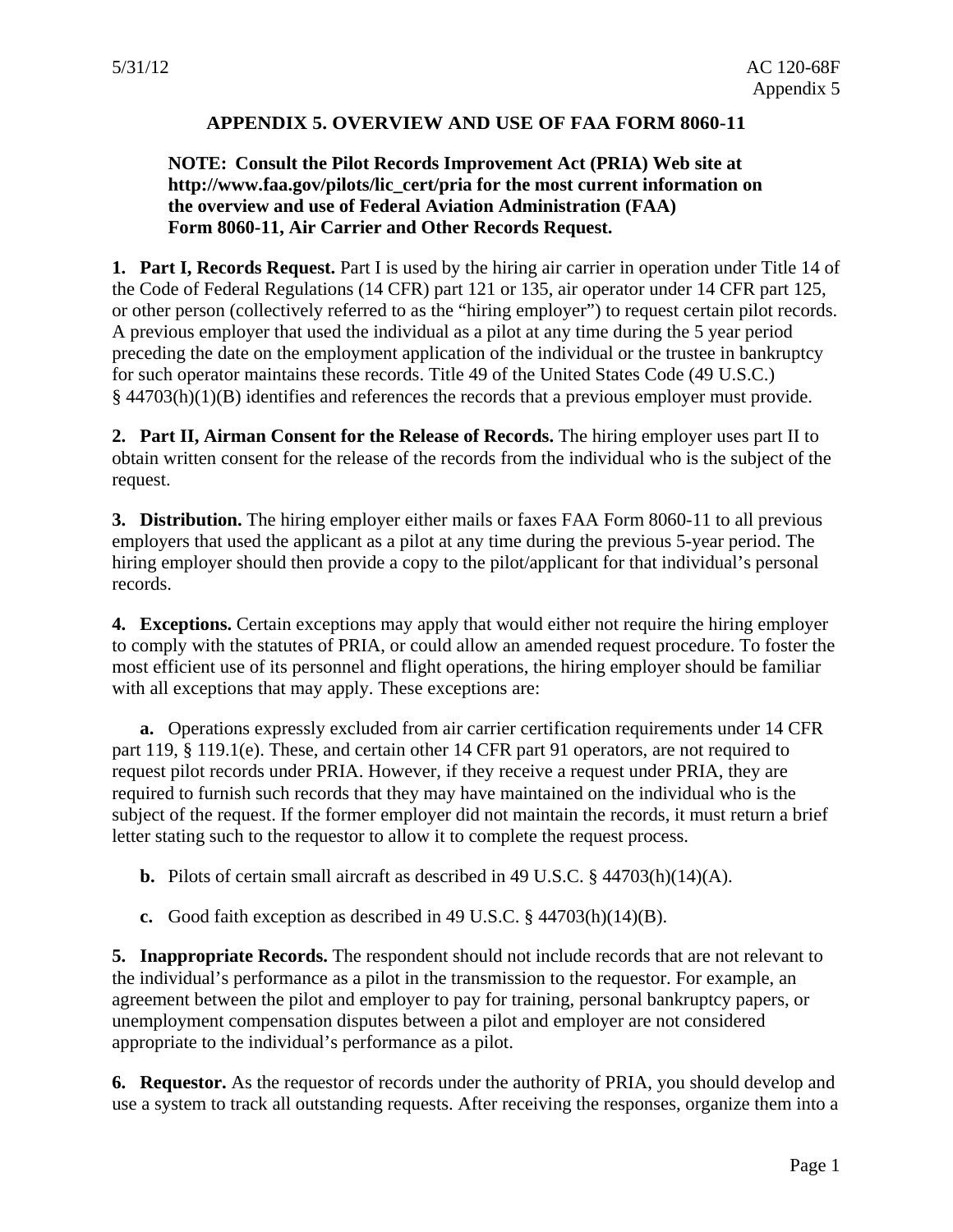#### AC 120-68F 5/31/12 Appendix 5

format that management can easily use to evaluate the pilot/applicant's suitability for employment. The process is not complete until the requestor has completed these activities.

**7. Respondent.** As the person receiving a records request under the authority of PRIA, you must furnish:

**a.** A copy of the appropriate records to the requestor no later than 30 calendar-days after receiving the request, as prescribed by 49 U.S.C. § 44703(h)(5).

**b.** An identical copy, if so requested, to the pilot/applicant on or before 20 calendar-days after receiving the request, as prescribed by 49 U.S.C. § 44703(h)(6).

**c.** A written notification to the pilot/applicant to satisfy 49 U.S.C. § 44703(h)(6), if the processing time will exceed 20 calendar-days. In other words, an additional document is required to provide written notification if your response time will be over 20 calendar-days. In no case can you take longer than the authorized 30-calendar-day period.

**8. Instructions.** Instructions for completing FAA Form 8060-11 are attached to the form itself. Overviews and information on using this form are also in the PRIA Office Procedures for the Air Carrier and the PRIA Web site.

**9. Reasonable Charges.** The former employer furnishing records as the result of a request under PRIA may assess a reasonable charge from the records requestor and from the individual subject of the request, provided he or she has requested an identical copy of the records.

**10. The Form.** There are two online sources for FAA Form 8060-11:

http://www.faa.gov/pilots/lic\_cert/pria. http://www.faa.gov/forms.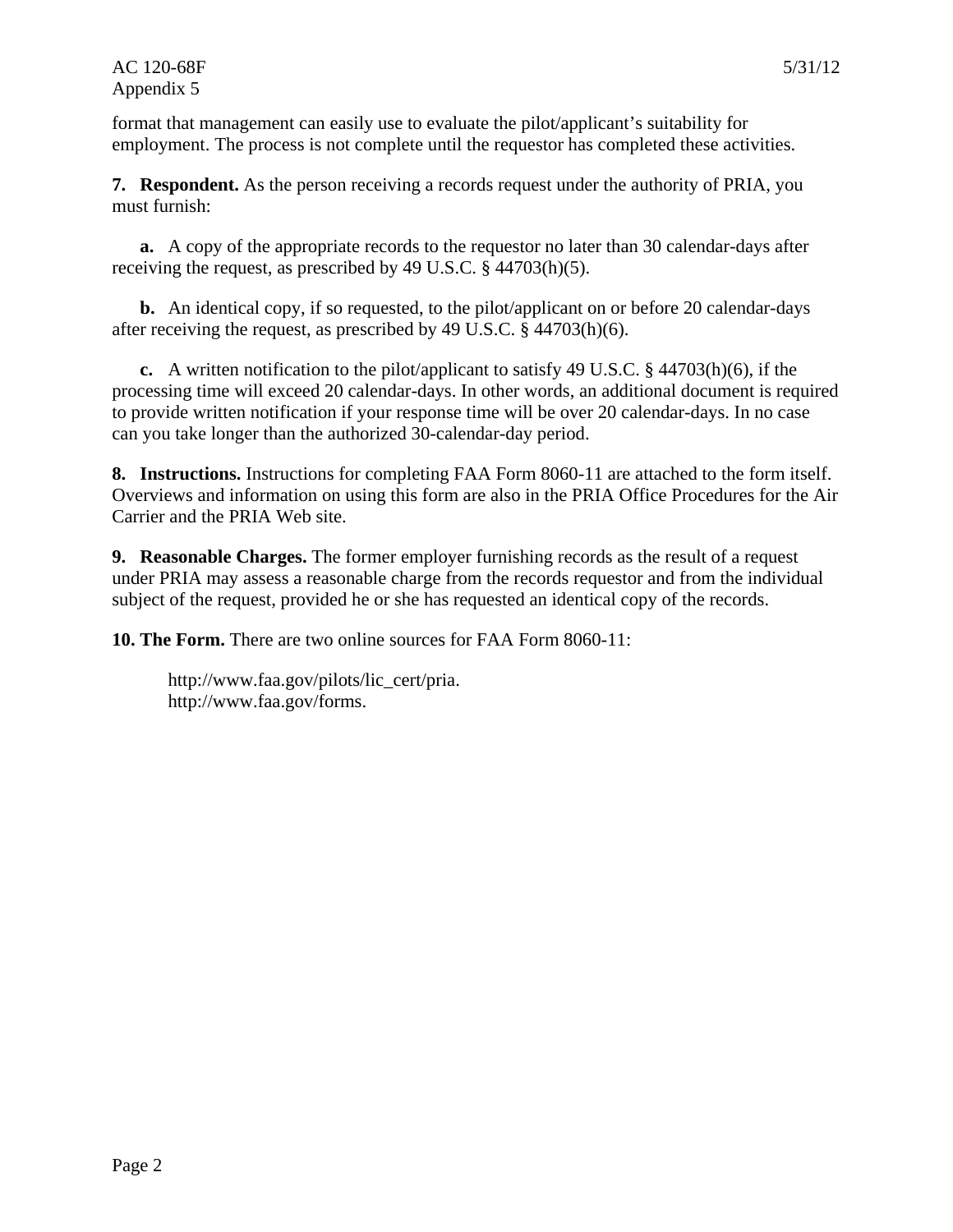#### **APPENDIX 6. OVERVIEW AND USE OF FAA FORM 8060-11A**

<span id="page-46-0"></span>**NOTE: Consult the Pilot Records Improvement Act (PRIA) Web site at http://www.faa.gov/pilots/lic\_cert/pria for the most current information on the overview and use of Federal Aviation Administration (FAA) Form 8060-11A, Airman Notice and Right to Receive Copy Air Carrier and Other Records.** 

**1. Part I, Airman Notice and Right to Receive Copy; Air Carrier and Other Records.** The hiring air carrier in operation under Title 14 of the Code of Federal Regulations (14 CFR) part 121 or 135, air operator under 14 CFR part 125, or other person (collectively referred to as the "hiring employer") that has used the individual as a pilot at any time during the 5-year period preceding the date on the employment application uses part I to notify that individual:

**a.** That any previous employer will conduct a PRIA request for pilot-related air carrier records; and;

**b.** Of that pilot's right to receive a copy of the records furnished by the previous employer to the requesting employer.

**2. Part II, Airman Request or Non-Request for Records.** Pilot/applicants use part II to notify the previous employer(s) whether they want a copy of the records that the previous employer will furnish to the requesting employer

#### **3. Distribution.**

**a.** Unlike FAA Form 8060-10A, when using the FAA forms, completing FAA Form 8060-11A is mandatory. If the pilot/applicant wishes to receive a copy of all air carrier and other records and has checked the "yes" box on FAA Form 8060-11A, the previous employers must make two sets, one for the requestor and one for the individual, and they must mail each one separately.

**b.** The hiring employer should attach FAA Form 8060-11A to FAA Form 8060-11 and either mail or fax them to all employers that previously employed the applicant as a pilot at any time during the previous 5-year period. The hiring employer should then provide a copy to the pilot/applicant for that individual's personal records.

**4. Exceptions.** Certain exceptions may apply that would either not require the hiring employer to comply with the statutes of PRIA, or could allow an amended request procedure. To foster the most efficient use of its personnel and flight operations, the hiring employer should be familiar with all exceptions that may apply. These exceptions are:

**a.** Operations expressly excluded from air carrier certification requirements under 14 CFR part 119, § 119.1(e). These, and certain other 14 CFR part 91 operators, are not required to request pilot records under PRIA. However, if they receive a request under PRIA, they are required to furnish such records that they may have maintained on the individual who is the subject of the request. If the former employer did not maintain any records, it should return a brief letter stating such to the requestor.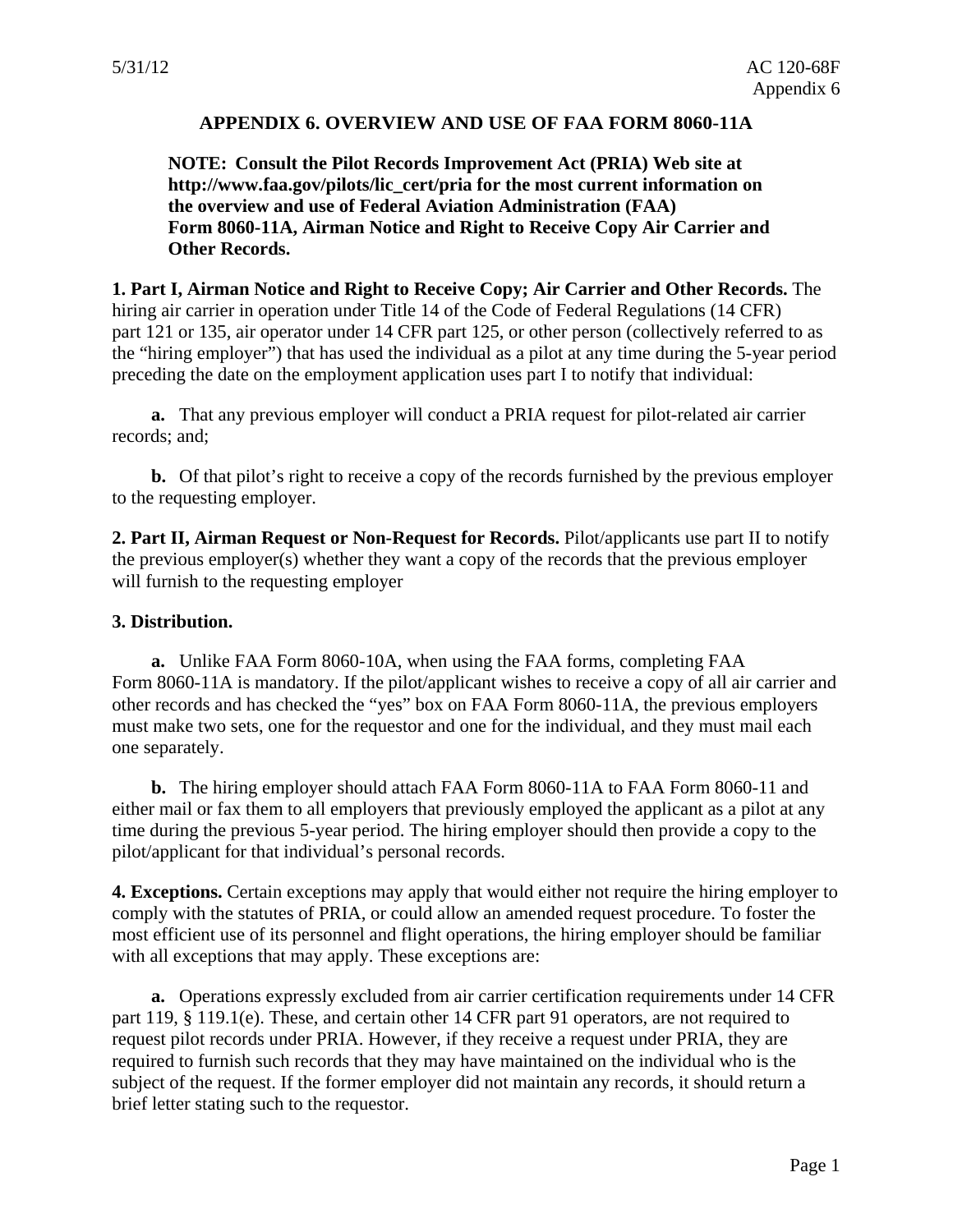**b.** Pilots of certain small aircraft as described in Title 49 of the United States Code (49 U.S.C.) § 44703(h)(14)(A).

**c.** Good faith exception as described in 49 U.S.C. § 44703(h)(14)(B).

**5. Requestor.** As the requestor of records under the authority of PRIA, you should develop and use a system to track all outstanding requests, and once received from the respondent(s), organize them into a format that management can easily use to evaluate the pilot/applicant's suitability for employment. The process is not complete until the requestor has completed these activities.

**6. Respondent.** As the person receiving a records request under the authority of PRIA:

**a.** You must furnish a copy of the appropriate records to the requestor no later than 30 calendar-days after receiving the request, as prescribed by 49 U.S.C. § 44703(h)(5).

**b.** You must furnish an identical copy, if so requested, to the pilot/applicant on or before 20 calendar-days after receiving the request, as prescribed by 49 U.S.C. § 44703(h)(6).

**c.** You must furnish a written notification to the pilot/applicant to satisfy 49 U.S.C. § 44703(h)(6), if the processing time will exceed 20 calendar-days. In other words, an additional document is required to provide written notification if your response time will be over 20 calendar-days. In no case can you take longer than the authorized 30 calendar-day period.

**7. Instructions.** Instructions for completing FAA Form 8060-11A are attached to the form itself. Overviews and information on the use of this form are in the PRIA Office Procedures for the Air Carrier and the PRIA Web site.

**8. Reasonable Charges.** The former employer furnishing records as the result of a request under PRIA may assess a reasonable charge from the hiring employer and from the subject of the request if that individual requested an identical copy of the records.

**9. The Form.** There are two online sources for FAA Form 8060-11A:

http://www.faa.gov/pilots/lic\_cert/pria. http://www.faa.gov/forms.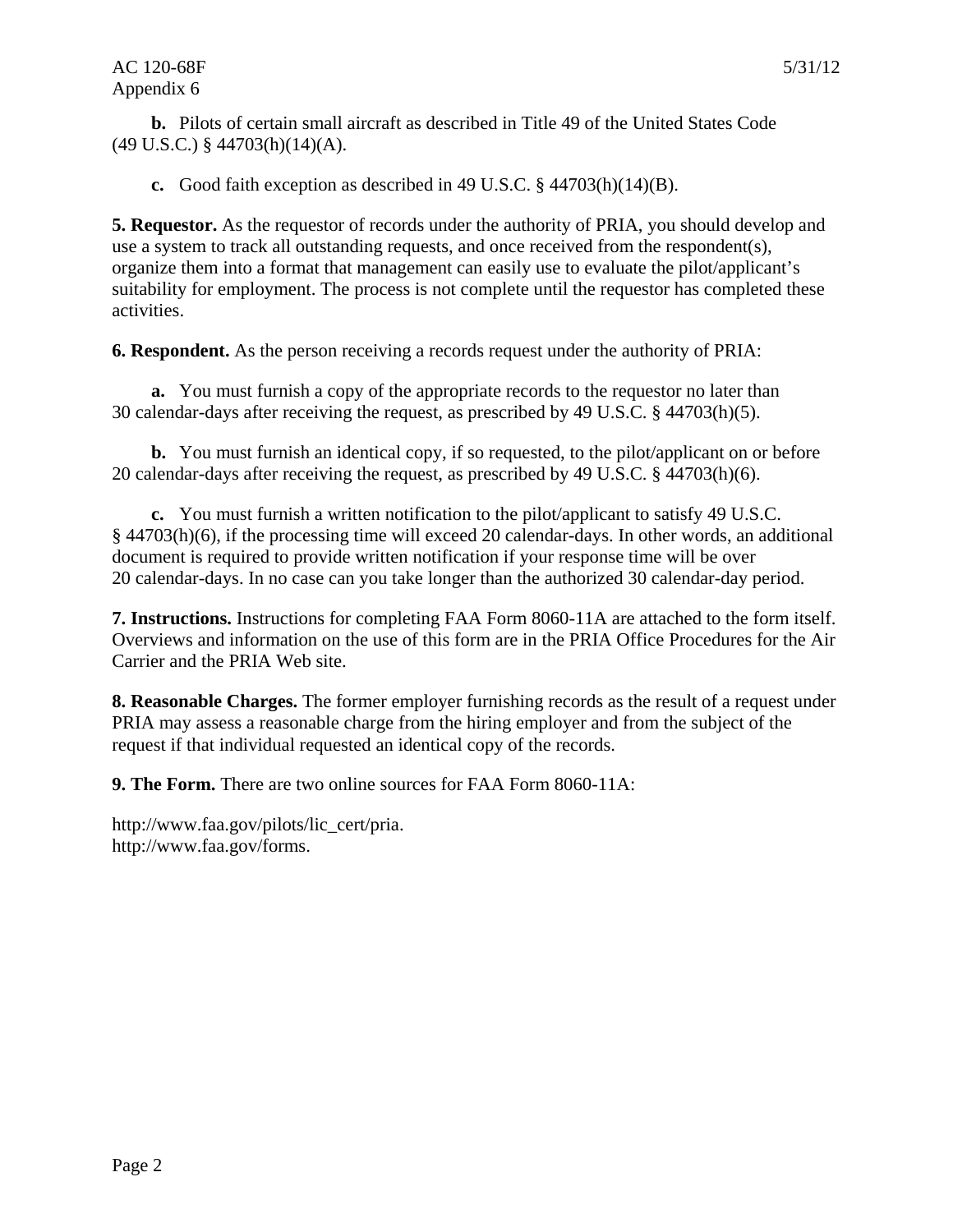## **APPENDIX 7. OVERVIEW AND USE OF FAA FORM 8060-12**

<span id="page-48-0"></span>**NOTE: Consult the Pilot Records Improvement Act (PRIA) Web site at http://www.faa.gov/pilots/lic\_cert/pria for the most current information on the overview and use of Federal Aviation Administration (FAA) Form 8060-12, Authorization for Release of DOT Drug and Alcohol Testing Records Under PRIA and Maintained Under Title 49 of the Code of Federal Regulations (49 CFR) Part 40.** 

#### **1. Part I, Records and Airman Consent for the Release of Records.** Part I of FAA

Form 8060-12 provides a list of specific drug and alcohol testing records that the previous employer will furnish through this request. Part I is also used by the hiring air carrier in operation under Title 14 of the Code of Federal Regulations (14 CFR) part 121 or 135, air operator under 14 CFR part 125, or other person (collectively referred to as the "hiring employer").

- **a.** Send this form to previous employers that used the individual as a:
	- Department of Transportation (DOT)-regulated employee subject to drug and alcohol testing under 49 CFR part 40,
	- Non-pilot safety-sensitive employee subject to drug and alcohol testing (such as a Flight Attendant (F/A) or maintenance worker), or
	- Pilot at any time during the 5-year period preceding the date on the employment application.
- **b.** Use FAA Form 8060-12 to notify the individual:
	- That an FAA records request under PRIA for certain DOT drug and alcohol testing records will be conducted;
	- Of a request for certain DOT drug and alcohol testing records under PRIA concerning that individual; and
	- To obtain written consent for the release of such records from that individual who is the subject of the request.
	- If the individual has requested a copy of the records as indicated on FAA Form 8060-11A, any related DOT drug and alcohol testing records must be copied and included with other PRIA-related records as a result of that request.

**2. Part II, Records to Provide.** Part II of FAA Form 8060-12 provides a list of questions that the previous employer will complete and return to the hiring employer. The previous employer(s) also use part II to document the existence of certain DOT drug and alcohol testing records that the previous employer(s) provides to the hiring employer. Consider the following guidelines when either requesting or providing DOT drug and alcohol testing records.

**a.** Any "no" response in Part II of FAA Form 8060-12 still requires the previous employer(s) to furnish a copy of the appropriate negative drug or alcohol testing results for that respective question. To further clarify, previous employers must provide all test results, including both positive as well as negative DOT drug and alcohol testing results, from over the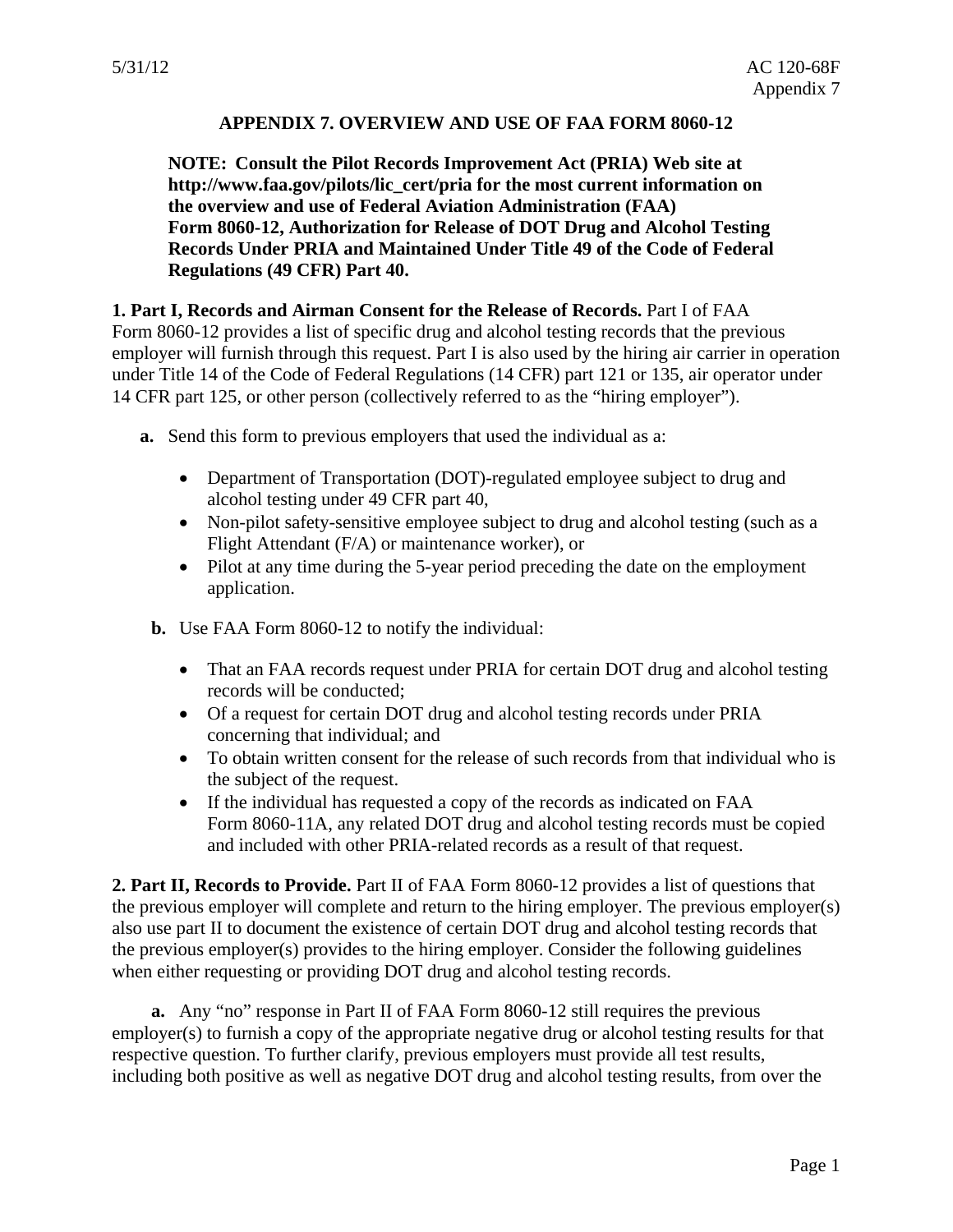last 5 years to the requestor. Obtaining a copy of the form on the DOT Web site, where previous employers simply "check off" that there were no rule violations, is not acceptable.

**b.** In addition obtaining records from all previous employers over the last 5 years, the hiring employer must ask all applicants about their drug and alcohol testing history under DOT agency testing rules to satisfy 49 CFR part 40, § 40.25(j). Unlike the time period required under PRIA, this testing history obtained under § 40.25(j) covers a period of only 2 years. However, PRIA drug and alcohol testing records are not subject to the document retention conditions found in § 40.333. All PRIA records, including drug and alcohol testing records, are required by Title 49 of the United States Code (49 U.S.C.) § 44703(h)(4) to be maintained for at least 5 years. Therefore, to fulfill the requirements of PRIA, a hiring employer must obtain both positive and negative test results for the individual from the last 5 years.

**3. Distribution.** The hiring employer should attach FAA Form 8060-12 to FAA Forms 8060-11 and 8060-11A and either mail or fax the forms to all previous employers that used the applicant as a pilot at any time during the previous 5-year period. The hiring employer should provide a copy to the pilot/applicant for that individual's personal records.

**4. Use of FAA Form 8060-12.** Even though the use of FAA Form 8060-12 is not currently required, this form has been carefully designed to combine both the records requirements of PRIA with those of 49 CFR part 40. Any employer not in compliance with the drug and alcohol testing record check requirements of 49 CFR part 40 could be subject to an additional inquiry by the Drug Abatement Division (AAM-800). It is a good business practice, therefore, to use FAA Form 8060-12 even if you do not use the other FAA PRIA forms.

**5. Instructions.** Instructions for completing FAA Form 8060-12 are attached to the form itself. Overviews and information on the use of this form are also in the PRIA Office Procedures for the Air Carrier and the PRIA Web site.

**6. The Form.** There are two online sources for FAA Form 8060-12:

- http://www.faa.gov/pilots/lic\_cert/pria.
- http://www.faa.gov/forms.

**NOTE: Additional information concerning the inspection of drug and alcohol testing records is in paragraph 3-3 of FAA Order 8000.88, PRIA Guidance for FAA Inspectors.**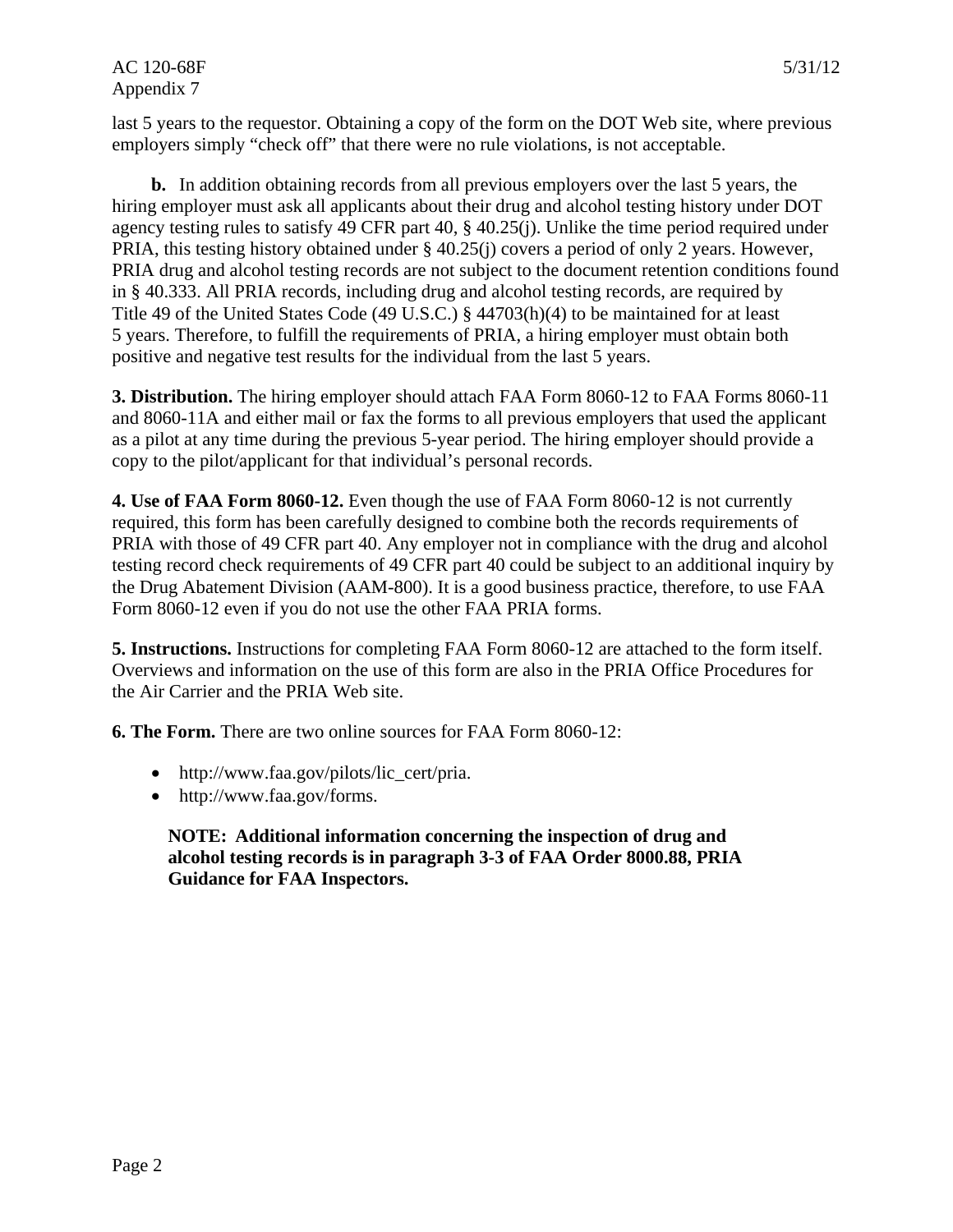#### **APPENDIX 8. OVERVIEW AND USE OF FORM 8060-13**

#### <span id="page-50-0"></span>**NOTE: Consult the Pilot Records Improvement Act (PRIA) Web site at http://www.faa.gov/pilots/lic\_cert/pria for the most current information on the overview and use of Federal Aviation Administration (FAA) Form 8060-13, National Driver Register Records Request (PRIA).**

**1. Part I, National Driver Register (NDR) Records Request.** The hiring employer (the hiring air carrier in operation under Title 14 of the Code of Federal Regulations (14 CFR) part 121 or 135, air operator under 14 CFR part 125, or other person) uses part I of the NDR records request to request NDR records concerning an individual seeking employment as a pilot with the employer.

**2. Part II, Consent to the Release of Records.** The hiring employer uses part II to obtain written consent for the release of the records from the individual who is the subject of the request.

**3. Part III, Notice to the Prospective Employee.** The hiring employer uses part III to certify the identity of the subject of the request.

**a.** The hiring company's representative completes Part IIIa when the individual applies in person.

**b.** The pilot/applicant must have a notary public complete Parts IIIa and IIIb when the individual does not apply in person.

**4. Use of the Pilot/Applicant's Date of Birth.** For all requests to a state's department of motor vehicles (DMV) or to the NDR, notwithstanding the Privacy Act, disclosure of the pilot/applicant's date of birth is mandatory. This is for identification purposes and the DMV or NDR will return most requests without the date of birth with no action being taken by the respondent.

**5. Distribution.** NDR requirements vary from state to state and, therefore, it is not practical to establish one firm procedure that will satisfy all requests. Notwithstanding, the requesting employer should begin its NDR request process in the manner described in the latest revision of this AC or in the PRIA Office Procedures for the Air Carrier to discover a request process that will produce the most reliable and consistent results for the state.

**6. National Highway Traffic Safety Administration (NHTSA).** The NHTSA maintains an Internet database with current addresses and telephone numbers for State DMVs. This information is at http://www.onlinedmv.com.

**7. Copies Requested by the Pilot/Applicant.** Neither the DMV of any state nor the NDR will furnish an additional copy of a report requested under the authority of PRIA. Therefore, if a pilot/applicant has checked the "yes" block on FAA Form 8060-11A, the hiring employer will need to furnish the copy after it receives the report.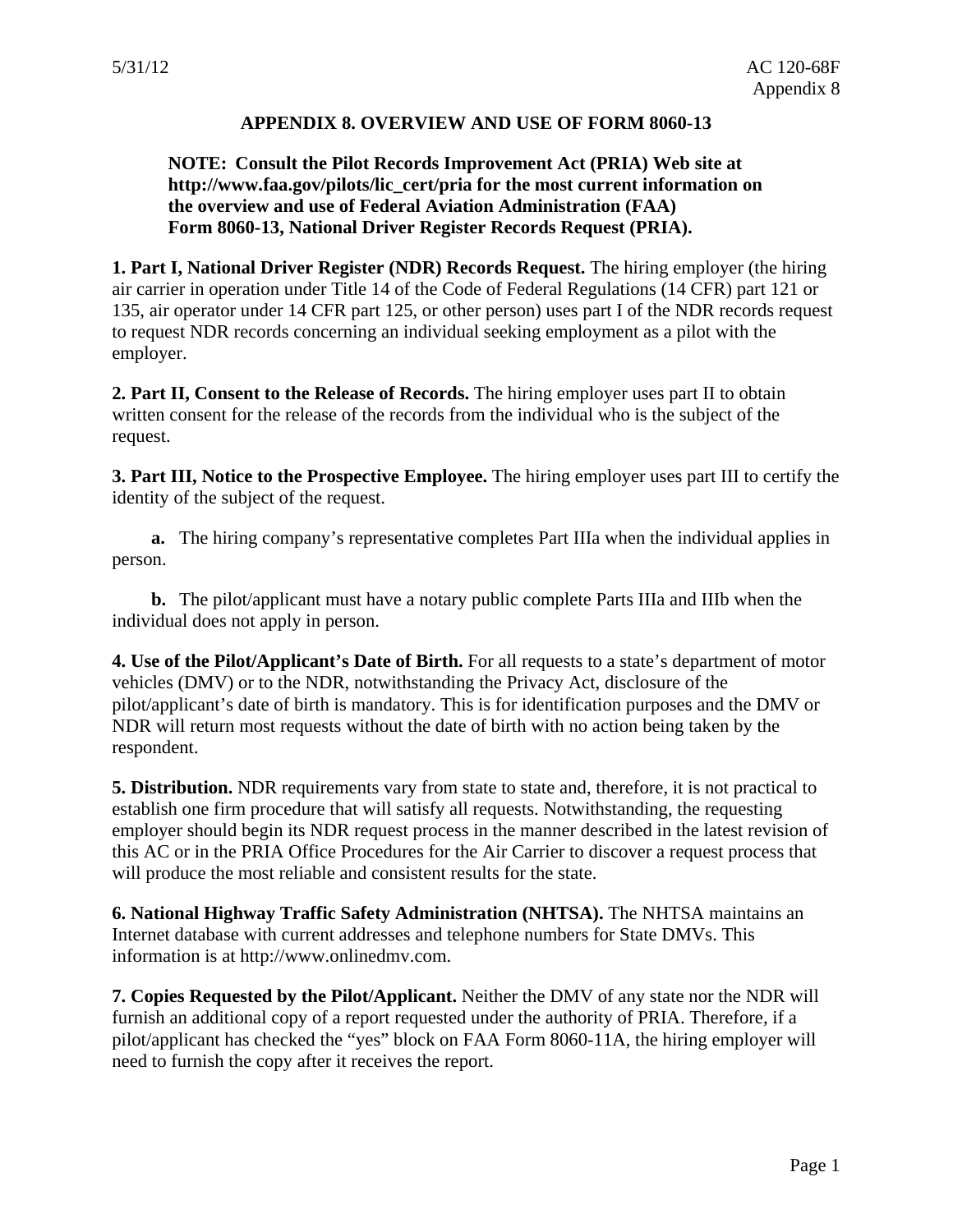**8. The Form.** There are two online sources for FAA Form 8060-13:

- http://www.faa.gov.pilots/lic\_cert/pria.
- http://www.faa.gov/forms.

#### **NOTE: Not all State DMVs accept FAA Form 8060-13 because they are not familiar with the form itself, or prefer to use their own form. If this is the case, use the NDR or DMV request form provided by the state, which is usually available on its Web site.**

**9. Instructions.** Instructions for completing FAA Form 8060-13 are attached to the form itself. Overviews and information on the use of this form are in the PRIA Office Procedures for the Air Carrier and the PRIA Web site.

**10. Additional Tips.** Many State DMVs will not accept copies of a request form, so it is advisable to always submit the request in original form. As a result, the hiring employer must mail the request instead of faxing it. We recommend that you use a certified mail delivery that will document the receipt of your request. It is also a good idea to start the request process with a phone call to the State DMV to make sure you have covered all of the requirements of that particular state.

**11. NDR Data System Match.** The hiring employer receives an NDR report that will state that a data system match was not found meaning that the record of the individual is clean, or that a data system match concerning the motor vehicle driving record of the individual was found and indicated a:

- **a.** Record of suspension from the previous 5-year period, if applicable.
- **b.** Record of revocation from the previous 5-year period, if applicable.
- **c.** Any conviction of driving under the influence of alcohol, if applicable.

## **12. The NDR Report.**

**a.** A completed NDR report without reference to an action taken against the pilot's driver's license is considered a clean report. If the report does indicate a clean record, add the report to the pilot/applicant's PRIA-related records file and the NDR request process is considered complete.

**b.** If the report does indicate a problem, however, it will point to a specific state(s) in which the problem(s) occurred. In these cases, the record will indicate a possible match, and the hiring employer is required to conduct further investigation. The hiring employer must disclose this information to the individual in an attempt to verify whether a positive match with the pointer record exists, or if the possible match pertains to another individual with similar identifying information.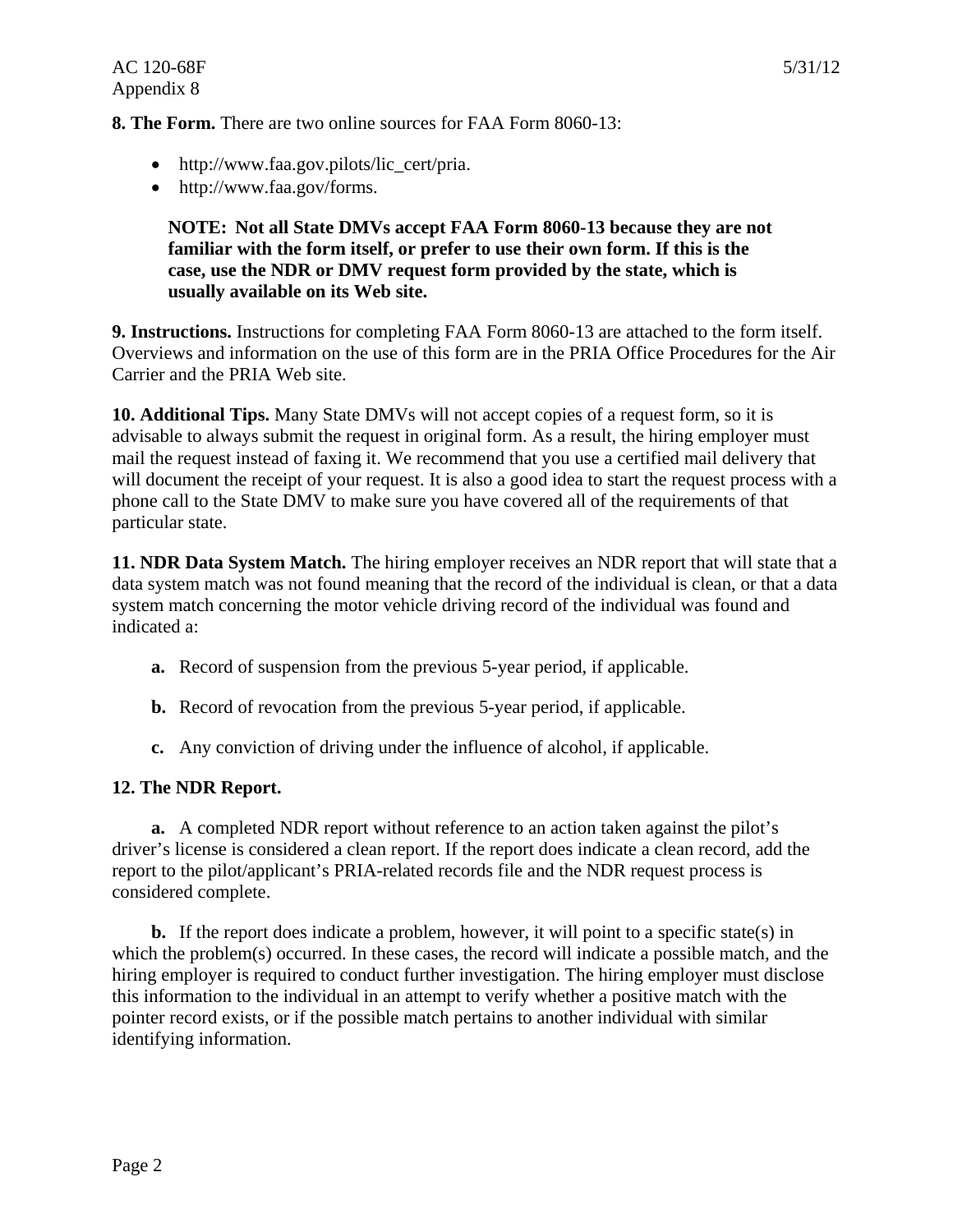**c.** If the resulting investigation confirms the individual as a positive match with the pointer record, the potential employer or the DA must send a second NDR request to the state(s) indicated in the initial report, to determine the exact nature of the problem.

**d.** If the resulting investigation confirms that the individual is not a match with the pointer record, then along with the results of the investigation the report is considered clean, the matter closed, and the NDR request process completed for that individual.